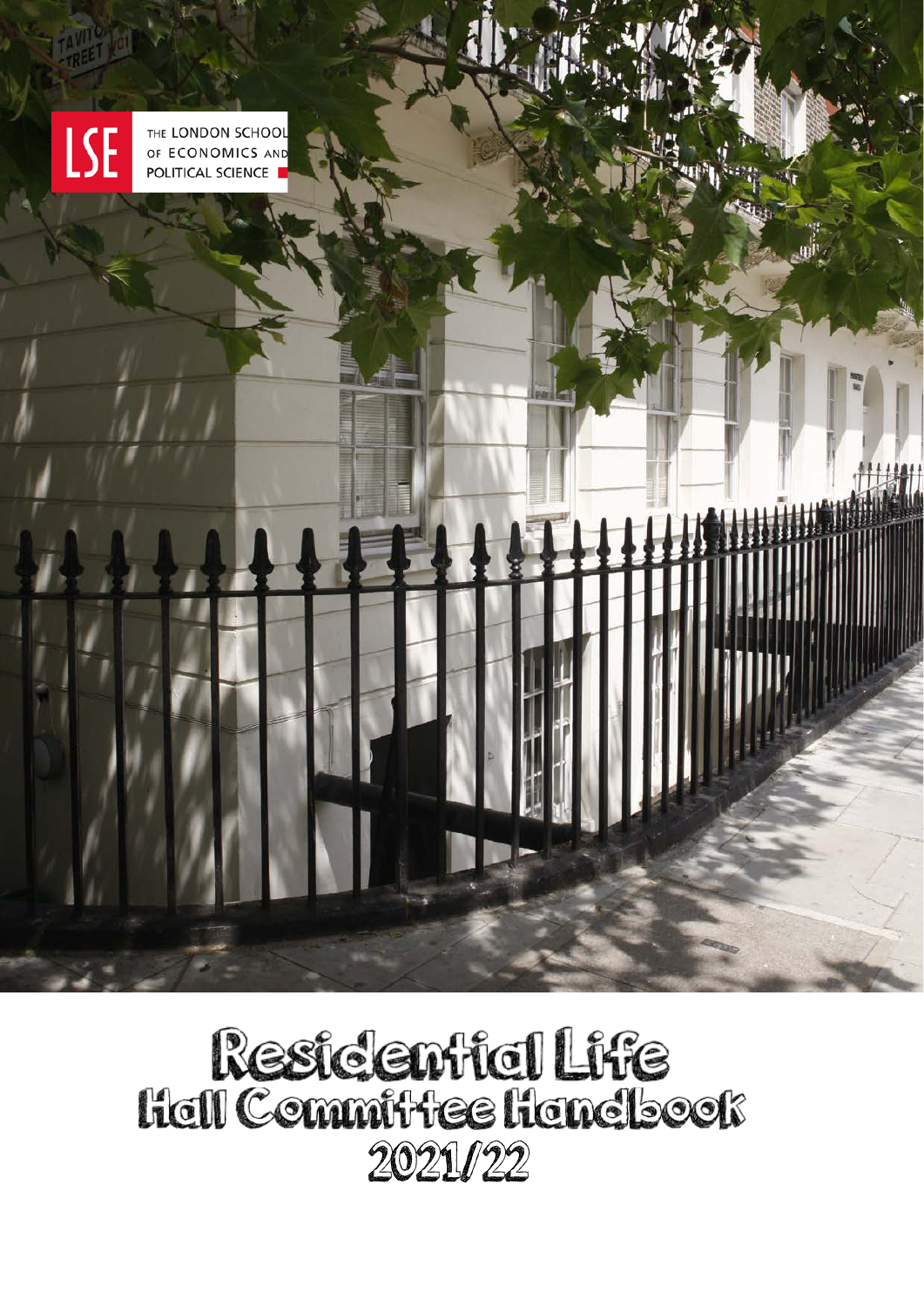

# **Contents**

- **1. [Introduction](#page-1-0)** [Thank you](#page-2-0) [Additional Rewards](#page-2-1) [Equity, Diversity](#page-2-2) and Inclusion [The nature of "community"](#page-3-0) [The LSE Halls Cup](#page-4-1) **2. [Committee Roles](#page-5-0)** [Core Positions](#page-5-1) [Optional Positions](#page-6-0) **3. [Working as a Committee](#page-6-1)** [Representation](#page-7-0) [Residences User Group \(RUG\)](#page-7-1) **[Outreach](#page-7-2)** [Communication](#page-13-0) [Word of Mouth](#page-13-1) [Hall Committee](#page-13-2) Email Address Listserv [Mailing Lists](#page-13-3) [Social Media](#page-14-0) [Advertising within the hall](#page-14-1) [Under 18s](#page-14-2) [International students](#page-15-0) [Social Events](#page-15-1) [Sex, Relationships and Gender](#page-16-0) [Food and Diet](#page-17-0) **4. [Who can help?](#page-17-1)** [Warden's Team](#page-18-0) [Front of House Team](#page-18-1) [ResLifeTeam](#page-18-2) [Other Halls Committee Members](#page-18-3) [Student Wellbeing Team](#page-18-4) [Sustainable LSE Team](#page-19-0) [LSE Students' Union](#page-19-1) [LSE Active LifeStyleE](#page-19-2) **5. [Organising events](#page-7-3)** [Event programming](#page-7-4) [Key considerations when planning events](#page-8-0)
	- [Alcohol-free events](#page-9-0) [Thinking about residents with disabilities](#page-9-1)

[Thinking about international residents](#page-15-0) [Sustainable events planning](#page-10-0) [After the excitement wears off…](#page-10-1)

#### **6. [Throughout the year](#page-11-0)** [Identifying key times of the year](#page-11-1) Committee [Recruitment](#page-11-2) [Christmas Holidays](#page-11-3) [The New Year](#page-12-0) [Easter Holidays](#page-12-1) [Exams](#page-12-2) [Post Exams](#page-12-3) [Summer](#page-12-4)

### [Early Arrivals](#page-11-4)

**7. [Welcome Week](#page-20-0)** [Move-in day](#page-20-1) [First evening](#page-20-2) [Daytime activities](#page-21-0) [Evening activities](#page-21-1) [LSE events throughout the week](#page-22-0)

#### **8. [Handover](#page-22-1)**

[Bank Accounts](#page-23-0) [Website](#page-23-1) [Social Media](#page-23-2) **[Resources](#page-24-0)** 

- **9. Appendix A: [Hall Constitution](#page-25-0)**
- **10. Appendix B:** [Hall Committee](#page-33-0) Code of **[Conduct](#page-33-0)**
- 11. **Appendix C:** [Instructions for accessing](#page-35-0)  [Committee](#page-35-0) mailbox
- 12. **Appendix D:** Further Information for Vice President
- **13. Appendix E:** [Residences Sustainability](#page-39-0)  ['Elevator Pitch'](#page-39-0)
- 14. **Appendix F:** [Deadlines for release of](#page-40-0)  [funds](#page-40-0)

<span id="page-1-0"></span>**TIP: Click on any of the links to be taken to the relevant section of the document.**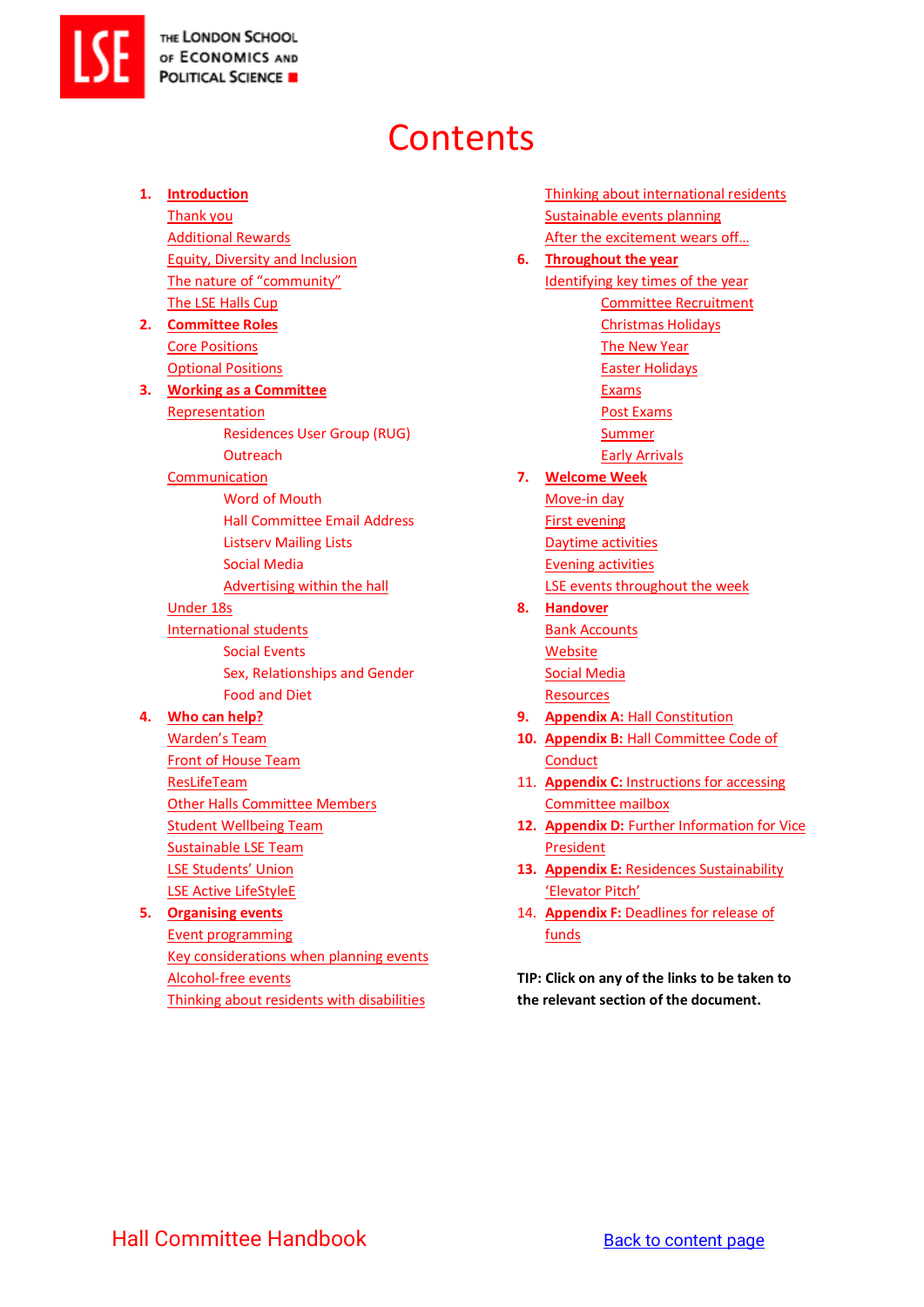# Introduction

### <span id="page-2-0"></span>Thank you

Thank you for stepping up to play an important role within your residence. Your role within the hall will greatly enhance the social experience of students living within your hall. It will also give you a fantastic opportunity to make long-lasting friendships and offer valuable development opportunities different from those in the classroom.

We are extremely grateful for the hard work and dedication of the Hall Committees. By participating in your Hall Committee, you will develop to leadership skills, communication skills, work productively within a team and problem-solving skills.

Your studies, however, should always come first. If you do ever feel like you need support with balancing your workload and extracurricular commitments, please contact your hall Warden, Residential Life Officers or the [student counselling service.](https://info.lse.ac.uk/current-students/student-wellbeing)

# <span id="page-2-1"></span>Additional Rewards

Other than getting to serve as a representative for your hall and planning and shaping your own experience in halls, you will also have the ability to plan amazing programs, for being a member of Hall Committee, you have a chance to live in your current hall for the following year. This will require recommendations from both the Warden and the Residential Life Officer. If you are interested in this or interested in being a Hall Committee member in a different hall, please specify this in your LSE Student Accommodation account. Housing is not always guaranteed and offers can be withdrawn over the Summer Term. A Hall Committee position will gain you content for your Personal Development via LSE Life.

<span id="page-2-2"></span>To help with finalising your Welcome Week plans, and to allow you to interact with early arrivals in your hall you can apply to move in a week early depending on availability (this is usually provided **FREE** of charge but varies between halls). You can usually move in on the Tuesday before move-in day (or earlier for additional fees). Again, this is dependent on you applying by a deadline that will be advertised later in the year. Committee members taking up this offer will be obliged to attend a briefing session which usually takes place on the Wednesday before move-in day.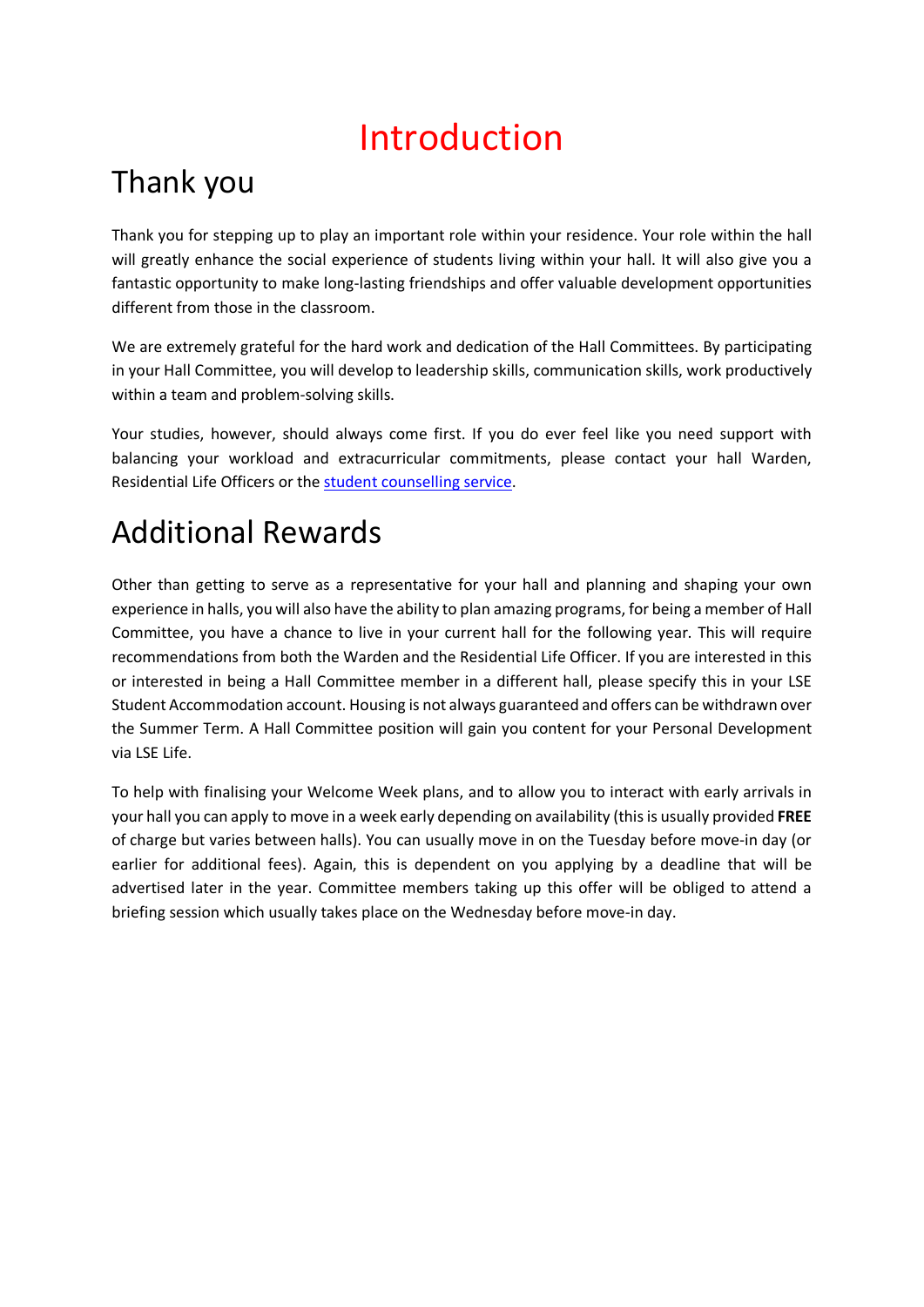# Equity, Diversity and Inclusion (EDI)

LSE seeks to ensure that all people are treated with dignity and respect, and that no-one will be treated less favourably because of their role at the School, age, disability, gender (including gender identity), race, religion or belief sexual orientation, marriage and civil partnership, pregnancy and maternity and social and economic background.

Equity, diversity and inclusion are integral to the School's priorities and objectives. LSE supports interfaith and inter-cultural dialogue and understanding and aims to engage all students and staff in playing a full and active role in wider engagement with society.

Any decisions you make while you're a part of the Hall Committee should be influenced by the principles of [Equity, Diversity and Inclusion](https://info.lse.ac.uk/staff/divisions/equity-diversity-and-inclusion) Please note that the LSE follows the guidance on gender segregation from the Equality and Human Rights Commission: [Guidance on gender segregation](https://www.equalityhumanrights.com/en/publication-download/gender-segregation-events-and-meetings-guidance-universities-and-students)

You can also visit the Equality and Diversity blog which is updated regularly: [blogs.lse.ac.uk/diversity/](http://blogs.lse.ac.uk/diversity/)

# <span id="page-3-0"></span>The nature of "Community"

One of the main goals of a Hall Committee member is to develop and foster the sense of community in a hall. For us, a sense of community means a place where:

- The academic endeavours of everyone are supported by staff and other students
- Freedom of expression is a respectful manner is protected and thoughtful discussion is encouraged
- The uniqueness of each person is honoured and where people can feel comfortable being themselves
- Individuals understand policies and expectations of their behaviour, are active in the upholding of community standards, and are held accountable for their behaviour
- The wellbeing of each member is supported and where service to others is encouraged
- The physical needs of students are met to provide a well-kept, safe, and secure environment

However, each hall poses its own perceived challenges to community building. In some halls there are physical challenges, such as the number of bed spaces, the layout of the building, the size of the communal areas or the geographical location. In others, challenges may arise because of the nature or length of the residents' academic programmes, especially if there's a mixture of undergraduate and postgraduate students. Similarly, having a diversity of students (from different cultures, religions or physical abilities) may also seem daunting in terms of event programming as opposed to a rich source of inspiration.

These challenges can be overcome, and in doing so you can develop and demonstrate problem-solving skills that are much sought by employers. If you are in a large hall and find it difficult to encourage residents to attend hall-wide events you could consider holding events by floor or block. If the hall is divided into flats you could encourage residents to hold events in their kitchens or facilitate interkitchen events such as a "progressive dinner" or "potluck dinner". If your hall only has a small communal area you could consider hiring external event-space for your events – it is not only clubs that are available for hire, but museums, cultural centres and cafes, too. If, on the other hand, your

### Hall Committee Handbook [Back to content page](#page-4-0)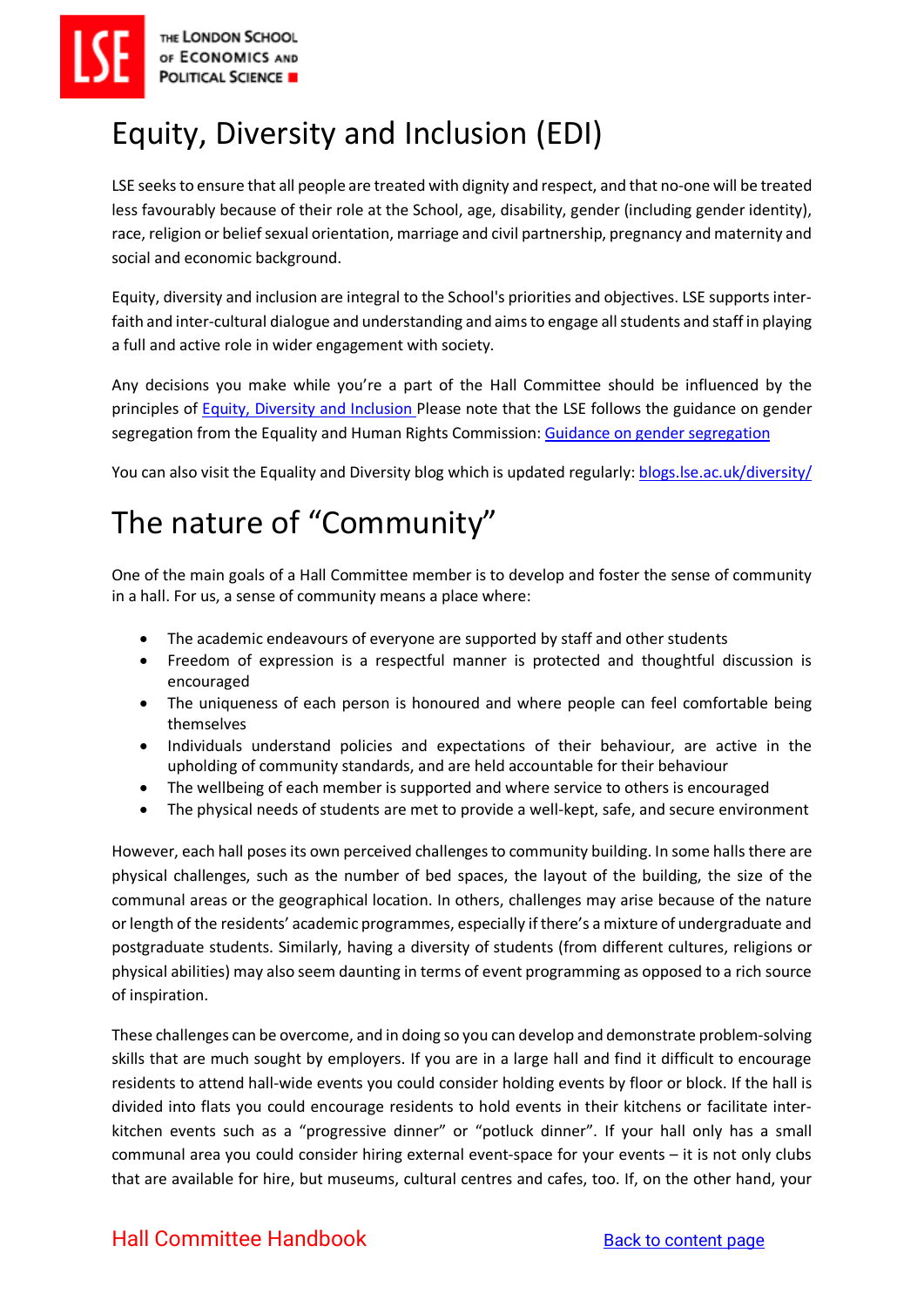

THE LONDON SCHOOL OF ECONOMICS AND **POLITICAL SCIENCE** 

hall has a too large event space, you could consider collaborating with another hall Committee's and invite their residents over to make up numbers!

If your hall is a mixture of undergraduates and postgraduates, you could consider holding undergraduate-oriented or postgraduate-oriented events as long as the provision for both groups is equal. If there are any students that you're not sure how to engage with your events programme, the best thing to do is to ask them! If a large number of students have an interest which you're not sure how to cater for, you could offer them the resources (Committee budget, connections etc.) to help them run their own event. This has the plus side of making students who might otherwise feel isolated feel like they're a valued part of the community.

Please don't be put off if your hall doesn't have the culture of an active residents. **You are able to set a precedent** which creates the culture of an active hall. The key is consistency – publicising your events well and holding them regularly, even if the turnout is small to start. Don't forget that you have a wealth of support within your hall to help you to remain an active Hall Committee – you can draw on the wealth of experience shared by your Warden Team and Front of House staff. You can also request support from the Residential Life Team – contact details can be found in the [Who can help?](#page-17-1)

# <span id="page-4-1"></span><span id="page-4-0"></span>LSE Halls Cup

[LSE Halls Cup](https://info.lse.ac.uk/current-students/accommodation/halls-cup) was introduced to create unity in the hall's community. This is residence's chance to get active, do great things and overcome challenges, with great people. LSE Halls Cup is a competition that includes all LSE halls of residence, Intercollegiate halls and home students (those not living in a halls). The competition commences in the Michaelmas term and ends during the latter stages of the Lent term.



Through the year, points will be measured using 6 categories -

**FUNDRAISING** – Halls Fundraising Total Leader Board (money can be raised through individuals and as hall teams - through RAG Challenges, bucket collections, bake sales, Halls Cup T-shirt sales etc.)

**VOLUNTEERING**- participating in one-off Volunteering opportunities thought the [LSE Volunteering](https://info.lse.ac.uk/Current-Students/Careers/Volunteer-Centre)  [centre.](https://info.lse.ac.uk/Current-Students/Careers/Volunteer-Centre)

**ACTIVE LIFESTYLE**– Participating in solo sessions (Yoga etc.) and inter-hall team tournaments, for more information on events please visit their [website](https://www.lsesu.com/activelse/) 

**SUSTAINABILITY**– NUS Student Switch Off / Green Impact / Green Week Activities. For more information visit the sustainability [website](https://info.lse.ac.uk/staff/divisions/estates-division/sustainable-lse)

**CIVIC ENGAGEMENT** – the hall with the highest proportion of students completing the survey.

**HALLS COMMITTEE EVENTS** – Attending events put on by your committees or events hosted by residents.

The hall with the most points will be awarded a cash prize which your committee can use to purchase something for the common room or create an end of year party to remember. The winning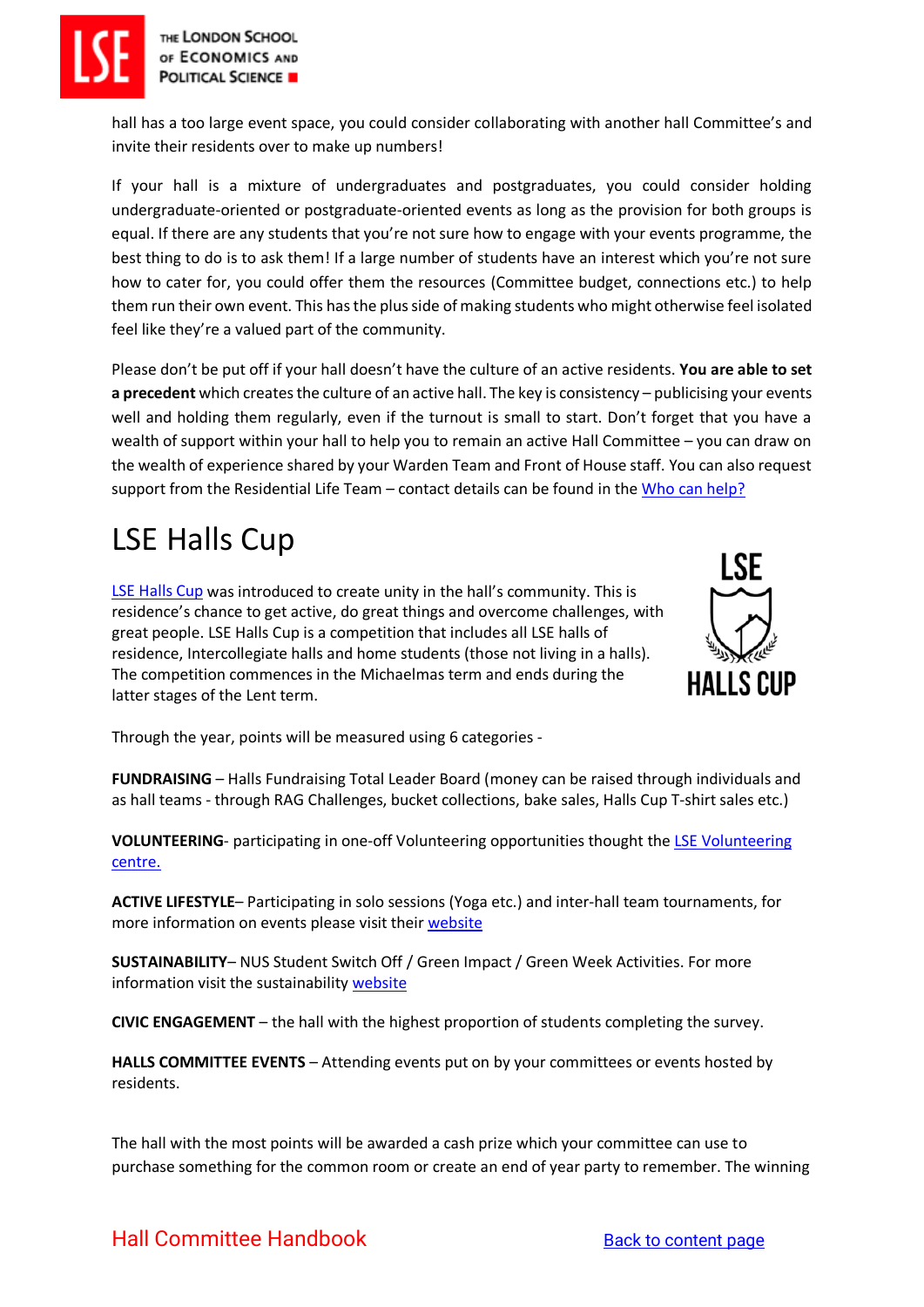

THE LONDON SCHOOL OF ECONOMICS AND **POLITICAL SCIENCE III** 

hall will have the halls name and year inscribed onto a trophy, which will be placed in your hall for the next year. Points are accumulated throughout the year and will be divided by the number of bed spaces at the end of Lent Term (respective to each hall).

<span id="page-5-0"></span>Add here information on (submitting points; earning points in those categories through other methods; evidencing points).

# Committee Roles

### <span id="page-5-1"></span>President

The President is the head of the Hall Committee. The President is required to chair Committee interhall meetings, represent the interests of the residents with the Residential Life team, the LSESU and Residences User Group (RUG). Additionally, alongside the Communications Officer, the President will have access to the Hall Committee email account to further assist with communicating information to all residents in the hall. The President must lead each Hall Council meeting in an unbiased manner. The President is also responsible for ensuring Halls Cup data is recorded in a timely manner and helping the other Committee members with any additional tasks should there be a need.

### Vice President

The Vice President is responsible for keeping track of the Committee budget. They will maintain **accurate records** of funds and expenditures from the Hall Committee accounts, as well as handle committee purchases. The Vice President is also responsible for handling all receipts and ensuring the Residential Life Officer is up to date on financial decisions. Where applicable, they are also responsible balancing the Hall Committee budget spreadsheet and fund held in the SOLDO account.

Each month an up to date, comprehensive set of accounts and the latest bank statement should be submitted to [residential.life@lse.ac.uk](mailto:residential.life@lse.ac.uk) with a brief summary of what the money has been used for that month. At the end of every term a full record, bank statement, and written explanation for residents of last term's fund use should be submitted to [residential.life@lse.ac.uk.](mailto:residential.life@lse.ac.uk) This will need to be approved by the warden and distributed to all residents in order for the next term's common room fees to be released to the Committee. Please see more information about the Vice President role, including submission deadlines and payment dates, in **Appendix F**.

*Please note: Tighter money laundering regulations, and increasing identity fraud, have made banks cautious about who they allow to be named on a British bank account. As such, students with Tier 4 Visas, or students unable to provide proof of address in the UK for the previous 12 months will struggle to become signatories on the Committee bank account and will be unable to fulfil the requirements of the Committee Vice President role. Students that this applies to are advised not to stand for the Committee Vice President role but are instead encouraged to stand for any other role on the Committee.*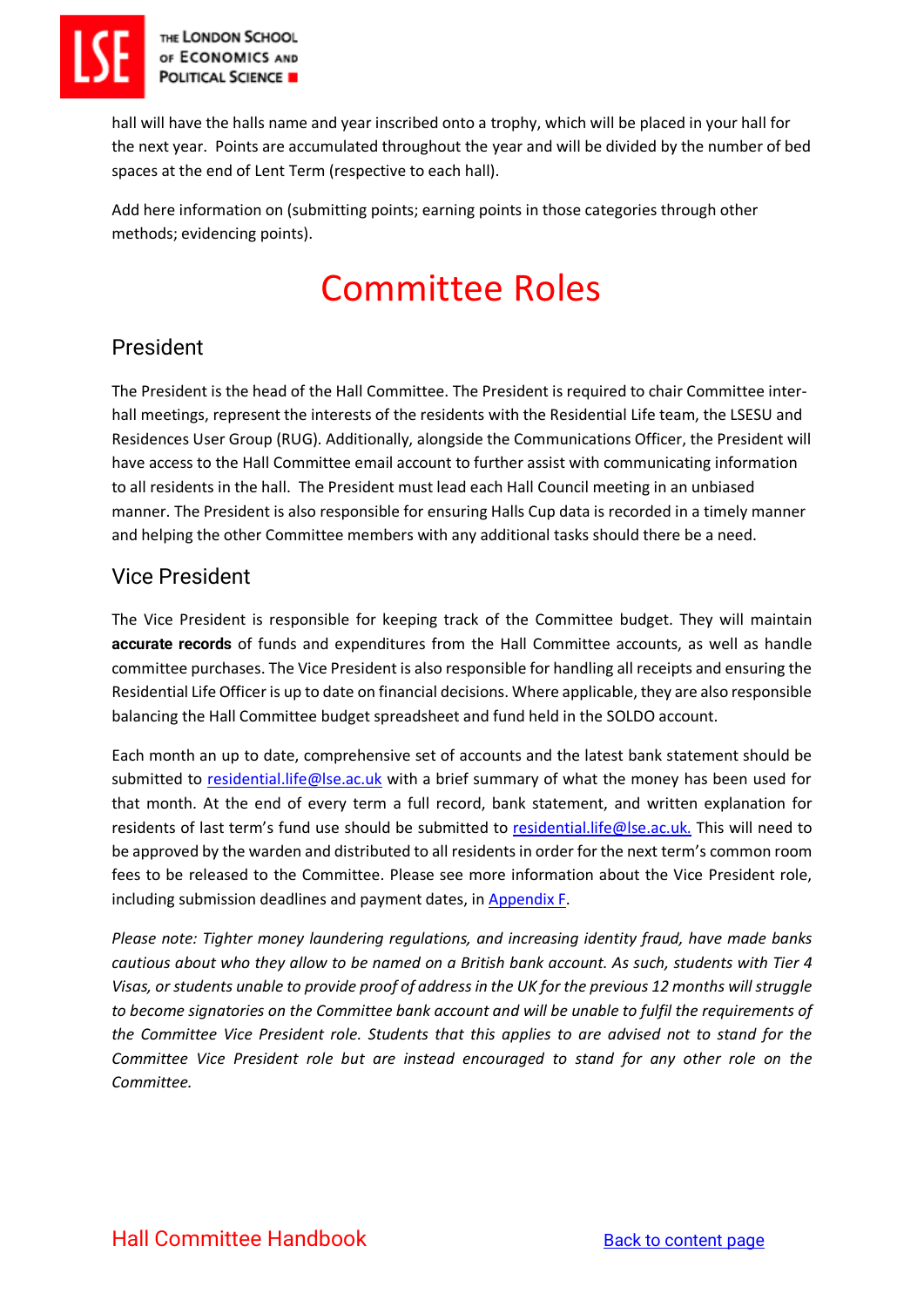### Communications Officer

The Communications Officer is responsible for [minute taking](https://www.wildapricot.com/articles/how-to-write-meeting-minutes) at committee meetings as well as taking attendance for Hall Committee events and programmes. Along with the President, the Communications Officer will have access to the Hall Committee email account and will, therefore, be able to make use of the [Listserv mailing list](#page-13-3) to communicate with all residents of the hall. The Communication Officer will also need to use Social Media to communication and update the Residence Community of meeting minuets which must be shared within 48hours of a meeting taking place. The Communications Officer will also serve as the lead Social Media Manager for the Hall Committee and will be responsible for updating the halls events calendar on a monthly bases, recording Halls Cup Data and updating the LSE Student Hub and may delegate responsibilities of Social Media to other members when necessary.

### <span id="page-6-0"></span>Community and Welfare Officer

The Community and Welfare Officer (C/W) are in charge of providing variations of support for residents in the hall. The C/W Officer will develop and create programmes, events and/or campaigns for the betterment of the students and their wellbeing (e.g. yoga sessions, therapy dogs or exam stress workshop). Additionally, the C/W Officer will promote and publicise the professional support available from other services around the University and communicate and engage with organisations in the local community to find volunteering in the community the C/W will also connect with the Peer Supporters (if applicable) and sub-warden team to further the support available to students

### Event's Officer

<span id="page-6-1"></span>The Events Officer will serve as Lead programme organiser for the hall. This includes contacting any organisations affiliated with the programme. Additionally, the Events Officer will create and log all events hosted by the committee (Includes time, location, cost, attendance and any note). Furthermore, the Events Officer is expected to devise unique programme ideas that **are inclusive for everyone in the community and benefit the residents in the hall.** The Event Officer will also be expected to communicate and engage with organisations in the local community to find volunteering options for students. At least one of these posts shall also have responsibility for stock control. At least one of these posts shall have responsibility for Health & Safety issues.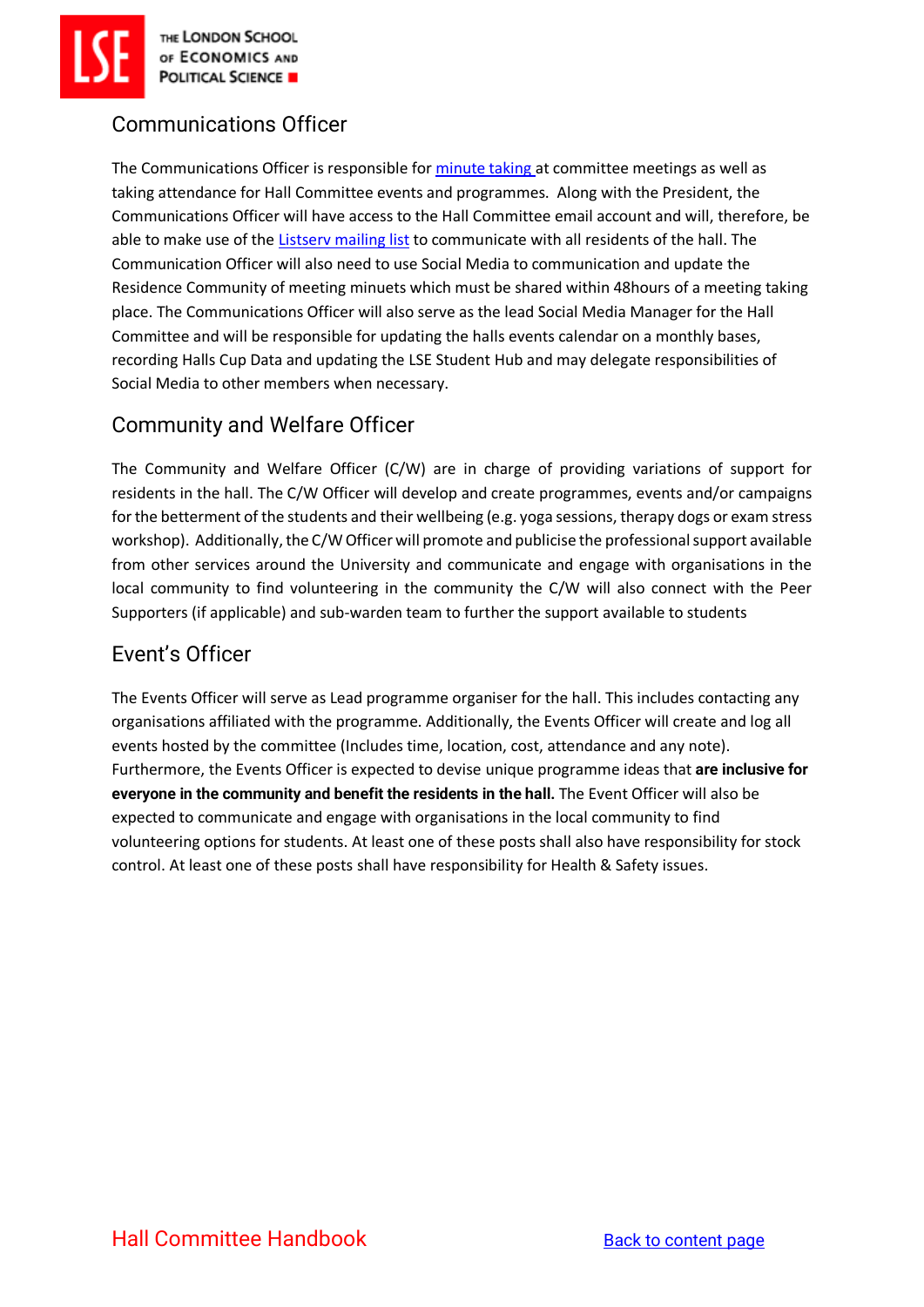# Working as a Committee

### <span id="page-7-0"></span>Representation

### <span id="page-7-1"></span>Residences User Group (RUG)

The Residences User Group (RUG) exists to provide a forum for discussion of issues of concern and interest to users of the School's student residences.

Two members of each Hall Committee (usually the Hall Committee President & Communications Officer) are invited to attend the termly RUG. If the President is unable to attend, they should nominate another Committee member to attend on their behalf.

As a Hall Committee member, it is your responsibility to provide a voice representing the needs and opinions of your fellow student residents, this feedback can be gained by carrying out Town Hall meetings virtual (Zoom) or in person. You have the opportunity to liaise with Hall and School management to make sure student concerns are communicated. RUG can be an invaluable tool for Hall Committee members to bring items to the attention of residences management and to seek resolution and support for any troubles you may be experiencing. Please make sure you attend and speak up at these meetings, calendar invites will be sent when the dates are released.

### <span id="page-7-2"></span>**Outreach**

From time to time various teams around the school will ask for your help to run various central events. These could include Open Days, Wellbeing Stalls, Student Services Showcase and Fresher's Fayre or sustainability awareness. Wherever possible please try to volunteer your time at these events. It provides an extremely valuable 'student voice' for current and prospective students, and also offers you the opportunity to meet other key staff from across the School which may be able to support you with a different initiative later in the year.

# Organising events

### <span id="page-7-4"></span><span id="page-7-3"></span>Event Programming

An event programme is a series of planned activities which provide residents with an opportunity to interact and get to know other residents. It will help to develop a positive, inclusive community. You should aim to have a diverse events programme which encourages participation from all residents. Your election onto the Hall Committee has given you the opportunity to directly influence the types of events that are held in your hall.

By holding a wide variety of events, you can directly improve the sense of wellbeing among residents in your hall. A strong event programme will build a community in your hall, and help residents establish life-long friendships.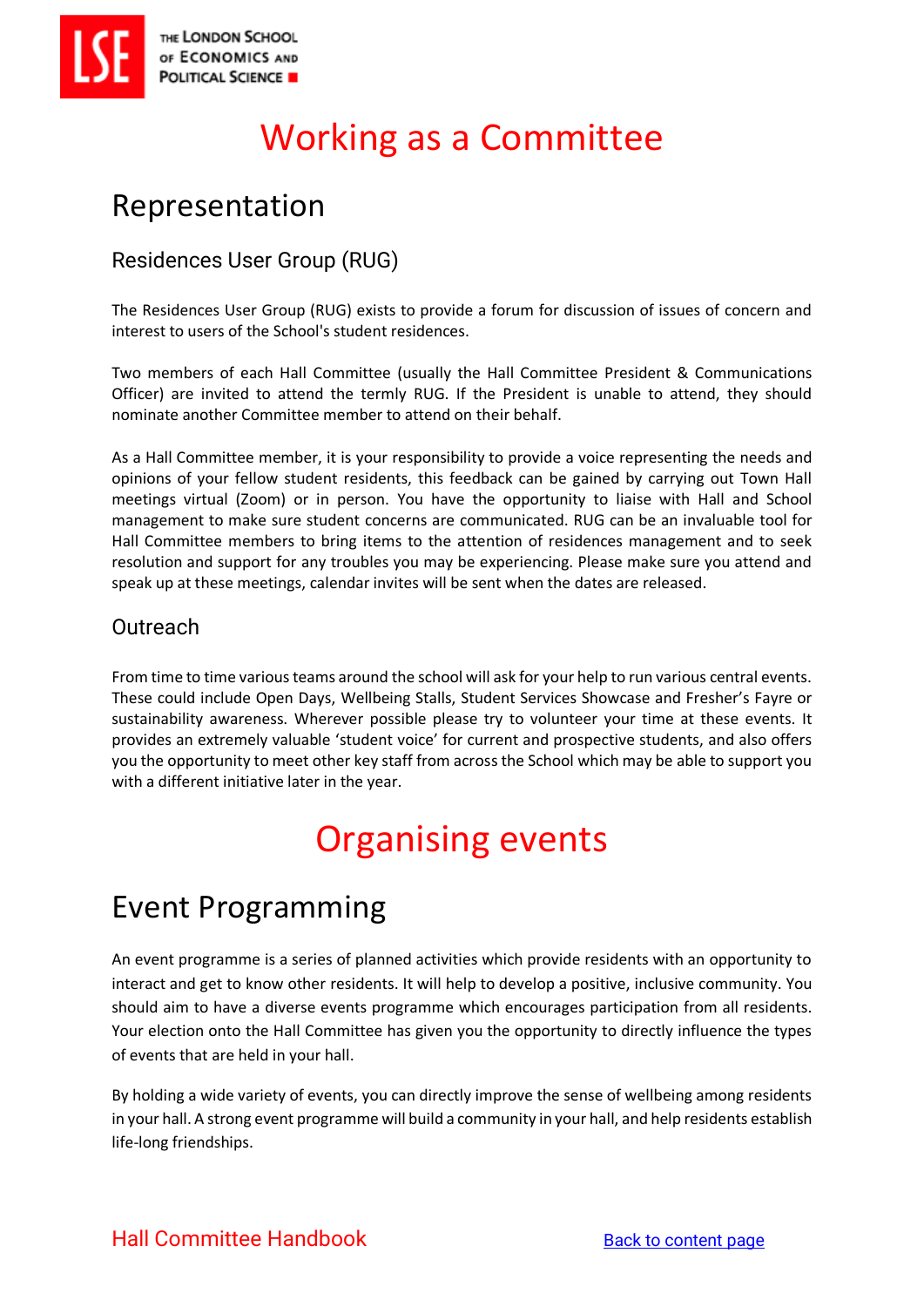THE LONDON SCHOOL OF ECONOMICS AND **POLITICAL SCIENCE** 

While social events are important, so are those that support academic learning, promote healthy habits, make residents feel like part of a community, provide entertainment and embrace different cultures and traditions. Incorporating all these ideas into your events calendar might sound like a daunting prospect, but it's made easier by breaking each area down. Events currently held in your hall will probably already contribute to multiple areas of wellness!

For event suggestions please get in touch with your Residential Life Officer and they can share previous event ideas that have been successful in the past.

### <span id="page-8-0"></span>Key considerations when planning events

There will be plenty of opportunities to organise events throughout the year, not just during Welcome Week. It is a good idea to map out your potential events at the start of the year; this will also help with budgeting for the year.

You will need to consider the following:

- Date does this event clash with an exam period, common deadline or popular SU event? If so, it might not be as well attended as you might hope.
- Location will the location appeal to most of your residents, is it easy to get to, and is it accessible for any wheel-chair users (or other students with limited mobility) you might have in your hall?
- Capacity how many people can attend? If there is limited availability, how will you ensure that the distribution of places to residents is fair? Will you be able to sell enough tickets to cover costs?
- Risks you should be aware of any risks inherent with the type of activity you are planning and take appropriate precautions. Please contact your Residential Life Officer well in advance of any event that you think might have risks. We will help you plan to mitigate those risks.
- Approval Hall Committees should always seek their Warden's approval before planning an event in the hall's common areas.
- Post-event have you made adequate provisions for cleaning up after the event? Communal areas are important to everyone in the hall and should be respected. Late night events will need to be cleared before the following morning in case others plan to use the area for early morning activities.
- COVID events While COVID is ongoing, you will need to ensure events are held in a household manner or virtually, hall wide events will not be possible until further notice from the Government.
- Photos Hall Committees are as much as a representation of your residents, but also of the school. When arranging events, Hall Committees should always document the event, this should be done by taking photos at the events and submitting these to Residentials Life.

Note that your responsibility is not just to organise an event, but to run and manage it until conclusion. Ensure that there is at least one Committee member present and available to deal with any problems that occur – e.g. students not mixing, last minute venue changes, students falling ill, spillages etc. To deal with such problems effectively you should remain sober enough to take control of any situation.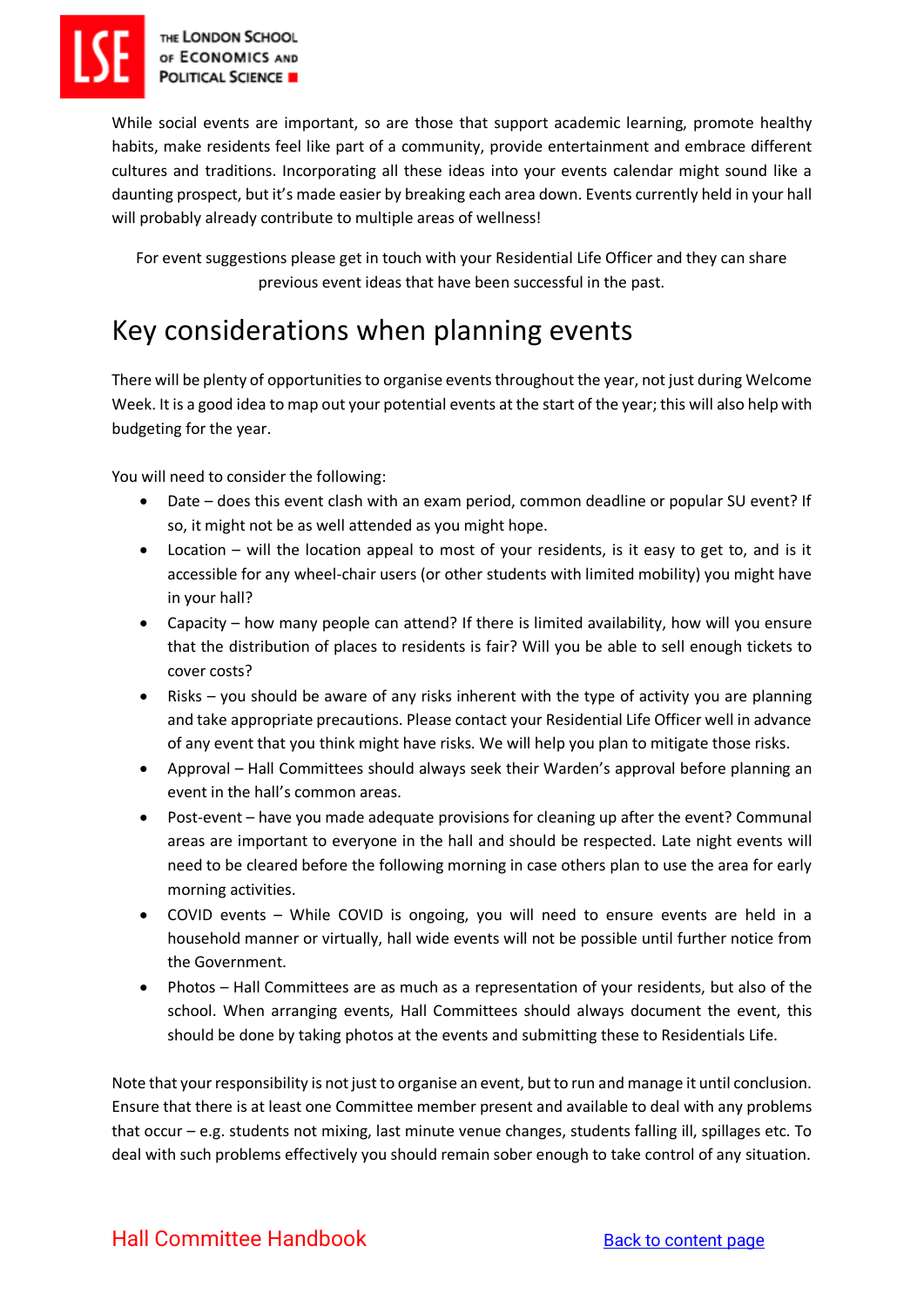THE LONDON SCHOOL OF ECONOMICS AND **POLITICAL SCIENCE** 

> Please note that the LSE follows the guidance on gender segregation from the Equality and Human Rights Commission: [Guidance on gender segregation](https://www.equalityhumanrights.com/en/publication-download/gender-segregation-events-and-meetings-guidance-universities-and-students)

> If you are organising an event at LSE or in a student residence, or an event off-campus which will be run under an LSE banner, please make sure that you are aware of and follow the legislation, guidance and advice in relation to Prevent. For more information you can consult the [Prevent page](https://info.lse.ac.uk/staff/divisions/Secretarys-Division/Prevent) on the LSE website, the Director of Government Relations or The Business Continuity Manager.

### <span id="page-9-0"></span>Alcohol-free Events

There will be some residents who might not drink alcohol for medical, personal or religious reasons, but who will still want to partake in the social life of the hall. Alcohol-free late-night event programming is a recent phenomenon in US universities and it's making its way to the UK. Alcoholfree events don't have to be boring, and (if marketed right!) could be equally as popular as the events including alcohol. If you're enthusiastic about it and encourage participation, your fellow residents will be excited for it too.

Here are great some ideas for alcohol-free alternatives to the usual activities:

- 1) A café crawl at the same time as the pub crawl
- 2) A dance class at the same time as a club night
- 3) A trivia night / game of Rock'n'Roll bingo at the same time as a pub quiz
- 4) Ice cream or popcorn bar in the common room with lots of different toppings instead of an alcoholic bar
- 5) Virtual quiz's or Netflix parties.

There is also plenty of inspiration online. For example [http://www.stylist.co.uk/life/the-sober-social](http://www.stylist.co.uk/life/the-sober-social-life-brilliant-evening-activities-you-can-do-without-alcohol-to-do-activites)[life-brilliant-evening-activities-you-can-do-without-alcohol-to-do-activites](http://www.stylist.co.uk/life/the-sober-social-life-brilliant-evening-activities-you-can-do-without-alcohol-to-do-activites)

As well as providing alcohol-free events, you should also make sure that there are exciting no-alcohol drinks options at any common room events. You can find hundreds of simple, non-alcoholic cocktail recipes on the web, that will make non-drinkers feel much more included than a warm coke or flat lemonade!

Find a focus for every event that is not drinking. Events such as quizzes and karaoke are great, because people can enjoy a drink or two, but it isn't the main focus or activity. An array of nibbles, light snacks, and games will be welcomed by drinkers and non-drinkers alike.

### <span id="page-9-1"></span>Thinking about residents with disabilities

Try to anticipate how disabled students may access your events. It's a good idea to include a statement in your publicity such as 'please contact us if you have any access needs'. If a student contacts you to tell them they have a disability or impairment, ask them what would best facilitate their participation in an event – they are most likely to be the expert on what works well for them!

It's helpful to recognise that many students have hidden disabilities, such as dyslexia, visual/ hearing impairments, long term medical/ health conditions or mental health difficulties.

### Hall Committee Handbook [Back to content page](#page-4-0)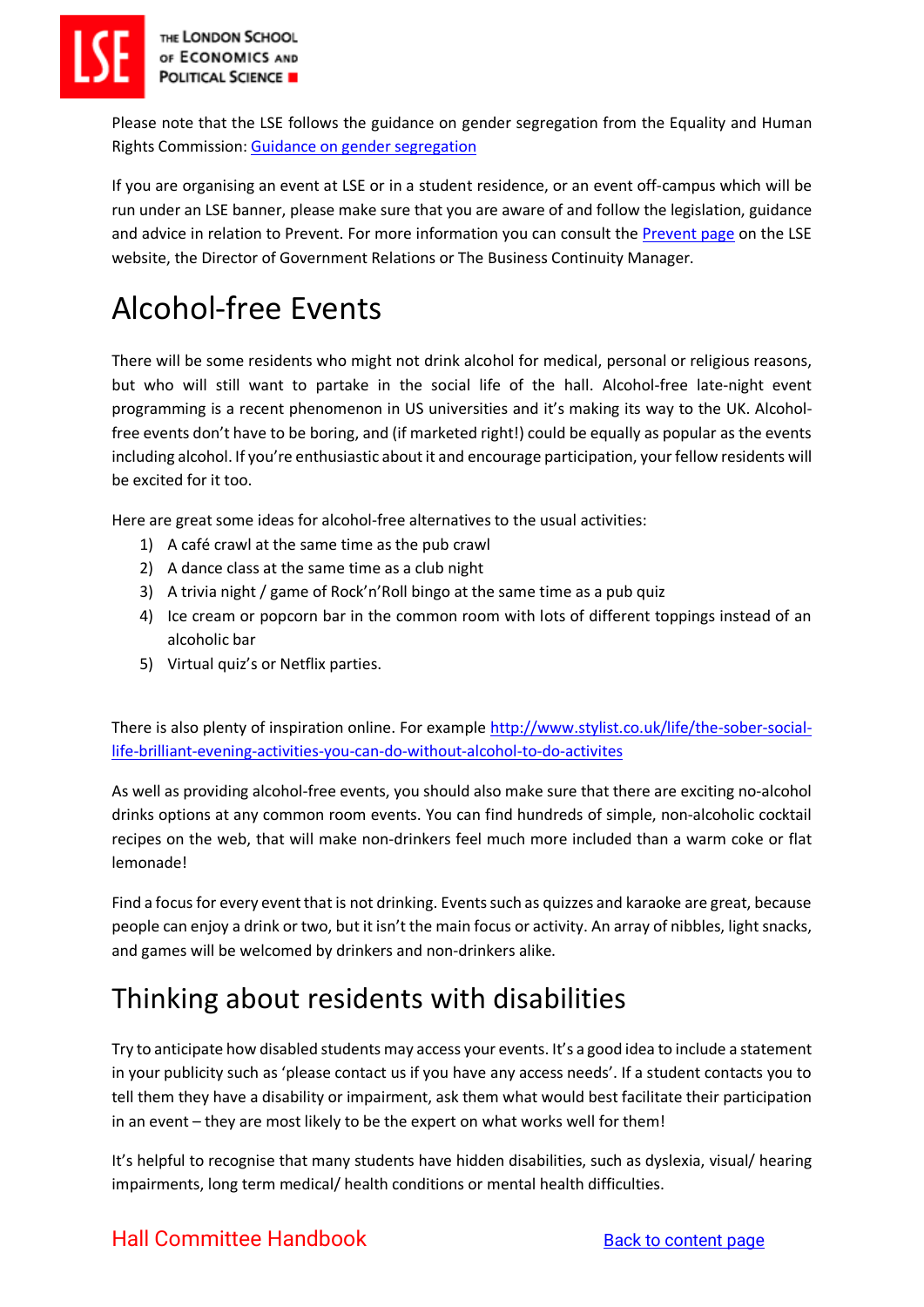An example of a reasonable adjustment, a student may have significant back pain, and be unable to stand in a long queue to collect a ticket. In this case, it would be reasonable to provide them with this in advance. Some students prefer not to declare their disabilities to the hall or the School, which is their right. [The Disability and Wellbeing Service \(DWS\)](https://info.lse.ac.uk/current-students/student-wellbeing/disability-wellbeing/disability-and-wellbeing-service) is available to provide confidential advice to students. Some students may wish to make contact with a LSE Peer Supporter, which can be another useful route. If you are not sure how to respond to a student's request, you can always contact DWS for further advice - [disability-dyslexia@lse.ac.uk](mailto:disability-dyslexia@lse.ac.uk) or 020 7955 7767.

# <span id="page-10-0"></span>Sustainable events planning

When organising events, you should think carefully about their environmental impact. All of your events should allow residents to enjoy themselves with a clear environmental conscience. To learn more about how you can help your hall become more sustainable, visit: **[Sustainability at LSE](https://info.lse.ac.uk/staff/divisions/estates-division/sustainable-lse)** To see an 'Elevator Pitch' for promoting sustainability in your hall, visi[t Appendix E.](#page-39-0)

When organising events you should think carefully about their environmental impact. All your events should allow residents to enjoy themselves with a clear environmental conscience.

- Planning order the amounts you *need* to avoid waste of food and drink! Consider getting RSVPs in advance so you know how many to cater for. Ask front of house or cleaning staff for recycling bags / bins and ensure residents use them.
- Purchasing does your drinks/food supplier apply any environmental or ethical criteria (e.g. Fairtrade, Local or Seasonal produce)?
- 'Reveal' your food and drink in stages- Stops 'hoarding' of drinks & food and reduces leftovers and wastage at the end.
- Unplug Save electricity by not leaving PA equipment and lighting on before and after events.
- Slop Bucket encourages 'dregs' to be emptied and enables the recycling of aluminium cans which are energy and resource intensive to produce from scratch.
- Place recycling bins visibly (recycle aluminium cans, glass bottles and plastic cups) Scrape plates of food for compost.
- Digital invites (Facebook, Email) better than paper flyers and posters. If you do print any, recycle them afterwards
- Keep and appropriately store any reusable items. Where they are occasion specific (e.g. Thanksgiving decorations), make sure they are passed to the following year's committee.
- Plastic Free LSE & BYO Try to limit the amount of single used plastics and purchase re-usable cups/straws if appropriate, but also consider the cleaning of these items or think about using paper equivalents, alternative all event should be moved in to the direction of Bring Your Own (BYO) cups, crockery etc.

<span id="page-10-1"></span>To learn more about how you can help your hall become more sustainable, visit: [Sustainability at LSE](https://info.lse.ac.uk/staff/divisions/estates-division/sustainable-lse)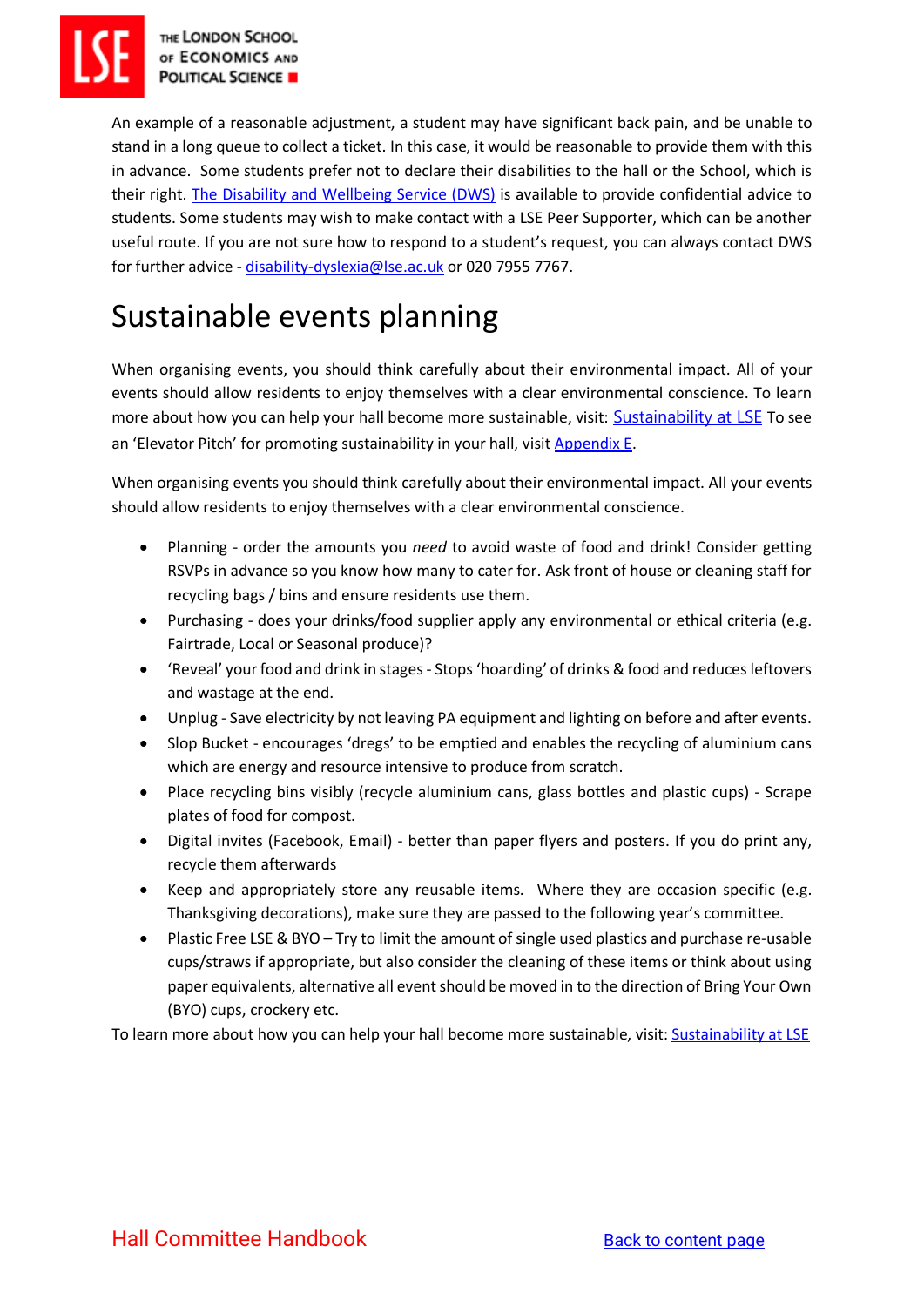## After the excitement wears off…

Once your initial events are over and the new residents establish their study routine, the excitement of being in a new environment and a new city can wear off. The happiness of residents can vary subtly throughout the year and you should be mindful of the morale of your community.

As a team, the Front of House teams will make you aware of new arrivals so you can welcome them the building and show them around if necessary, you should also look out for residents who are not settling in, or who seem to be having trouble making friends with people. If you have a regular group of attendees to your events, consider how you can reach out and appeal to others in your residence.

<span id="page-11-0"></span>The first few weeks at university can be overwhelming for some students. Make an effort to reach out to anyone who is alone.

# Throughout the Year

### <span id="page-11-1"></span>Identifying key times of the year

### <span id="page-11-4"></span>Early Arrivals

As some residents check in early, it is always a great idea to start connecting with the new students. The RLOs will need you to be ready for events and programming when you move in, so please ensure that you are available to assist during early arrivals and move-in.

### <span id="page-11-2"></span>Committee Recruitment

You will remain in post until a new Committee is elected and in place (unless you graduate from LSE over the summer). You will need to work with your Warden to arrange the nominations, elections and results event. Think about how to encourage residents to nominate themselves and focus on how to get the whole population involved in voting. A great Hall Committee team is crucial for a successful year ahead.

### <span id="page-11-3"></span>Christmas Holidays

If your hall offers 38-or 50-week contracts there will be some students staying in the hall for some or all the holiday period. Consider what you can do to support these students during this time. It can be a lonely or distressing time for people. If they celebrate Christmas but can't make it home to family, they may be missing them and be upset. If they do not celebrate Christmas, they may find that the lack of flatmates and the shutdown of shops and services is isolating. Think how you can help the remaining students find each other so they can plan things to do as a group. You could team up with another hall to offer a Christmas themed movie night with mince pies. If you can't facilitate anything yourself, make sure students are aware of other places they can go. For example, the Faith Centre runs trips during the Christmas break which are open to all.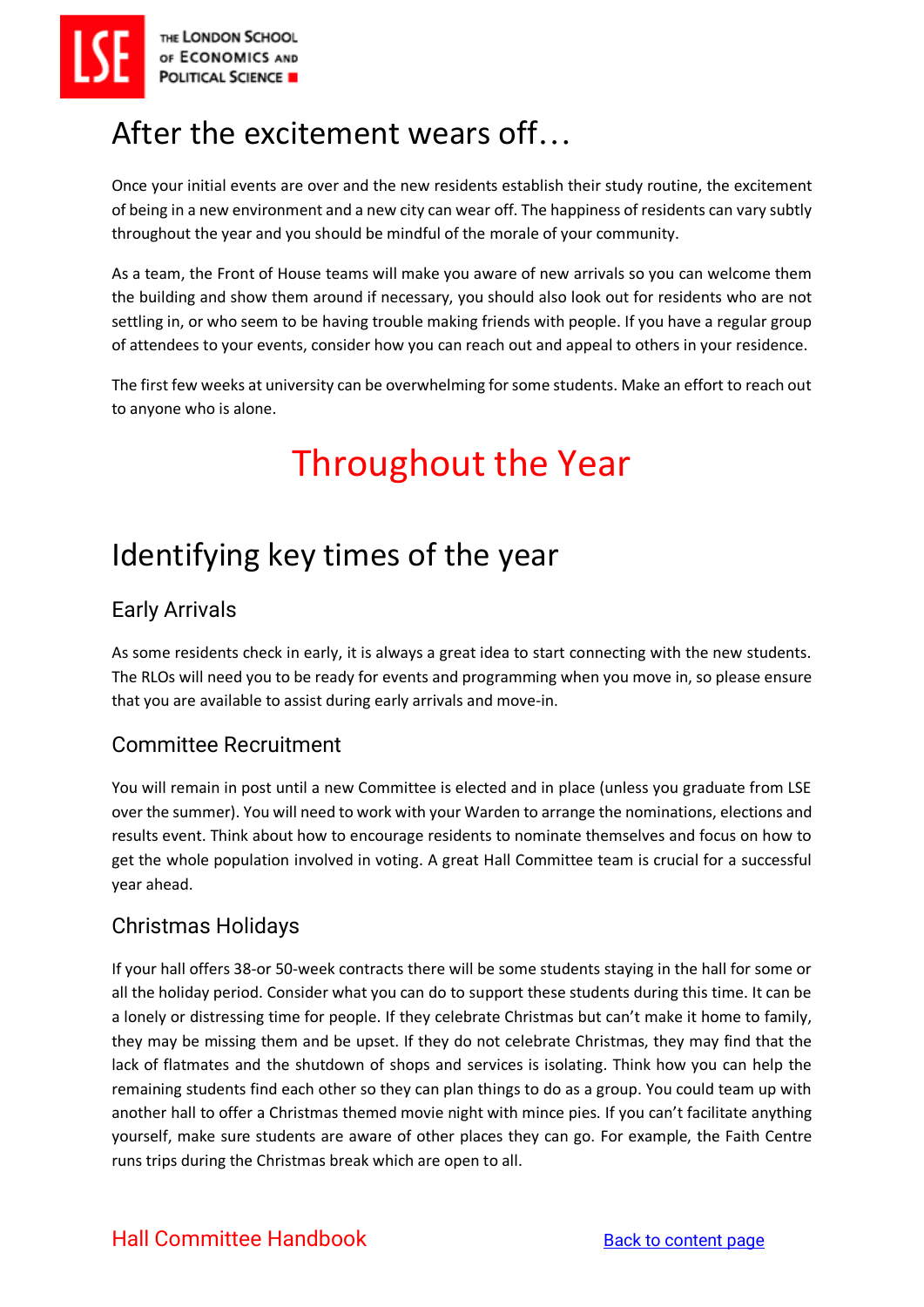

### <span id="page-12-0"></span>The New Year

The return to the hall after the Christmas break can be difficult for a lot of students. It can be difficult to leave friends and family at home, especially when the return to LSE involves a return to essays and exams as opposed to the excitement of Welcome Week at the beginning of the year. It's important therefore that you hold events which welcome residents back and make them feel connected to your residence community.

### <span id="page-12-1"></span>Easter Holidays

If your hall offers 38- or 50-week contracts there will be some students staying in the hall for some or all of the holiday period. Consider what you can do to support these students during this time. Some students may be lonely or distressed because they can't be with friends or family. Others might already be feeling the pressure of revision and exams. You could help by planning a laid back get together in conjunction with another hall or helping set up a revision group before the holidays. You could also set up a message board for people to find other students staying in halls over the break.

### <span id="page-12-2"></span>Exams

During the exam period, revision and preparation should take precedence over social activities in the hall. The Hall Committee can, however, still use their resources to enhance the residential experience during this period. Have you thought about asking your Warden or Front of House Manager to make the common area or dining room available for 24/7 quiet study? Perhaps you could make a selection of brain boosting snacks available? Blueberries, blackcurrants, pumpkin seeds and nuts are all a great source of nutrients to help boost your brainpower. You could also run a Stressbusting event (aromatherapy / massage), or a procrastination / stress management talk. Contact the Student [Wellbeing Team](https://info.lse.ac.uk/current-students/student-wellbeing) for ideas and support.

### <span id="page-12-3"></span>Post Exams

There is a relatively short window between exams finishing and students heading home for the summer, especially since the dates of final exams vary according to programme and module choices. There's nothing worse than sitting in your room studying while you can hear the noises of celebrations around you, so please don't plan hall-wide events while exams are still in progress! If you're planning on holding a big end of year party (remember, a lot of students won't be returning to halls next year!) remember to advertise it well in advance to ensure that guests can plan their travel home accordingly.

Use up budget – buy things to improve the hall if you've run out of time to host events, though make sure to leave some money to begin planning the following year's Welcome Week this is normally about £1500.00 or more if you can afford to.

### <span id="page-12-4"></span>Summer

For halls with 50-week contracts you will have students in halls until September, and in some halls you will have new students moving in for just the summer period. Consider how you can help them still feel part of a community. Students in halls over the summer will likely be working towards dissertation deadlines so may need similar support to that offered during the Exam period (e.g. Stressbusting event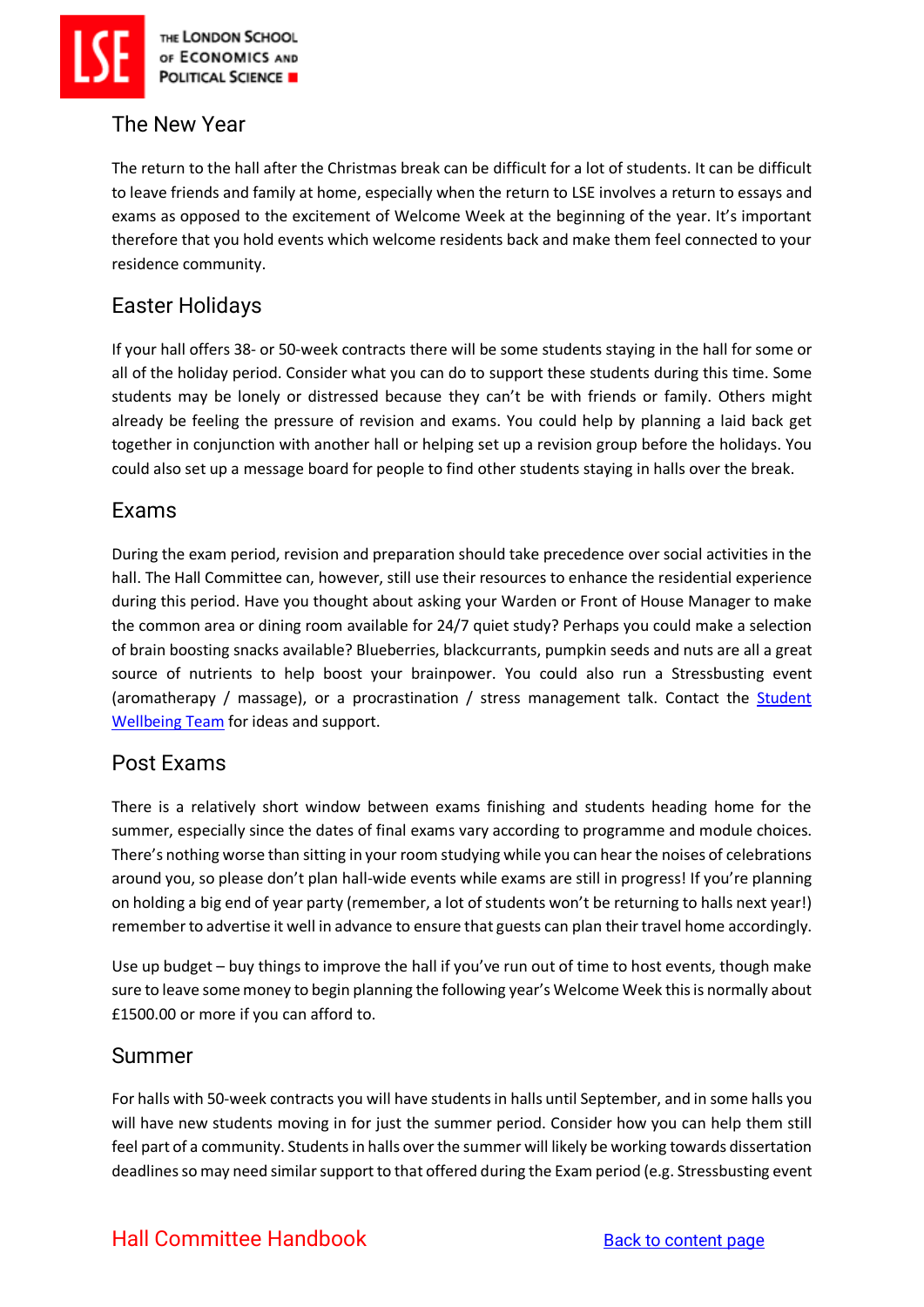

(aromatherapy / massage), or a procrastination / stress management talk.) Contact the [Student](http://www.lse.ac.uk/intranet/students/supportServices/healthSafetyWellbeing/home.aspx)  [Wellbeing Team](http://www.lse.ac.uk/intranet/students/supportServices/healthSafetyWellbeing/home.aspx) for ideas and support.

### <span id="page-13-0"></span>Communication

### <span id="page-13-1"></span>Word of mouth

Word of mouth is a powerful mechanism of communication. In the close community of your hall, it will be an important tool for you to spread information and influence your fellow residents. Your voice will carry influence and respect. It is your responsibility to ensure this influence is used correctly and well.

As a Hall Committee member, you should be acting as a Connector between others in the hall. You should spread positivity and boost morale. Use events to speak to and connect large numbers of people. Discourage the spreading of rumours but encourage the spread of useful information.

### <span id="page-13-2"></span>Hall Committee Email Addresses

Each Hall Committee has a Committee email address that the President and Communication Officer can access. You should develop a routine for checking this email address regularly to respond to queries. To make the Committee mailbox visible from within your own mailbox, follow the instructions in [Appendix C.](#page-35-0)

We will try to update Committee mailbox permissions so that the new Committee members can access it as soon as possible after the hall elections, but the change can take a few weeks to administer. Contact [residential.life@lse.ac.uk](mailto:residential.life@lse.ac.uk) if you have any trouble accessing these mailboxes.

| residences.bankside.committee@lse.ac.uk          |
|--------------------------------------------------|
| residences.butlerswharf.committee@lse.ac.uk      |
| residences.carrsaunders.committee@lse.ac.uk      |
| residences.highholborn.committee@lse.ac.uk       |
| residences.kingscross.committee@lse.ac.uk        |
| residences.lilianknowles.committee@lse.ac.uk     |
| residences.passfield.committee@lse.ac.uk         |
| residences.rosebery.committee@lse.ac.uk          |
| residences.sidneywebb.committee@lse.ac.uk        |
| residences.westminsterbridge.committee@lse.ac.uk |

### <span id="page-13-3"></span>Listserv Mailing Lists

The Listserv is an excellent means of communication and can be used to circulate Committee meeting notes, promote events and ask for feedback. The Committee email address is given permission to post to the hall's Listserv (aka mailing list). You can use this to contact all your residents easily. Just send an email from the Committee email address to the relevant Listserv email address. The email will be automatically forwarded to all subscribed users. It may take a little while to be delivered, but you will always receive a delivery confirmation or an error response to let you know what has happened.

### Hall Committee Handbook [Back to content page](#page-4-0)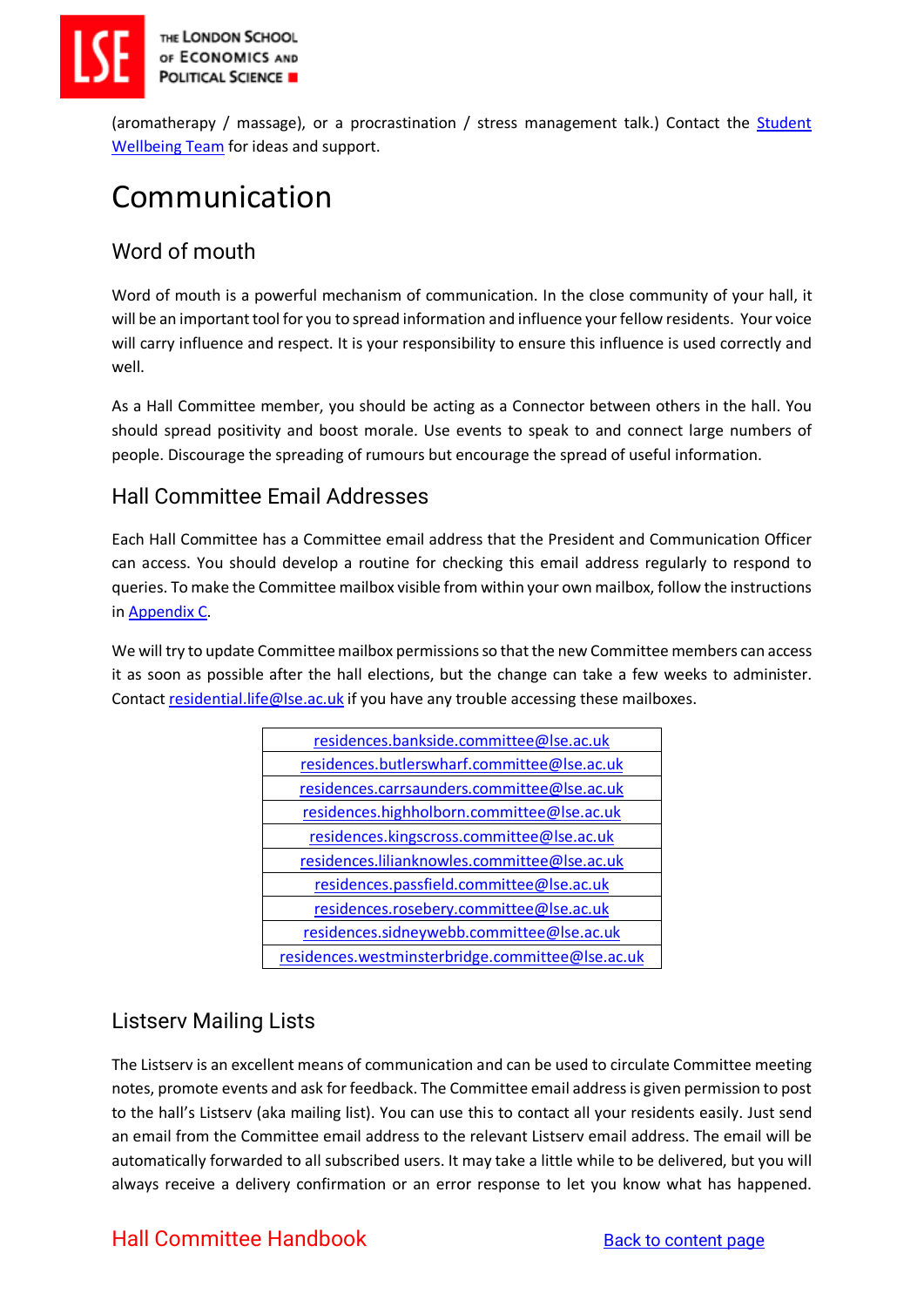

Please do not resend to the Listserv multiple times until you have received a confirmation / rejection email from Listserv.

The LSE email accounts of all hall residents are added to the Listserv at the beginning of the year, but students who arrive late may need to add themselves manually. If you are told about anyone not receiving the Listserv emails ask them to [subscribe.](https://info.lse.ac.uk/staff/divisions/dts/help/halls-mailing-lists) Note that students can also unsubscribe themselves from the Listserv (though this isn't encouraged) so it is not possible to guarantee that all residents will receive the messages you send.

| RESIDENCES-BANKSIDE-ANNOUNCE-L@LISTSERV.LSE.AC.UK          |  |
|------------------------------------------------------------|--|
| RESIDENCES-BUTLERSWHARF-ANNOUNCE-L@LISTSERV.LSE.AC.UK      |  |
| RESIDENCES-CARRSAUNDERS-ANNOUNCE-L@LISTSERV.LSE.AC.UK      |  |
| RESIDENCES-HIGHHOLBORN-ANNOUNCE-L@LISTSERV.LSE.AC.UK       |  |
| RESIDENCES-KINGSCROSS-ANNOUNCE-L@LISTSERV.LSE.AC.UK        |  |
| RESIDENCES-LILIANKNOWLES-ANNOUNCE-L@LISTSERV.LSE.AC.UK     |  |
| RESIDENCES-PASSFIELD-ANNOUNCE-L@LISTSERV.LSE.AC.UK         |  |
| RESIDENCES-ROSEBERY-ANNOUNCE-L@LISTSERV.LSE.AC.UK          |  |
| RESIDENCES-SIDNEYWEBB-ANNOUNCE-L@LISTSERV.LSE.AC.UK        |  |
| RESIDENCES-WESTMINSTERBRIDGE-ANNOUNCE-L@LISTSERV.LSE.AC.UK |  |
|                                                            |  |

### <span id="page-14-0"></span>Social Media

Every hall has a Facebook group. You can also establish a Hall Committee Twitter or Instagram account as an additional communication channel. If you do establish new social media accounts, please remember to inform the RLOs. Additionally, you will need to follow the main LSE Residential Life social media pages to ensure everyone is kept in the loop with events and information. Residential Life will setup the Facebook page for your hall for next year's residents at the beginning of summer each of summer each year.

Please see the link below for the School's guidance on the use of social media for students.

[https://info.lse.ac.uk/staff/divisions/communications-division/Assets/Documents/Style](https://info.lse.ac.uk/staff/divisions/communications-division/Assets/Documents/Style-guidelines/LSE-social-media-guidelines.pdf)[guidelines/LSE-social-media-guidelines.pdf](https://info.lse.ac.uk/staff/divisions/communications-division/Assets/Documents/Style-guidelines/LSE-social-media-guidelines.pdf)

### <span id="page-14-1"></span>Advertising within the hall

<span id="page-14-2"></span>You should be careful not to rely on only one form of advertising. As well as utilising emails and social media, it might be an idea to use a physical notice board within the hall. You could use this to display details of events and campaigns. You can also ask your Front of House Manager if you could display messages on the rotating electronic screen at reception. All printing should also be done through your receptions. Contact [residential.life@lse.ac.uk](mailto:residential.life@lse.ac.uk) with any questions about using this resource.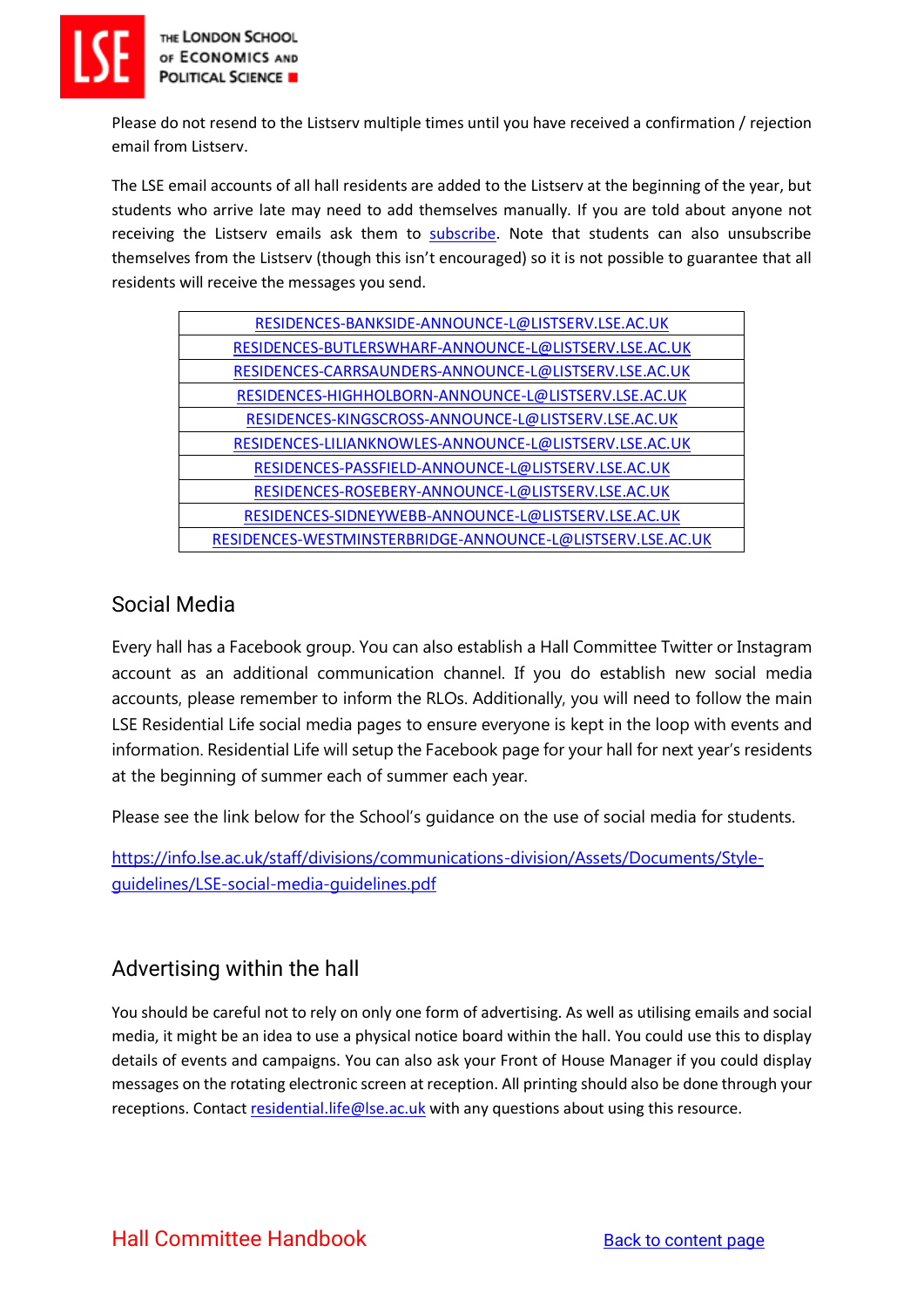## Under 18s

It is important to remember that some halls will include residents under the age of eighteen. Think about how a younger resident may be excluded from an older community and think about how to address this. Think about problems they may have socialising with an older group and help them feel comfortable joining group activities.

Make sure that entertainment and events that you plan are suitable for an under 18 residents, or make sure that suitable alternatives are provided. You can ask your reception for details concerning under 18's in your hall.

Relevant information that may help you with this can be found in the [Welcome Week](#page-20-0) an[d Organising](#page-22-1)  [events](#page-22-1) sections of this document.

### <span id="page-15-0"></span>International Students

### <span id="page-15-1"></span>Social events

Social events are integral to the happiness of an international student. Sociological studies have shown that an international student's happiness will vary subtly throughout the year. The image below shows the variations in mood experienced by most international students over time:



With this in mind, you should plan varied events to improve the morale of your community. Communities within halls are richly diverse and include students from many cultures. When organising events, it can be easy to simply cater for the majority of student interests without taking account of differences in culture.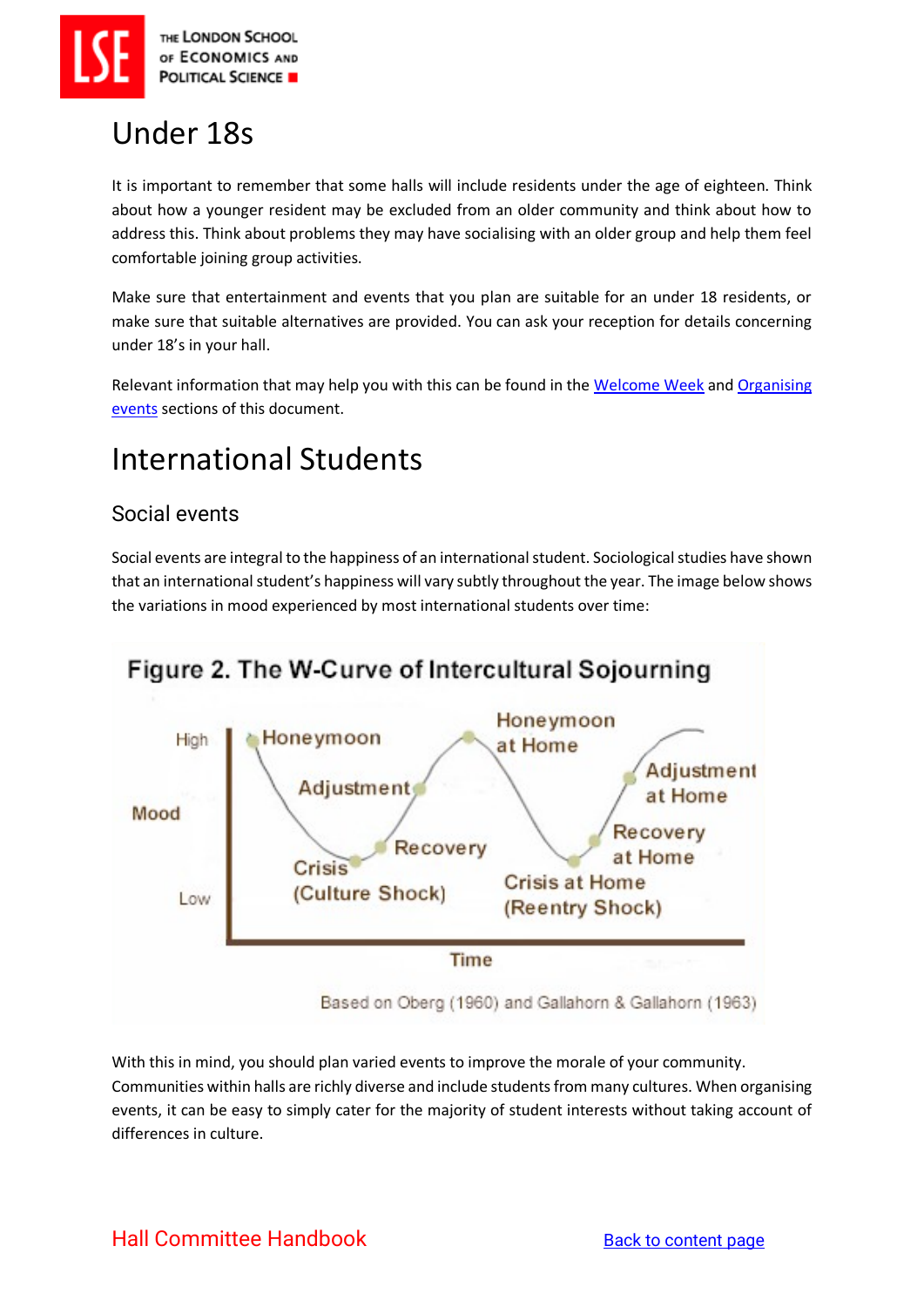International students can feel excluded from certain events for a number of reasons. They tend to be older, with a higher level of maturity than younger UK undergraduates. Some may come from cultures where alcohol is forbidden and may spend more time studying than an average home student.

Added to that, large differences in culture can be daunting, making it difficult for students to interact with one another. Even when encouraged to join in events, international students may still feel left out if the event is not inclusive of other cultures.

When thinking about event planning, you should think about ways to involve international students in a way that is easily relatable. Consider running smaller mixed culture group events such as:

- Walking tours
- Sporting events
- Museum guided tours
- Food or dining experiences
- Shopping trips

As well as events planning, you should try to help International students feel at home as much as possible and give help offering advice when advice is needed.

Please note that the LSE follows the guidance on gender segregation from the Equality and Human Rights Commission: [Guidance on gender segregation](https://www.equalityhumanrights.com/en/publication-download/gender-segregation-events-and-meetings-guidance-universities-and-students)

### <span id="page-16-0"></span>Sex, relationships and gender

UK culture has a high degree of openness when it comes to relationships, sexual orientation, and the equal status of [LGBTQ+](https://info.lse.ac.uk/staff/divisions/Academic-Mentoring-Portal/Assets/Documents/Additions-1-Oct-2020/LSESU-LGBTQ-Guide-Final.pdf) community and relationships. Students from some cultures can be surprised or shocked by this openness and, as a result, differences of opinion or exclusion may occur.

Some international students can find public displays of affection between UK couples confusing and offensive and the open existence of [LGBTQ+](https://info.lse.ac.uk/staff/divisions/Academic-Mentoring-Portal/Assets/Documents/Additions-1-Oct-2020/LSESU-LGBTQ-Guide-Final.pdf) groups can be equally shocking to students of certain cultures. Contraception is accepted in some cultures but not others. Conversely, UK students and staff may be quick to draw stereotyped assumptions over the issue of sex and relationships when it comes to International students. For example, that some female international students will prove to be naïve or ill-informed about sex and contraception, or that men from certain cultures are, as a rule, demanding in relationships and less respectful of women's feelings.

It is important to discuss issues of sex, sexual orientation, gender and contraception within the halls, but to do so with sensitivity, and to direct students who may feel uncomfortable with the UK culture around these topics to the necessary support. Public information relating to sexual health should be readily available to all students and you should know where to refer students over a range of issues that they may encounter.

It is equally important to understand that LSE is committed to maintaining a positive environment for each and every member of our community. Therefore, any instance of discrimination[, harassment or](https://info.lse.ac.uk/staff/divisions/equity-diversity-and-inclusion/EDI-and-you/Making-a-choice/Report-an-incident)  [bullying](https://info.lse.ac.uk/staff/divisions/equity-diversity-and-inclusion/EDI-and-you/Making-a-choice/Report-an-incident) on the basis of sexuality or gender are **NOT** tolerated and will be addressed by the Warden under the terms of the Licence Agreement or under the School's Disciplinary Procedures for Students.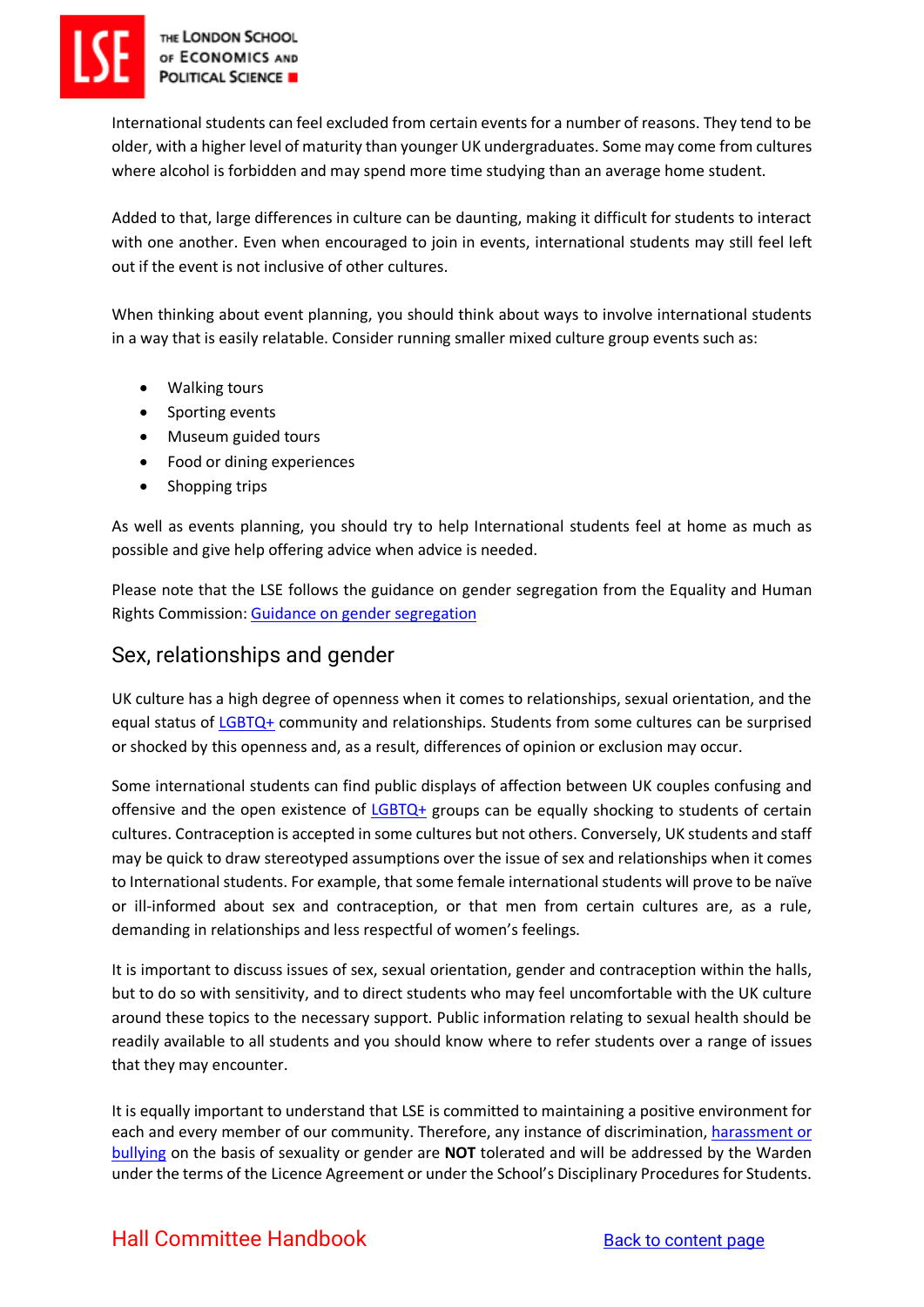

All Hall Committee members will be required to enrol/complete th[e Consent Matters](https://info.lse.ac.uk/Making-a-choice/courses-and-workshops) an[d Anti-bullying](https://moodle.lse.ac.uk/user/view.php?id=89151&course=5552)  [and anti-harassment advisers](https://moodle.lse.ac.uk/user/view.php?id=89151&course=5552) (ABHA) course by enrolling manually.

For further advice, refer to: [British Council: Cultural connections](https://www.britishcouncil.vn/en/programmes/arts/opportunities/connections-through-culture)

<span id="page-17-0"></span>Please note that the LSE follows the guidance on gender segregation from the Equality and Human Rights Commission: [Guidance on gender segregation](https://www.equalityhumanrights.com/en/publication-download/gender-segregation-events-and-meetings-guidance-universities-and-students)

### Food and Diet

Many students have communicated that food is a powerful factor in feeling at home. As a result, many universities have made sure that their catering departments are inclusive of the needs of other cultures and religions.

Cooking and eating for some students is a social event. Residents from certain cultures may take up more kitchen space and time in pursuit of social interaction. You should be sensitive to this when planning events or encouraging students to socialise. You should encourage students of different cultures to eat meals together. You should also make sure that any catered events you organise are inclusive of other cultures.

You should take dietary requirements seriously. Many Muslims will eat only halal meat (meat slaughtered according to prescribed Islamic rules). Orthodox Muslims and Jews will not eat pork products of any kind. Most Hindus will not eat beef. Sikhs will not eat halal-slaughtered meat and Jews will not eat shellfish. You should also take into account Kosher, vegan and vegetarian requirements.

Some students may not drink alcohol, so ensure that there are exciting and appetising alternatives available for non-drinkers and watch out for alcohol being unexpectedly present in food items (e.g. cakes or chocolates).

If you live in a catered hall, talk with the Chefs about recognising cultural events with a particular cuisine (e.g. Lunar New Year or Thanksgiving).

<span id="page-17-1"></span>When planning events, you must think about the needs of your audience and reflect their needs accordingly.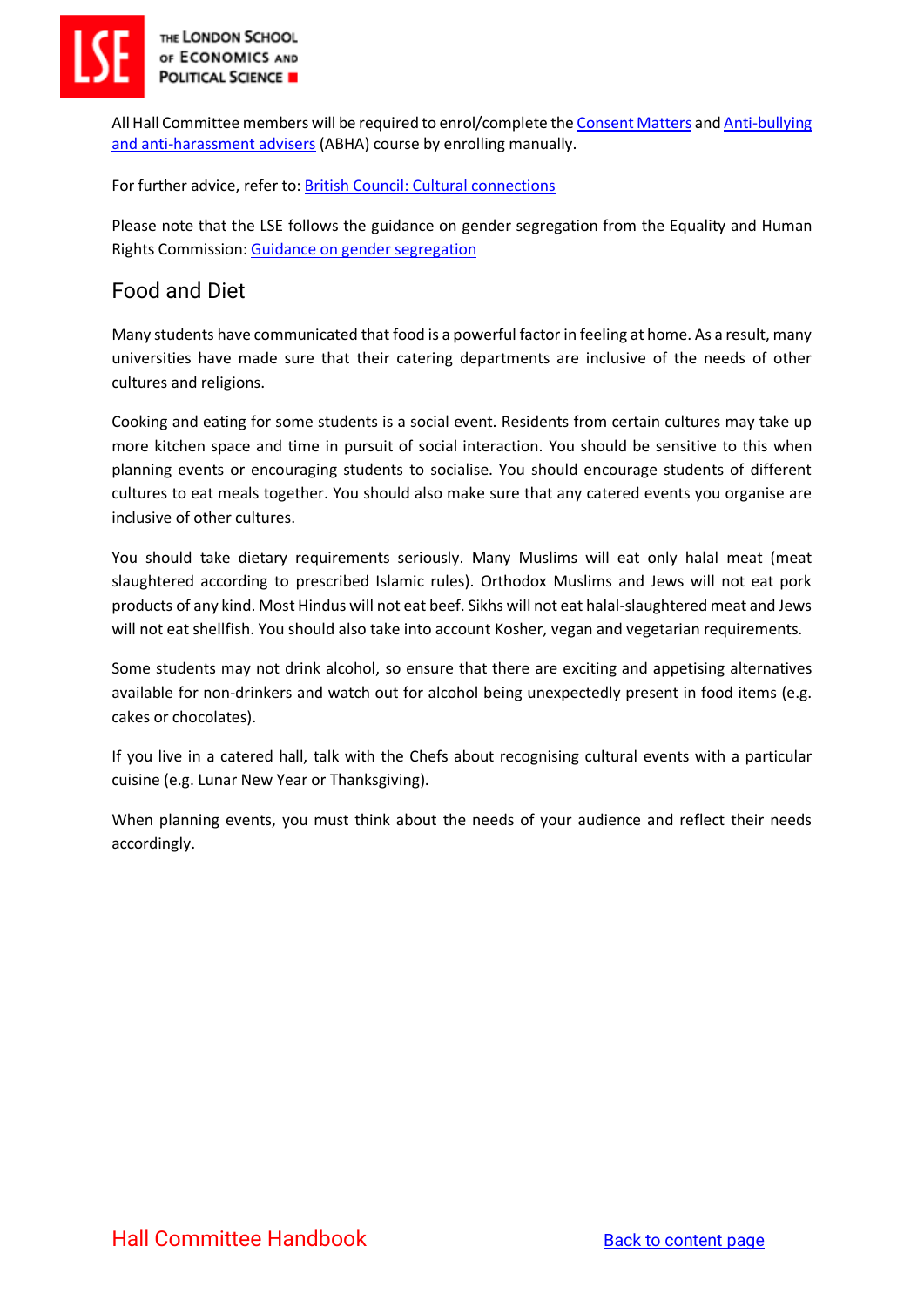

# <span id="page-18-1"></span>Who else can help?

There are many people within your hall and the wider School who can help support you with your Hall Committee positions. Here is a selection. It would be sensible to seek these people out early in your term on the Committee to introduce yourself and explore ways you can support each other's work.

# <span id="page-18-0"></span>Warden's Team

The Warden's Team usually consists of a Warden, who also works at the LSE, and several Sub-wardens, who are normally LSE PhD students. If the Warden is not available the Sub-warden will be able to provide guidance, support and assistance to ensure the personal and social wellbeing of hall residents. They should be contacted if you have any concerns about the wellbeing of your fellow residents, if anything goes wrong, or in case of emergency. If you're unsure of how to contact your Warden, please visit the "who's who" section of your hall's webpage at: [lse.ac.uk/currenthallresidents](https://info.lse.ac.uk/current-students/accommodation/contacts-in-halls-of-residence)

# Front of House Team

Your Front of House Manager can be contacted via reception. If you are unsure of who your Front of House Manager is, please visit [lse.ac.uk/currenthallresidents](http://www.lse.ac.uk/currenthallresidents) to navigate towards your hall's "Contact in halls of residence" page. The Front of House Team is responsible for ensuring that you have a clean and safe living environment within your hall. If any students approach you with maintenance concerns, please ensure that they report it to the Front of House team – they can't fix a problem they're not aware of!

### <span id="page-18-2"></span>Residential Life Team

James Greenwood is the Head of Residential Life at LSE, and is supported by Ju Jeon, Fabio Valencia and Iqbal Hussain, the Residential Life Officer's for the North, Centre and South Cluster of halls. All can be contacted by email: [residential.life@lse.ac.uk](mailto:residential.life@lse.ac.uk)

The Residential Life Officer runs multiple Committee Briefings a year, normally in November, January, April and September. These briefings are a chance to learn more about the role, discuss how things are going, and learn from each other. Please do all you can to attend these briefings.

# <span id="page-18-3"></span>Other Halls' Committee Members

<span id="page-18-4"></span>To share ideas and discuss how to overcome obstacles, you should keep in contact with other halls' Committee members. The details of all Committee members are available online. Please visit [lse.ac.uk/currenthallresidents](https://info.lse.ac.uk/current-students/accommodation/contacts-in-halls-of-residence) to navigate towards each hall's "who's who" page.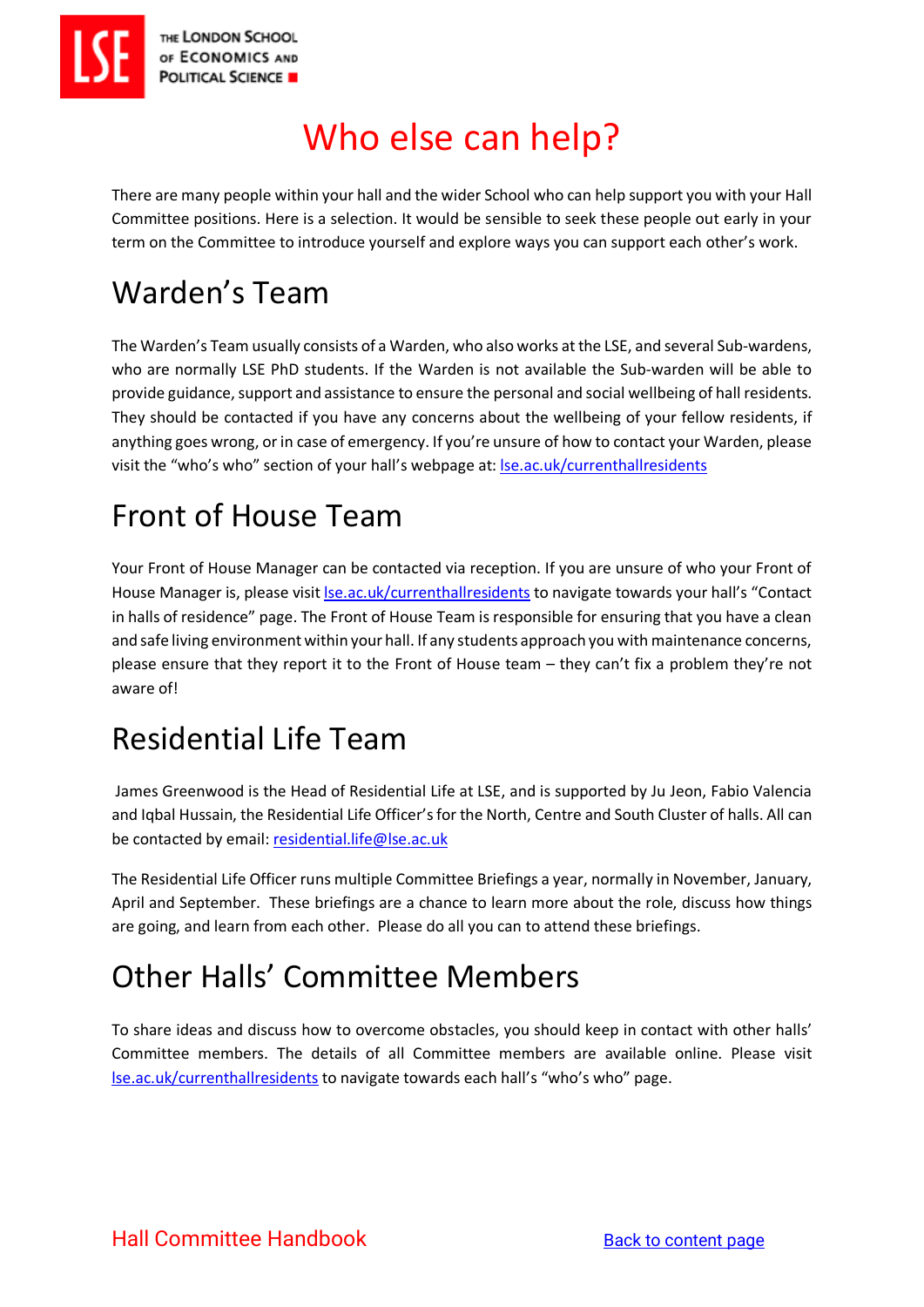# Student Wellbeing Team/Peer Support

For ideas on events and campaigns related to student wellbeing, as well as more information on the support available to you and your fellow residents, familiarise yourself with the information on this webpage: [lse.ac.uk/studentwellbeing](https://info.lse.ac.uk/current-students/student-wellbeing)

If your hall has Peer Supporters, note that you will need to plan a couple of programmes with them as well this is will fall under the responsibility of Community and Welfare Officer, their program will be funded by the Committee and Warden team. Peer Supporters have been specifically selected and trained in listening, questioning and responding skills to ensure they are able to help other students to reach their own solutions. For more information about the scheme, and the names of any Peer Supporters assigned to your hall, please contact your Warden, or visit the [Peer](https://info.lse.ac.uk/current-students/student-wellbeing/students-supporting-students/peer-support-scheme)  [Supporter website.](https://info.lse.ac.uk/current-students/student-wellbeing/students-supporting-students/peer-support-scheme)

<span id="page-19-0"></span>All Peer Supporters are available to support all LSE students, even if they are not assigned to/living in the same hall.

### Sustainable LSE Team/ Sustainability Ambassadors

The Sustainable LSE team can provide guidance on establishing green initiatives within you hall, and advise on how to submit a [Sustainable Projects Fund proposal.](https://info.lse.ac.uk/Staff/Divisions/Estates-Division/Sustainable-LSE/Get-Involved/Sustainable-Projects-Fund) They can also put you in touch with your hall's Sustainability Ambassadors. More information about the Sustainable LSE team roles and contact details can be found on their [website.](https://info.lse.ac.uk/staff/divisions/estates-division/sustainable-lse)

The Sustainability Ambassadors living in halls work towards the shared vision of a sustainable society. They are student's volunteers, committing to improving the environmental and social performance of their hall during their stay. They help to promote green initiatives within the hall, such as the UNS Student Switch Off and the Green Impact competition. At the end of year, these Ambassadors will help prevent waste by volunteering with Relove, to donate unwanted items to British Heart Foundation and food to those that most need it.

# <span id="page-19-1"></span>LSE Students' Union

The LSESU Executive Officers and Student Representatives might also be able to help you. Some of them are ex Hall Committee members so will understand what support you may need. These roles are elected on an annual basis and new role holders start in July each year.

<span id="page-19-2"></span>For more details, visit thei[r website.](https://www.lsesu.com/)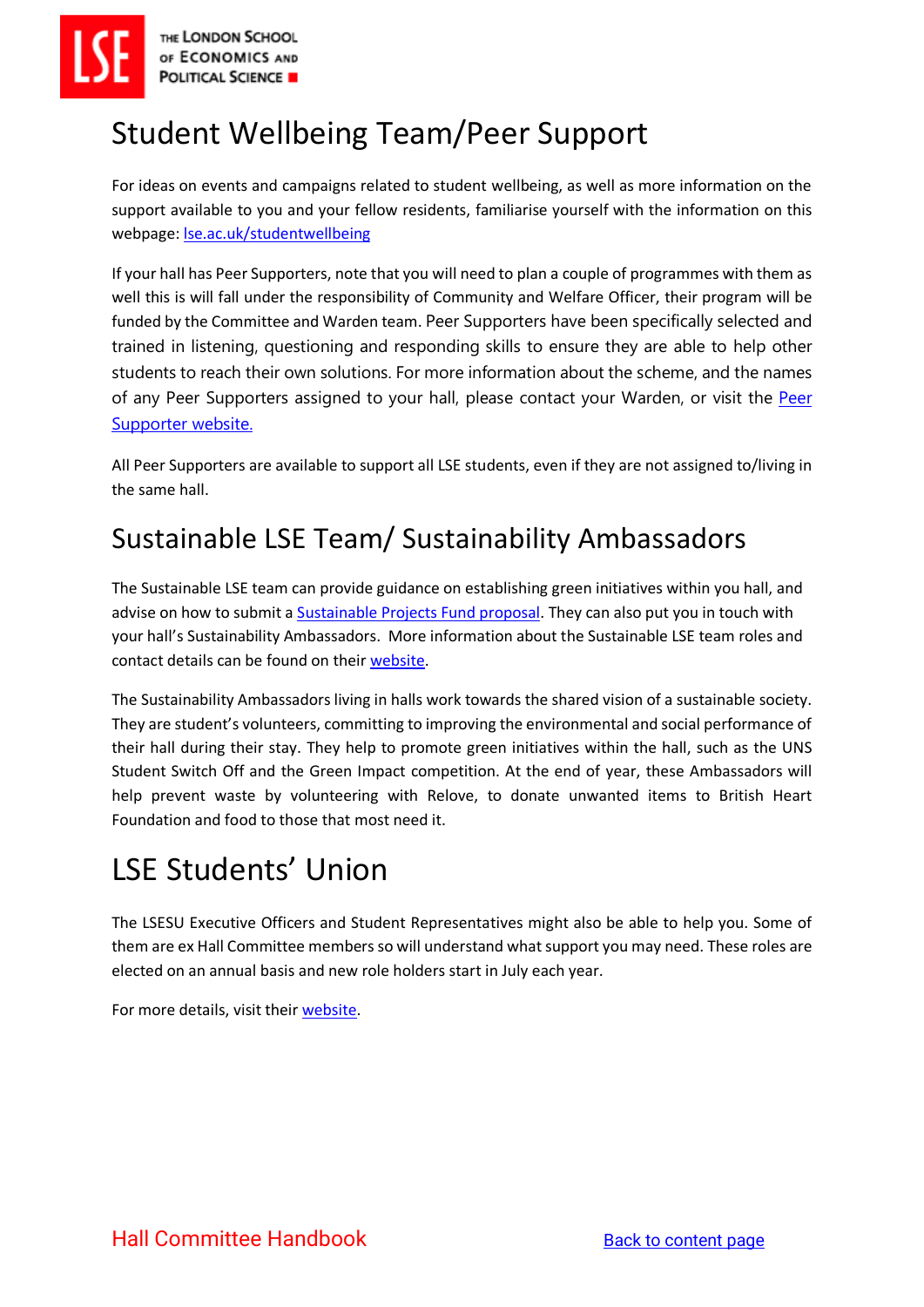

### LSESU Active LifeStyle

LSESU Active LifeStyle arrange short-term non-competitive sporting events designed to inspire those who tend to shy away from sporting activities. They have previously organised fencing taster sessions, golf lessons, belly dancing classes, swimming lessons and rock climbing, and are open to student suggestions. However, it is also possible to request help in setting up and advertising hall specific events. Previously Active LifeStyle has helped to fund yoga classes and self-defence lessons within and between halls. For more details, visit the website: <https://www.lsesu.com/activelse/>

<span id="page-20-0"></span>Contact the LSESU Active LifeStyle Project Manager Grace Clark G.Clarke@lse.ac.uk or [su.activelifestyle@lse.ac.uk](mailto:su.activelifestyle@lse.ac.uk)

# Welcome Week

LSE Welcome Week provides new students with the opportunity to learn all about LSE and their place in it. Within the halls, Hall Committees have a chance to help the new students to settle into both the hall and the wider school. **It is an important part of the Hall Committee role to welcome in new residents each year.** This could be the first time that new students (undergraduates and postgraduates alike) have lived away from home, in a new university, a new city, or a new country. As you will remember, it can be a daunting experience, so Hall Committees should make sure that they create an atmosphere within their hall that is friendly, welcoming and relaxed. If you are a postgraduate student and leaving the School before the next Welcome Week, please think ahead and submit your welcome week calendar to the Warden Team, Front of House Manager and or Residential Life.

# <span id="page-20-1"></span>Move-in day

This will be the first impression that new residents receive of the hall, and the first time that you meet the new arrivals. Hall Committees are given the opportunity to move into their hall early (pending recommendation from your Warden) to ensure that you are settled in time to help with this important day. Discuss with your Front of House Manager and Warden to see how the Hall Committee can best fit into the move in day schedule. You should help reception staff to make sure that check-in runs smoothly and take the time to introduce yourself to new residents and explain your role. Let new residents know how they can find out about upcoming Welcome events. You should be a visible presence throughout the hall. Remember that arriving in a new home and meeting new people can be daunting, so do your best to help facilitate introductions and conversations.

# <span id="page-20-2"></span>First evening

Give the new residents an opportunity to get to know each other in a friendly atmosphere. Whatever event you plan for the first evening, you should keep an eye out for people by themselves and help them to take part in the evening's events. Perhaps knock on someone's door to say hello if you've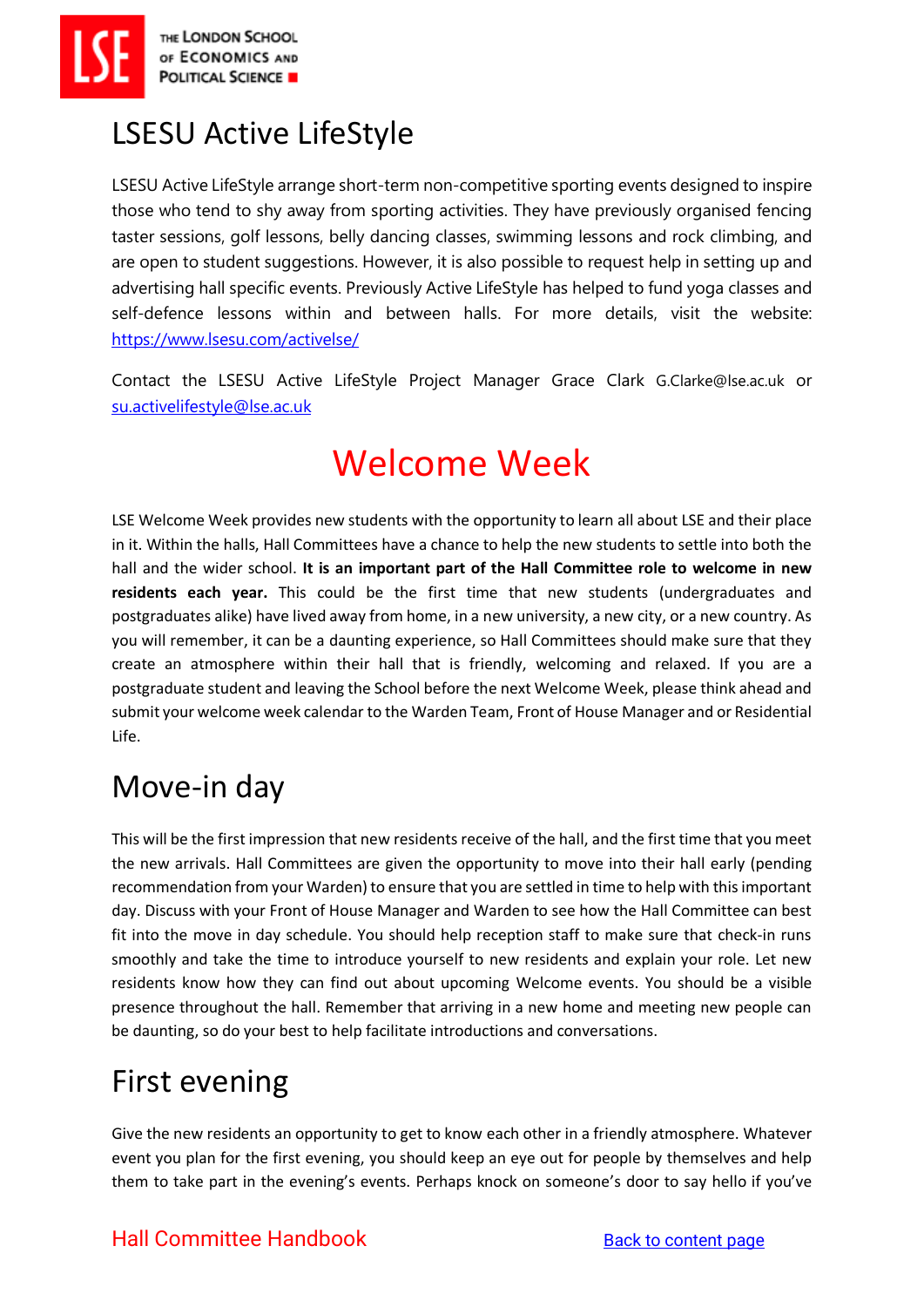noticed that they haven't left their room. If you go out clubbing, look after new arrivals who may not know how to stay safe in a city environment, or who may not be used to the British drinking culture. Also remember that not all students enjoy heavy drinking or clubbing but will still want to get involved and meet people. You should plan an additional event which is not alcohol centred, such as a board game night, pizza party, or a table-top game tournament. Avoid planning a movie night towards the beginning of the week, because this sort of event will not give the residents the opportunity to talk to one another.

# <span id="page-21-0"></span>Daytime activities

New residents will have compulsory university administration to complete during the first week, such as registering and attending course inductions. Make sure that none of your day-time events clash with any compulsory LSE events. They should also not clash with any optional events wherever possible. Residents will also be registering for a GP and dentist in London and there is a wealth of Welcome Week events going on on-campus.

We would recommend that you hold several guided walks to campus to help residents learn their way, because not everyone will need to go there at the same time and small groups are always better. You may also want to organise your own campus tours of your favourite places to eat, study and relax; as well as host a tour of the amenities in the local area surrounding your hall.

You could also wish to consider holding the following events:

- Group trip to a nearby home stores. This allows students to pick up small items for their rooms and get to know each other over refreshments and the journey. However, you should not encourage large or expensive purchases. Many international students will be unable to take items back with them on leaving halls. Encourage students to check for recycled furniture first some halls operate an auction event, this helps raise money with other worthy causes, Nightline or Samaritans these funds should not be used to top-up the Committee account.
- A walking tour from a London "Blue Badge" guide. These guides can offer an insight into the history of London and London's culture. We have previously used "London Undone" (**londonundone.net**) and had a positive experience. Other guides are available from **britainsbestguides.org**. Do remember to check out the reviews before deciding on a specific tour guide.
- Visiting a local station to show students how to get and register an Oyster Card.
- <span id="page-21-1"></span>• Arranging for a local GP to be available in Reception/Common Room to encourage registration. Remember to check this with the Front of House Manager and Warden before finalising arrangements.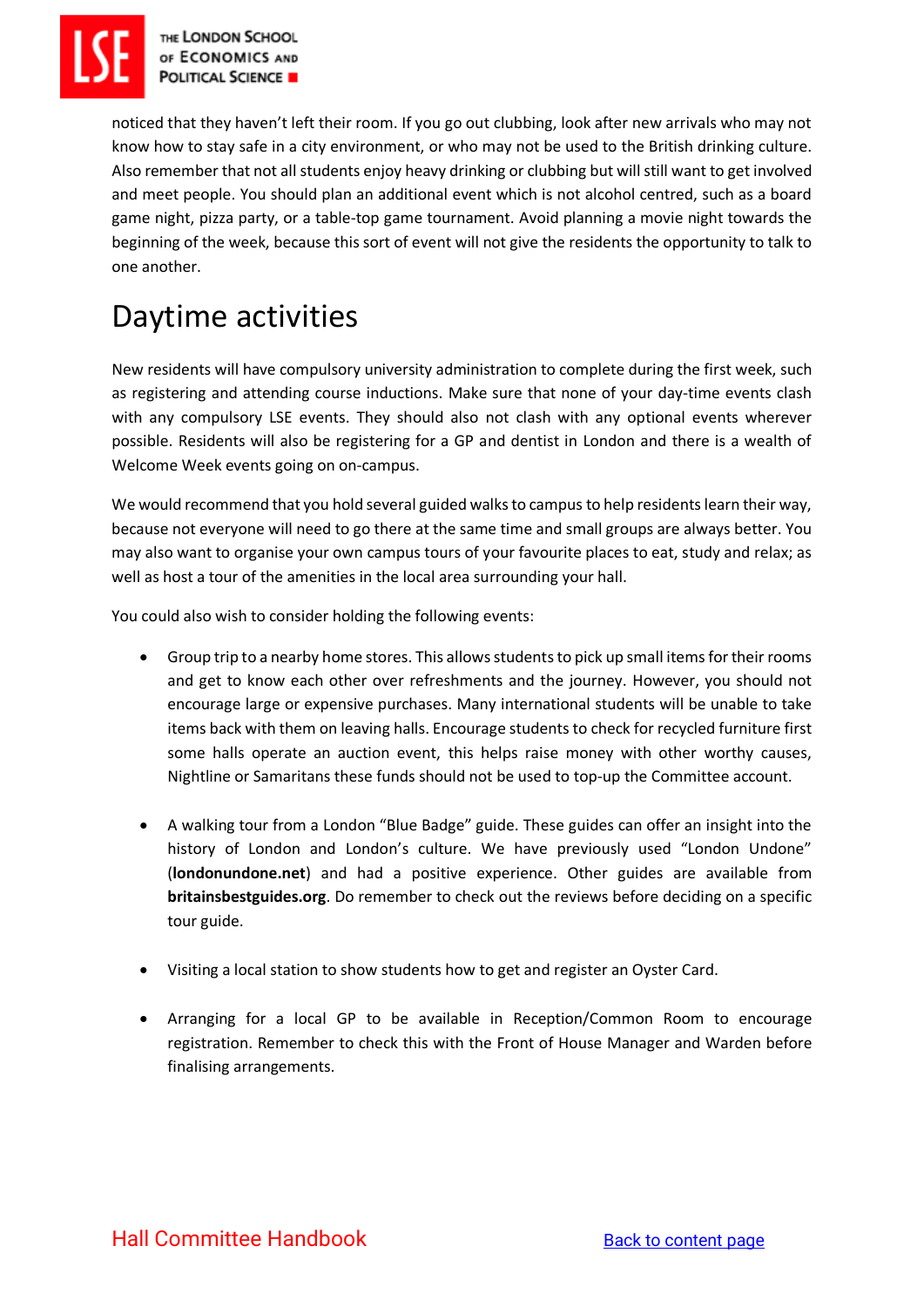### Evening activities

LSESU host a variety of popular club nights throughout Welcome Week as Part of RAG (Raising and Giving). These are a great way for new residents to meet both those from their hall and the wider LSE community. A full list of events can be found online at **[lsesu.com/whatson](https://www.lsesu.com/whatson/)**.

You will be tempted to show the new residents lots of the exciting things London has to offer. London has a lot of unique activities which can make for a memorable Welcome Week, but if you want to build a strong hall community that outlasts the excitement of the first few weeks you should also ensure that you hold events in your hall. If you go out in London every night, the new residents might not expect in-hall events throughout the year. If you want to run a regular quiz/movie/games night, it is a good idea to establish it during Welcome Week, consider using Facebook polls to gage interest in activities like these, not just for welcome week but throughout the year.

## <span id="page-22-0"></span>LSE events throughout the week

All new students are required to attend events run centrally by the School and by their individual Department. There are also events organised by the Students' Union. Each event is designed to let different groups of students know more about different aspects of the School and the many services and opportunities open to them as a student.

You should encourage the new residents within your hall to attend as many of these events as possible – perhaps by organising group walks to campus in advance of key events. Key events will be publicised in the Welcome Week Guide which will be given to residents upon arrival and are also available for collection across campus. You should try to be aware of the different events that are held for undergraduate students, General Course students, Graduate students, LGBTQ+ students and disabled students in case you get asked any questions. If it's not practical to hold a particular type of event at your hall, consider arranging a group trip to the central event. An electronic timetable of all events can be found online.

Information about LSE events that have been scheduled for Welcome Week can be found online at: **[lse.ac.uk/yourfirstweeks](http://lse.ac.uk/yourfirstweeks)**

London is always buzzing so check these sources out as well:

- <https://bit.ly/LSECommunityActivities>
- <https://www.lsesu.com/social/events/>
- <https://www.timeout.com/london/things-to-do>
- <span id="page-22-1"></span>• <https://secretldn.com/free-things-to-do-london/>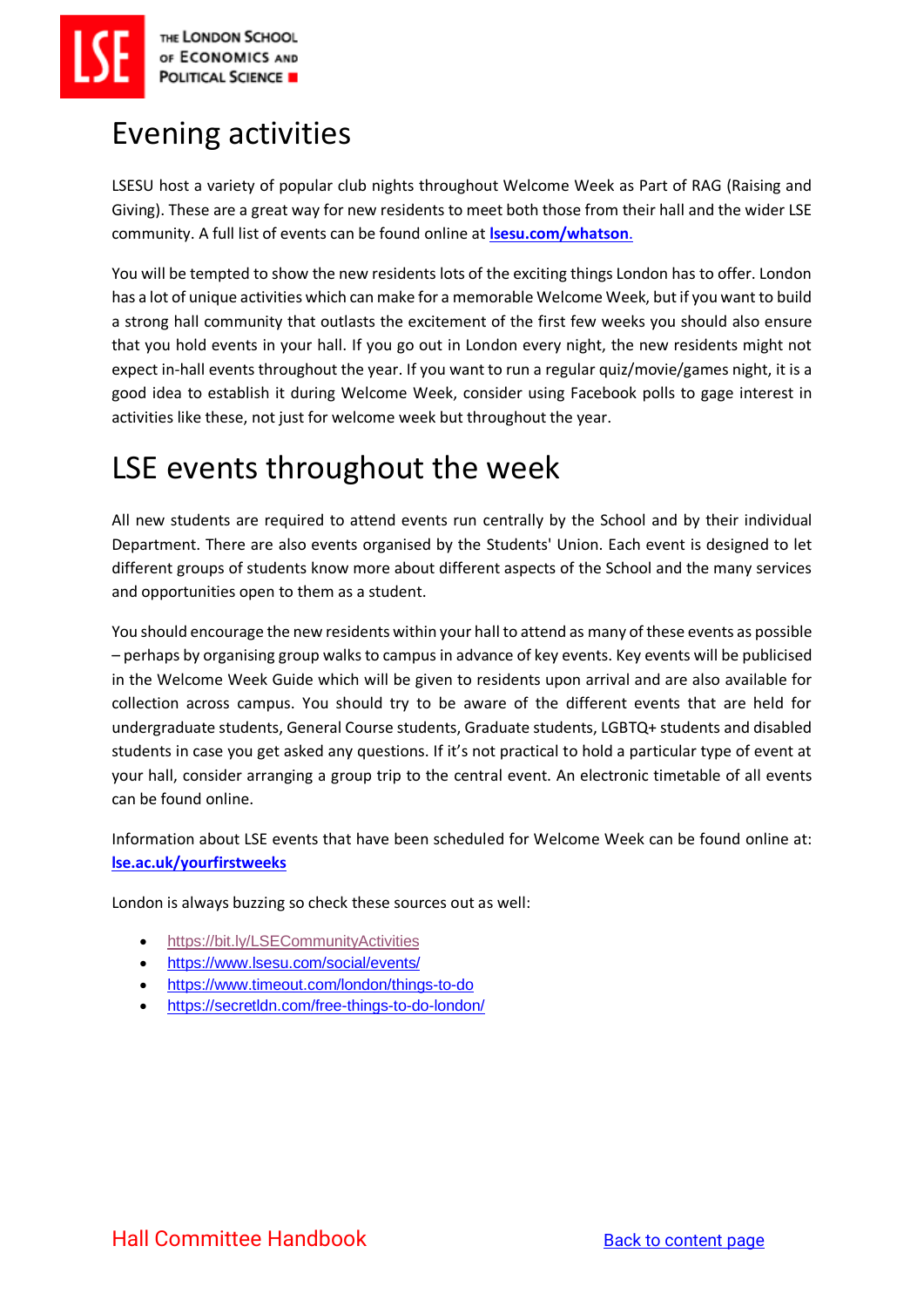

# Handover

# <span id="page-23-0"></span>Bank accounts

Handing over your SOLDO bank account could not be simpler. You will need to ensure your transactions are all tallied as per the expenditure on LSE SharePoint. All receipts need to be uploaded to SOLDO. The handover between Committees occurs during Michaelmas term, midway between accounts submissions. As an outgoing Vice President, please ensure that all your records (digital and paper) are handed over to the new Vice President to ensure that there is no delay to them submitting Michaelmas Term accounts and obtaining the Lent Term funds. This is especially important if you are a General Course or final year student who is not returning to LSE in Michaelmas term. In this case, ensure that a continuing member of the Committee and/or your Warden has access to all the relevant documents to pass on to the new Committee.

At the end of the Summer Term you will need to ensure all debit card and relevant documentation are handed to your RLO for safe keeping. SOLDO cards will also be suspended during the summer.

More guidelines can be found in the constitution here: [Committee](#page-34-0) Finances

Your RLO is also a signatory so in halls where the handover is not possible, as current Vice President is leaving the LSE your RLO will be able to add new signatories.

### <span id="page-23-1"></span>**Website**

Each hall has a "Contact in halls of residence" page (accessible via each hall's section of [lse.ac.uk/currenthallresidents](https://info.lse.ac.uk/current-students/accommodation/contacts-in-halls-of-residence)**.** There is a particular section for the Committee. The name, LSE email address and photo of each Committee member is displayed on this website, alongside the title and description of their role. This is to help residents recognise you around the hall, and to know who to contact for any issue. Please send a good quality photo of yourself to [residential.life@lse.ac.uk](mailto:residential.life@lse.ac.uk) as soon as possible so that this can be uploaded. If you do not wish to have your photo displayed online, please also contact [residential.life@lse.ac.uk.](mailto:residential.life@lse.ac.uk)

Photo guidelines, can be found by clicking [HERE:](https://docs.google.com/document/d/1LjDaFJCcuvWYlNIKIAWeZerMuxm0Ffc7Dm8v_PtW68g/edit?usp=sharing)

# <span id="page-23-2"></span>Social Media

If your Committee has accounts on any social media (Facebook, Twitter, Instagram etc.) please set aside time to transfer ownership/admin rights of these accounts. If you will be leaving LSE before a new committee is elected a warden or sub-warden may be willing to be a temporary administrator. When the new Committee takes over, it is wise to check all information associated with your account. For example, if all the individual Committee members' email addresses listed on the Facebook Page description, they will need to be updated. Social media accounts should be opened using the Hall Committee email and not a personal email.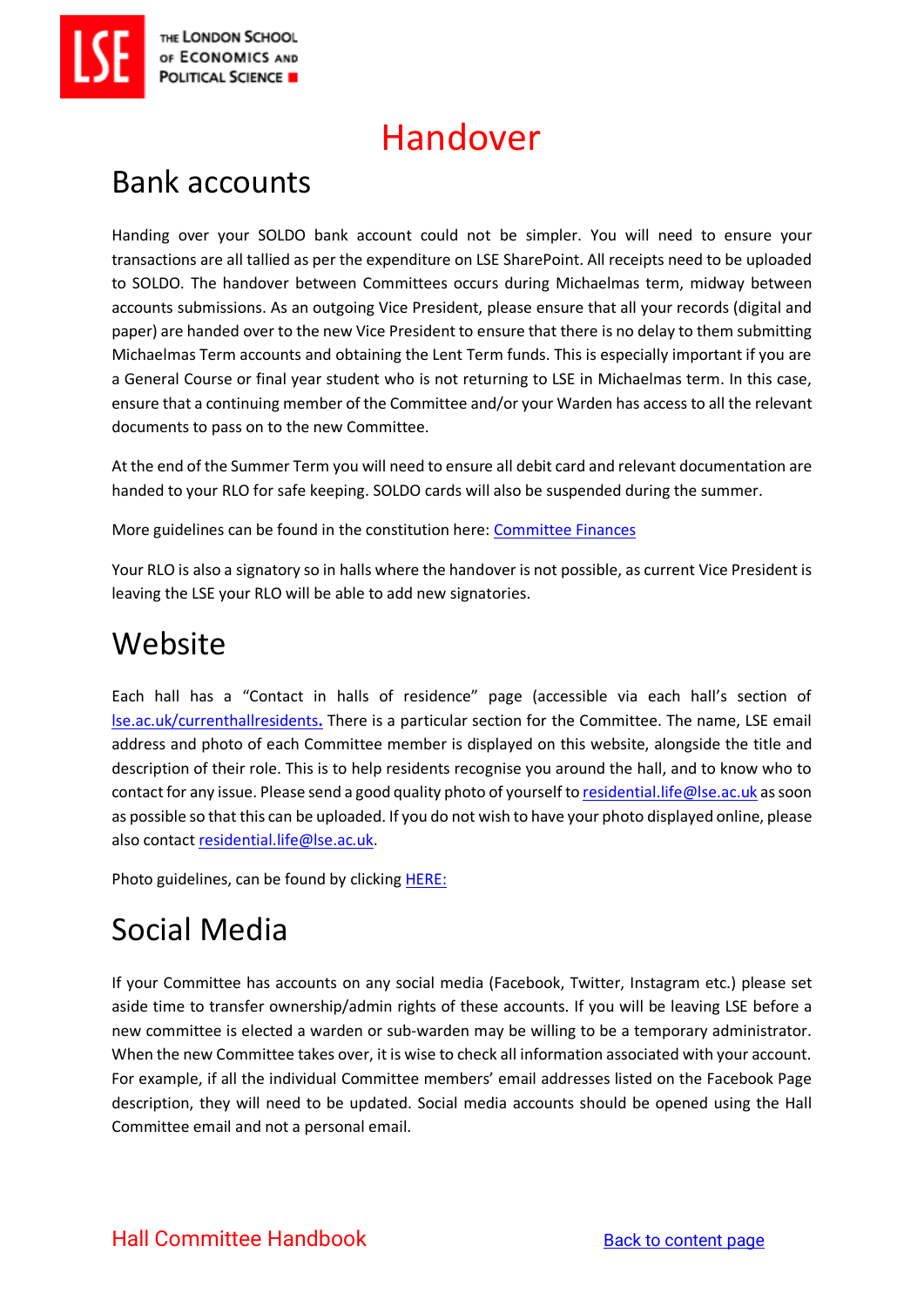

### <span id="page-24-0"></span>Resources

If you've got left over resources (e.g. Christmas decorations, blow up mattresses, cups, plates etc.) make sure the new committee knows where they are and how to access them. If you won't be around to meet them in person, make sure your Warden or Front of House Manager has the information to pass on.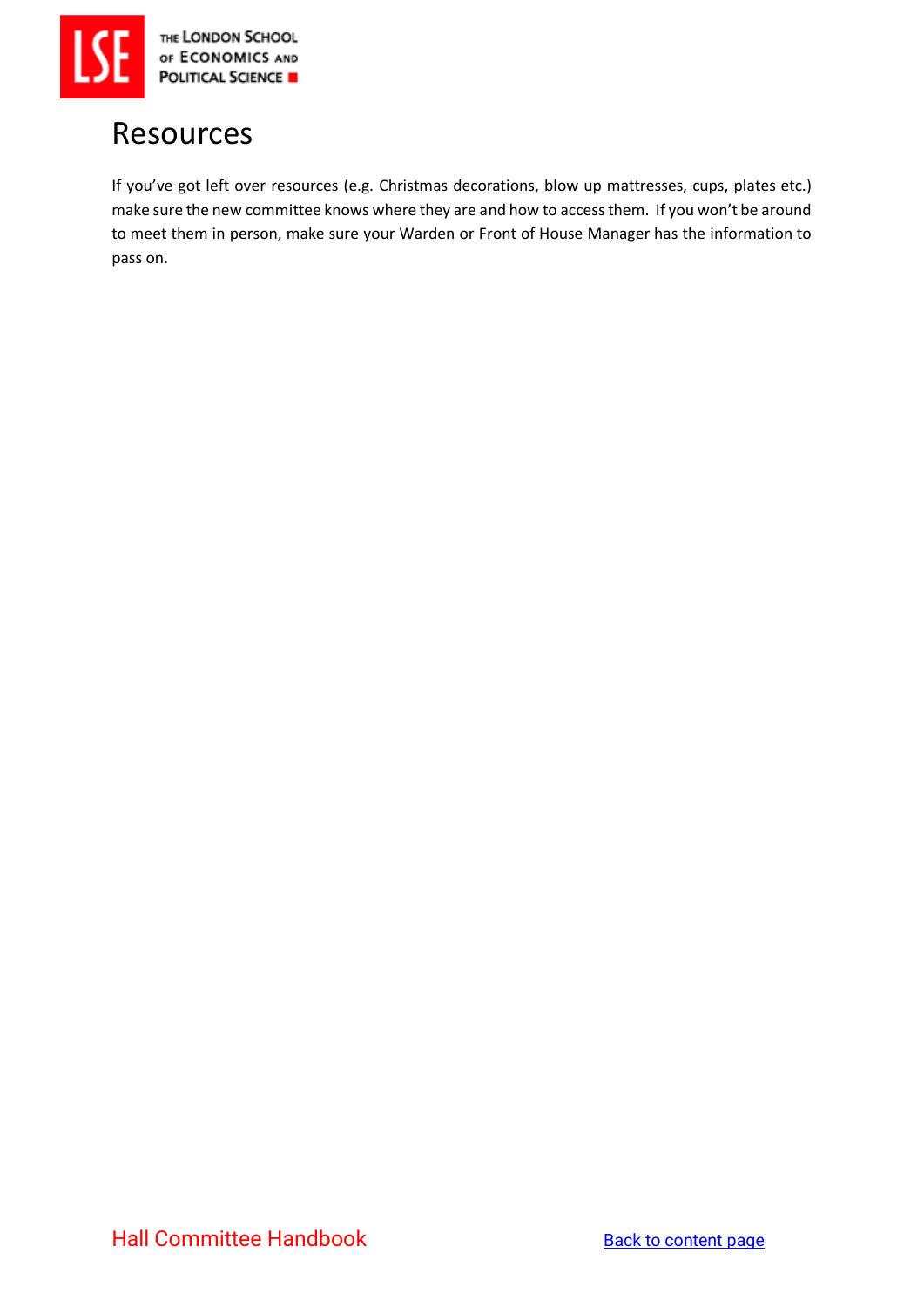# <span id="page-25-0"></span>Appendix A: Hall Constitution

#### **CONSTITUTION OF THE [RESIDENCE NAME] HALL COMMITTEE**

#### **Article I: Name and Membership Preamble**

This Constitution sets out the foundational principles and rules governing the conduct of the Hall Committee. In particular, these principles and rules govern:

1.1 The internal organisation and functioning of the Hall Committee.

1.2 The relationship between the Hall Committee, the 'Residential Community' and the 'Residential Administration'.

The 'Residential Community' comprises students of the London School of Economics and Political Science (hereinafter 'LSE') residing in [INSERT RESIDENCE NAME] and, where applicable, partners of LSE students residing in [INSERT RESIDENCE NAME]

The 'Residential Administration' comprises the Warden Team, Residential Life team and Front of House Team.

THE ROLE OF THE [RESIDENCE NAME] HALL COMMITTEE

#### **Article 1: Definition**

The [INSERT RESIDENCE NAME] Hall Committee (hereinafter 'the Committee') shall consist of officers confirmed in accordance with the rules set out in Articles 8 to 10.

The purpose of the Committee in [INSERT RESIDENCE NAME] is to improve the experiences of residents through programming, facility improvements, and cultural engagements. Additionally, the Committee is dedicated to providing the resources to enable residents to make changes that they see fit in their community. It shall foster a sense of community by promoting a respectful and supportive living committee, and it shall represent the [INSERT RESIDENCE NAME] residential community in various events around LSE.

#### **Article 2: Committee Composition**

The Committee shall consist of a minimum of three confirmed officers, including a President, a Vice President, and a Communications Officer. The Warden and Residential Life Office (hereinafter 'RLO) may also invite nominations for additional roles where appropriate. The Warden Team and RLO shall determine the responsibilities of such additional officers before the invitation for nominations.

When necessary, upon the unanimous consent of the Committee, ad hoc Committee positions of limited duration (maximum two months) can be created. The Committee shall objectively select this ad hoc member from eligible members of the Residential Community. The ad hoc member shall not have Committee voting rights. While duties and responsibility have been outline below all post may have other duties as assigned. Committee roles have been listed below is order of secession.

#### **Article 3: Committee Offices**

1. President

The President is the head of the Hall Committee. The President is required to chair Committee Meetings, represent the interests of the [INSERT RESIDENCE NAME] Residential Community with the Residential Life team, the LSESU and Residences User Group (RUG). At all meetings. Additionally, alongside the Communications Officer, the President will have access to the Committee email account to further assist with communicating information to all residents in the [INSERT RESIDENCE NAME]. The President must lead each Hall Council meeting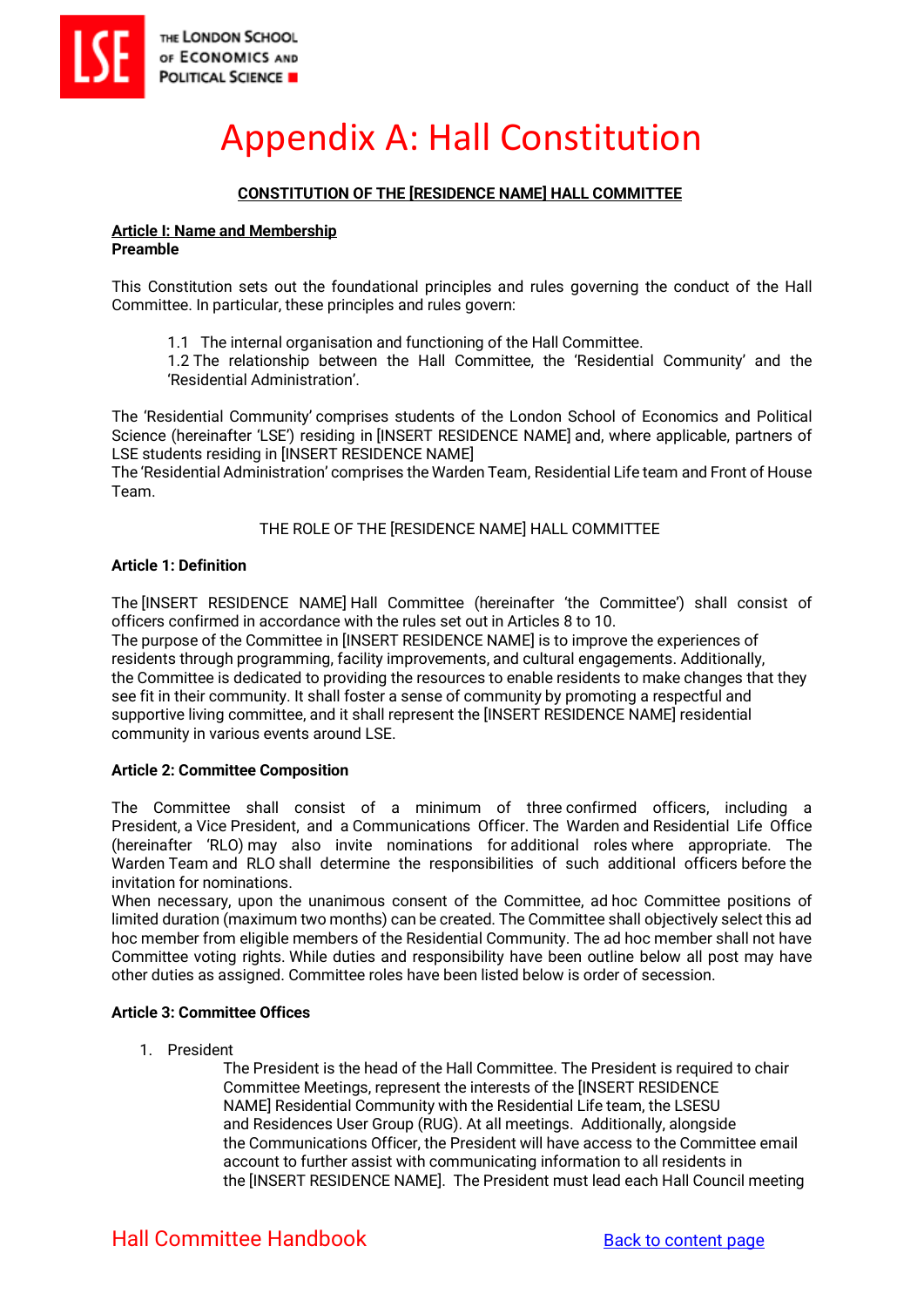

in an unbiased manner. The President is also responsible for ensuring Halls Cup data is recorded in a timely manner and helping the other Committee members with any additional tasks should there be a need.

2. Vice President

The Vice President (VP) is responsible for keeping track of the Committee budget. They will maintain **accurate records** of funds and expenditures from the Hall Committee accounts, as well as handle committee purchases. The VP is also responsible for handling all receipts and ensuring the Residential Life Officer is up-todate on financial decisions. Where applicable, they are also responsible for setting up and/or managing the committee bank account. Please review the Residence Hall Handbook for further details of how to do this, as well as other important information regarding bank account management. The VP shall also chair Committee Meetings in the President's absence.

#### 3. Communications Officer

The Communications Officer (CO) is responsible for recording minutes at committee meetings as well as taking attendance for Hall Committee events and programmes. Along with the President, the CO will have access to the Hall Committee email account and will, therefore, be able to make use of the Listserv mailing list to communicate with all residents of the hall. The CO will need to use either listserv or Social Media to communication and update the Residence Community of meeting minuets which must be shared within 48hours of a meeting taking place. The CO will also serve as the lead Social Media Manager for the Hall Committee and will be responsible for updating the halls events calendar on a monthly bases, recording Halls Cup data and updating the LSE Student Hub and may delegate responsibilities of Social Media to other members when necessary.

4. Community and Welfare Officer

The Community and Welfare Officer (C/W) are in charge of providing variations of support for residents in the hall. The C/W will develop and create programmes, events and/or campaigns for the betterment of the students and their well-being (e.g. yoga session, therapy dogs or exam stress workshop). Additionally, the C/W will promote and publicise the professional support available from other services around the University and engage with organisations in the local community to find volunteering in the community. The C/W will also connect with the Peer Supporters (if applicable) and Subwarden Team to further the support available to students. The C/W will also be expected to communicate and engage with organisations in the local community to find volunteering options for students.

5. Events Officer

The Events Officer will serve as Lead programme organiser for the hall. This includes contacting any organisations affiliated with the programme. Additionally, the Events Officer will create and log all events hosted by the committee (Includes time, location, cost, attendance and any note). Furthermore, the Events Officer is expected to devise unique programme ideas that **are inclusive for everyone in the community and benefit the residents in the hall.** The Event Officer shall be responsibility for stock control of any Committee purchases this includes equipment and shall also have responsibility for Health & Safety issues during event.

#### **The Role of the Residential Life Officer**

The RLO shall serve as in an **advisory/supervisory** role to the Hall Committee. The RLO is also responsible in helping to facilitate the needs of the Committee in a way that best represents the community, as well as guide how to navigate Hall Committee procedures early on and to make sure all programmes/events are created with inclusive practices. If the Committee does not believe their RLO is providing adequate support or assistance throughout the year by a unanimous vote, it is the President's responsibility to report any issues to the Head of Residential Life.

### Hall Committee Handbook [Back to content page](#page-4-0)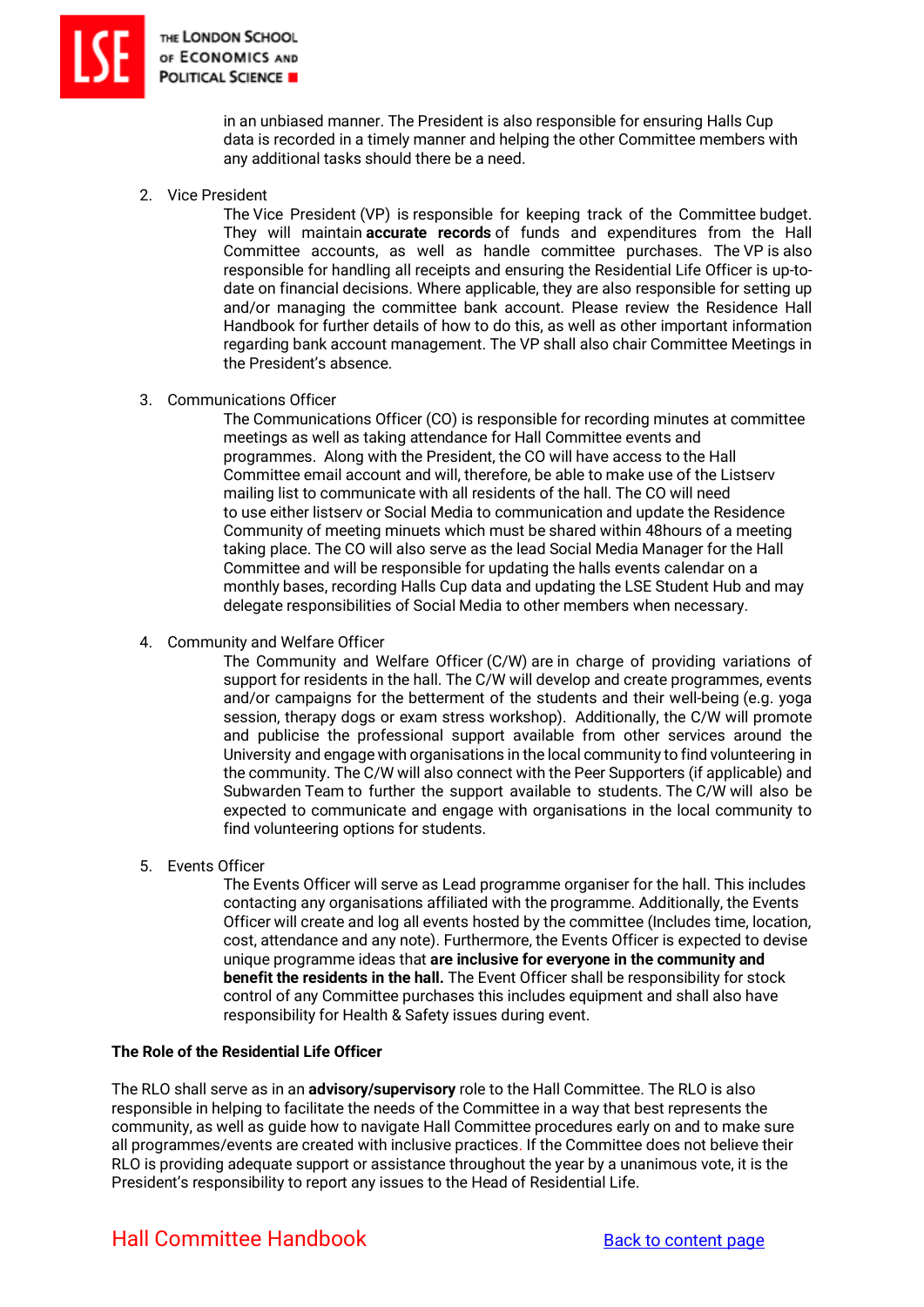

Areas in which an RLO is not responding and are grounds to report the RLO are as follow:

- No responding to any communication attempts from the Committee.
- Not providing support when asked for and not providing valid reasons for not doing so.
- Conflicting with the [LSE's Code of Ethics](https://info.lse.ac.uk/staff/divisions/Secretarys-Division/Ethics/Ethics-Code)

#### **Article 4: Objectives and Responsibilities**

The Committee serves two primary objectives.

4.1 It shall represent the general and specific interests of the [INSERT RESIDENCE NAME] Residential Community to the Residential Administration, the LSE Students Union (hereinafter 'LSESU') and at inter-hall meetings (the Residences User Group (hereinafter 'RUG') and the Inter-halls President is Meeting).

4.2 It shall also foster a sense of community in [residence name] by organising an inclusive social programme for residents and promoting a respectful and supportive living environment.

#### **4.3: Hall Cup**

4.3.1The Committee shall work to ensure the Residential Community are aware of the Halls Cup and how they can participate. It is the responsibility of the President/Communications Officer to ensure events and activities are accurately recorded for [INSERT RESIDENCE NAME] via the online event form and communicate with the RLO to ensure there are no discrepancies. - [https://lse.eu.qualtrics.com/jfe/form/SV\\_aben0lwJWnZF9c1](https://lse.eu.qualtrics.com/jfe/form/SV_aben0lwJWnZF9c1) 

#### **Article 5: Committee Ethos**

The Committee shall respect the rules of good governance set out in the Committee Code of Conduct. - Appendix A: Hall Committee Code of Conduct

#### **Article 6: Committee meetings**

The Committee shall meet at regular intervals (weekly or bi-weekly) to fulfil its objectives. These meetings shall be timetabled at the Committee's first meeting following the election. This timetable may be amended by unanimous consent and the Communications Officer shall publicise any such changes to the Residential Community.

1. The Hall Committee shall conduct a Town Hall meeting (weekly or bi-weekly), open to everyone in [INSERT RESIDENCE NAME]. All members of the Residential Community may attend and have speaking rights at Committee Meetings. Where possible, a member of the Warden Team or RLO shall attend each Committee meeting to provide insight into issues addressed from the perspective of the Warden and Residential Life Team. The details of these meetings are given below:

2. Minutes from each meeting shall be taken by the Communications Officer and shared with resident in [INSERT RESIDENCE NAME] minutes should include all business discussed, up and coming programmes and budgeting, minuets should be shared within 48hrs of the meeting taking place.

3. Hall Committee should meet (weekly or bi-weekly) after the Town Hall meeting to discuss ideas given at the Town Hall meeting or issues that residents are facing. The Committee shall also use this time to have an overview of the bank account, this report will need to be made available by the VP, and should be able to give information on the account opening balance, expenditure and funds available for future programmes. Minutes relating to this meeting shall be shared with the all Committee members, Warden, RLO and Hall Managers where appropriate. Minutes of the meeting will need to share within 48hrs of the meeting taking place.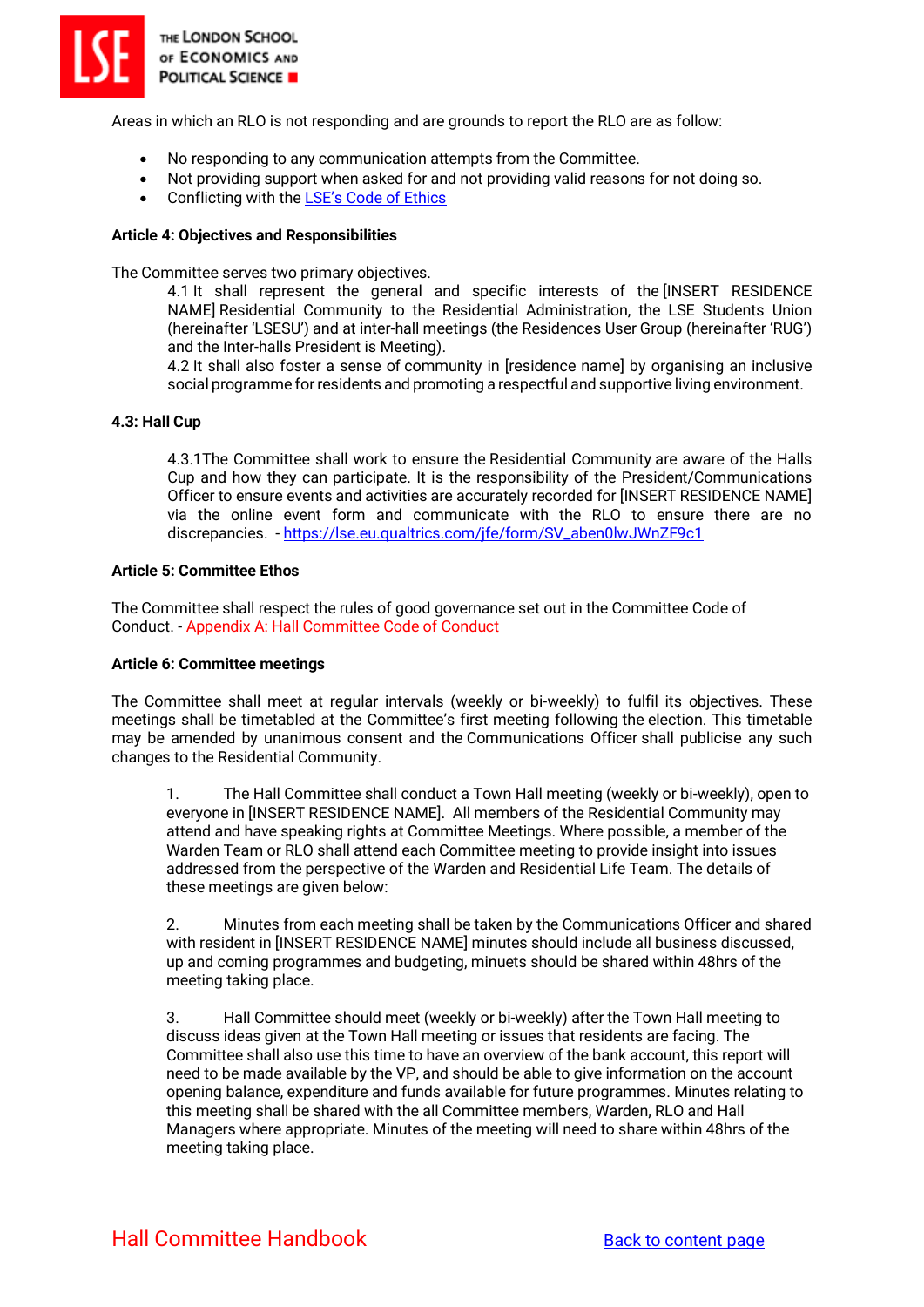

THE LONDON SCHOOL OF ECONOMICS AND **POLITICAL SCIENCE III** 

4. Termly meetings shall consist of a private meeting between confirmed Committee members, Warden Team, RLO and Hall Management (The Cabinet). In the Michaelmas term a meeting will be scheduled after the new Committee has been confirmed, The Cabinet will meet to plan the term ahead, in the Michaelmas, Lent and Summer term, The Cabinet will then meet at the end of the each term to review the term that went by, this should also include an itemised financial break down, this meeting should also be used to highlights any issues which the Committee have had or Residents have raised and how they have been handled. Minutes will be recorded by an elected member instructed by the President, in most cases, it would be the Communications Officer.

#### **6.2 Conduct of Ordinary Committee Meetings**

Any Committee or Residential Community member may add an item to the Committee agenda. The agenda shall be approved by the President before the Committee Meeting. Approval of the minutes of the previous Committee meeting shall be the first item on the agenda. Only confirmed members shall have voting rights at Committee meetings. A Quorum shall be achieved when two-thirds of the Committee are present. Committee decisions shall be made by consensus where possible or a simple majority when not.

#### **6.3 Plenary Committee Meetings**

Where more than 10% of the Residential Community attends a Town Hall/Committee meeting, this meeting shall be a Plenary Meeting and all individuals present shall be entitled to exercise voting rights on motions presented.

#### **6.4 Extraordinary Meetings**

The Committee can convene for an extraordinary meeting to discuss urgent issues. Such meetings shall be publicised via listserv as well as by poster in the reception and social media channels of [INSERT RESIDENCE NAME] 24 hours before the meeting is due to commence.

#### **6.5 Other Duties as Assigned**

Other responsibilities that all Hall Committee Executive Board members collectively shared by all members of the Executive Board and include, but are not limited to:

1. Creating programmes and fliers for the programmes. While the lead for programmes is with the Events Officer, all members are involved in programme planning.

2. Connecting with other Committees to jointly host events. While this responsibility will fall more on the President, all members are encouraged to connect and collaborate with other Committees as they see fit.

3. Attending events that the Committee creates, these events should be attended by at least 50% of the confirmed Committee, if a Committee member cannot attend an event due to a prior engagement, they are required to inform the other members at least 48 hours in advance. Unexcused absences with no formal explanation to those involved with the programme may result in a potential move to a Vote of no Confident.

4. If any Committee member is unable to complete an aspect of their role, whether it be to attend a meeting or unable to attend events, it is up to the Committee member to find a replacement for that event or meeting.

5. Management of the Committee Social Media accounts and information. While the Communications Officer will serve as the lead for social media, all members are able and encouraged to utilize the Committee's social media accounts appropriately.

6. Additional tasks as given by the Warden Team or the Residential Life team at LSE.

### Hall Committee Handbook [Back to content page](#page-4-0)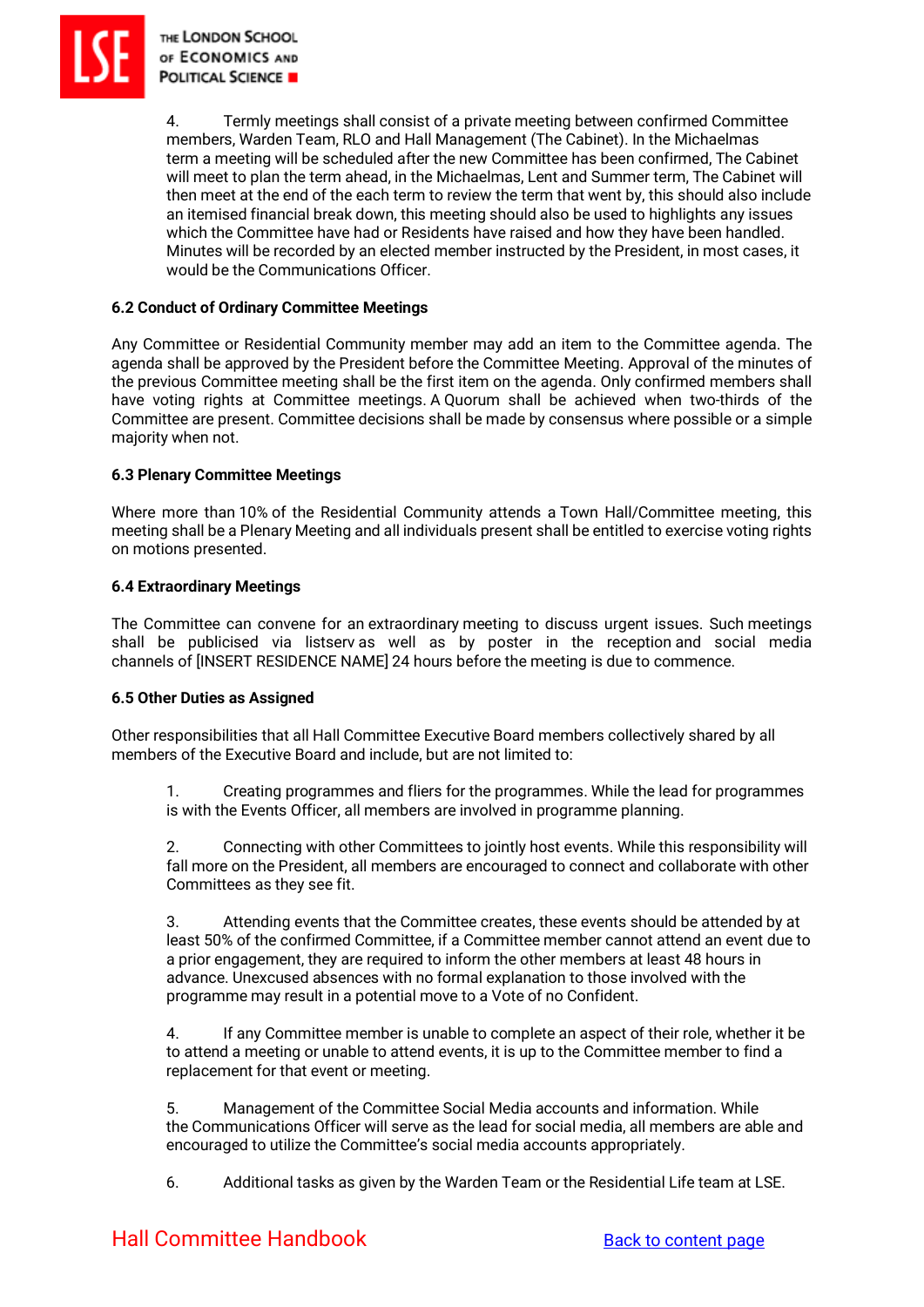

#### **Article 7: Finances.**

The Committee shall have access to a budget supported through the residents in [INSERT RESIDENCE NAME], these funds are deposited in the allocated SOLDO account for each building, unless the in [INSERT RESIDENCE NAME] does not have an account and funds are managed by the RLO.

1. The Hall financial year shall begin on the  $1$ <sup>st</sup> November and end on the first day of the academic term in the following year

2. Only the President, VP and RLO shall have access to the account and be the allocated signatories, if the President/VP are international students, the Committee will need to assign other members of the Committee with the necessary credential to be a signatory to the account.

3. All expenditure must be approved by the President and the VP of the Committee any purchase over the value of £1000.00 MUST be endorsed by the Warden and RLO *before* any expenditure takes place.

4. Account information (Account documents, Receipts and bank cards) shall be handed to your RLO at the end of the academic year for safekeeping. Committee members should *never* take bank account documentation or debit card away with them at the end of the academic year.

5. The Committee is funded via part of Residential Community rent in [INSERT RESIDENCE NAME] these funds will be used towards events and activities in and buying and maintaining amenities for the common areas.

1. Residential Community rents are collected through the Residents accommodations fees, payable to the LSE via the LSE Student Accommodation account, or BAC's.

2. Residential Community rent can also be paid in person by cheque, credit and debit card to individual Hall of Residence reception, who will then register the payment through the system and add the Common Room fee details on the Resident's behalf.

3. The Committee will need to mindful when using Committee funds to ensure programs are inclusive, respectful and within the Ethics Code of the LSE. If a program is limited to several students the Committee will need to ensure these programs are properly advertised and within reach all Residents.

#### **7.6 Committee Levy**

The Committee shall levy fees upon residents to fund its activities. The levying of such fees shall be upon the advice of the RUG and/or the Residential Administration.

#### **7.7 Competence**

All expenditure must be authorised by the Committee acting as a collective body and according to the rules set out in Article 7. The unauthorised expenditure shall not bind the Committee unless it can be demonstrated that it was not feasible to obtain prior authorisation and that such expenditure was reasonable, necessary and in good faith.

#### **7.8 Reimbursement of Expenditure**

The authorised expenditure shall be reimbursed upon presentation of a valid receipt or invoice, and by agreement of RLO's only.

#### **Article 8: Committee election/Eligibility**

Hall Committee Handbook [Back to content page](#page-4-0)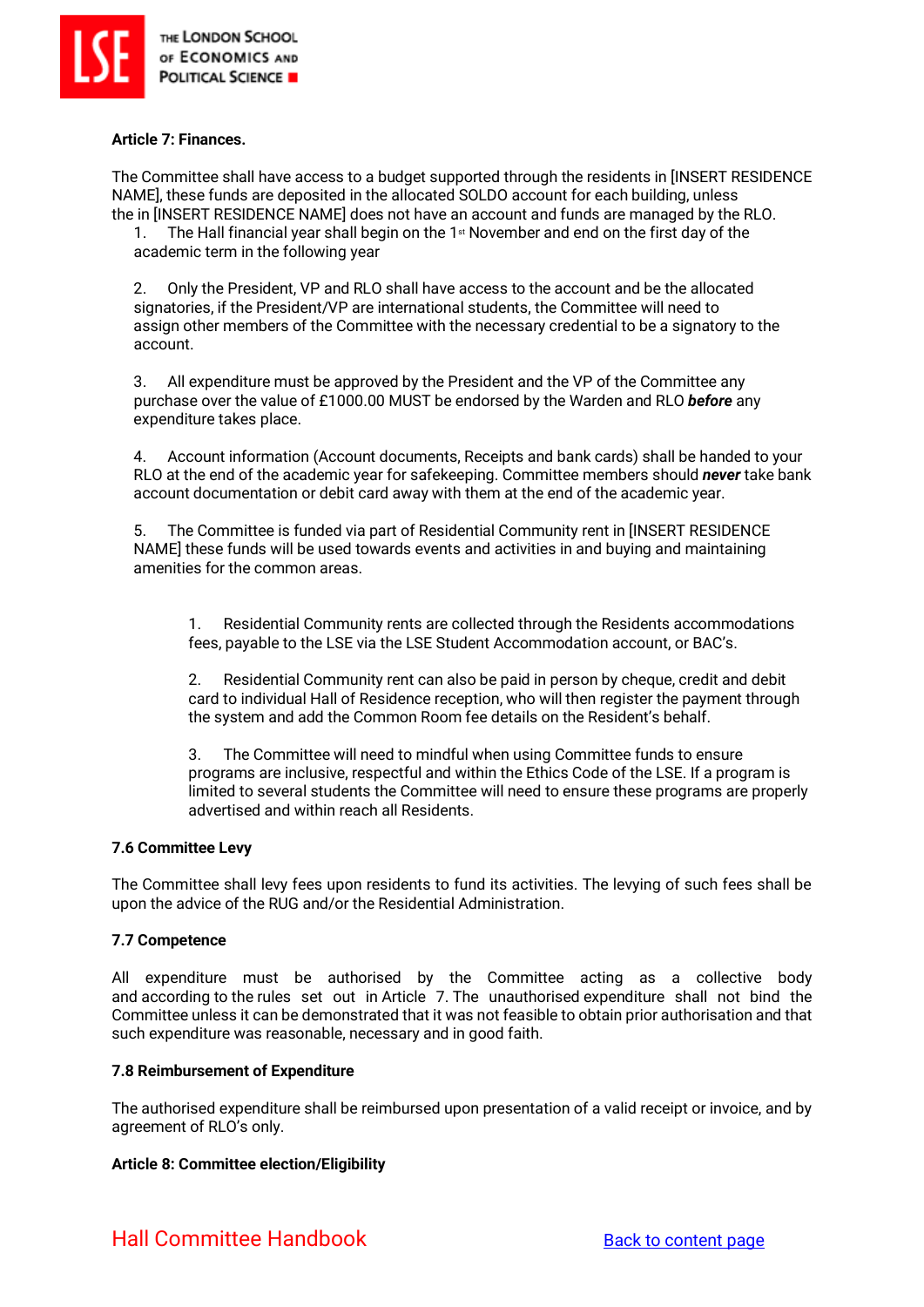

Residents of [INSERT RESIDENCE NAME] who are registered students of the LSE shall be eligible to stand for Hall Committee Offices. Eligible residents may stand for more than one Office position.

#### **Article 9: Election Process**

Only [INSERT RESIDENCE NAME] residents who are registered LSE students are eligible to vote in Hall Committee elections. Elections shall be held within the first five weeks of the Michaelmas Term. The Residential Life Team will work closely with the Wardens to administer the election or selection of hall committees.

#### 9.1 **Undergraduate Elections**

Candidates standing for election shall return to the Warden with a copy of their Manifesto 500 words that should state their name, the office they are running for and briefly outlining their motivation and suitability for the office reference to any aptitudes or experience that they believe demonstrates why they would be successful in the role. A suitable election photograph must also be provided.

#### 9.2 **Postgraduate Volunteering**

A Candidate wishing to volunteer and be part of the Committee shall return to the Warden/School Representative with a paragraph on why they wish to take on the position(s) of choice with reference to any aptitudes or experience that they believe demonstrates why they would be successful in the role. Being on the Committee is a great way to contribute to building a community in your hall.

#### **Article 10: Rules Governing Election**

#### 10.1 **Election Procedures in Undergraduate halls**

Elections are held according to the discretion of the Warden and RLO, including both online and offline options. The electoral ballot shall list all candidates running for each Committee Role. The election is run using [Proportional Representation](https://www.youtube.com/watch?v=cYUUmphAAhQ) to ensure ties do not happen. If a successful candidate declines the position within 48 hours, the next most successful candidate shall take up office. If no candidate accepts the role, the RLO, Warden, and current Committee members may recruit new members to fill as needed.

#### 10.2 **Vacant Positions**

Vacant positions shall be filled by appointment by the President and assistance of the RLO and Wardens. The RLO or the Wardens can fill any vacancy that exists before, during and/or after the elections at their discretion.

#### 10.3 **Denouncing/vacating office**

A Confirmed Committee members of the Committee shall vacate their office if: 1. They cease for any reason to be a member of the Students' body, which includes interruptions but not the mode of study changes.

2. They resign their post, in writing to either, the Committee, Warden or RLO.

3. They cease for any reason to be a resident of the Hall.

4. They are ousted from office by a Vote of No Confidence which abides by the procedural form given.

5.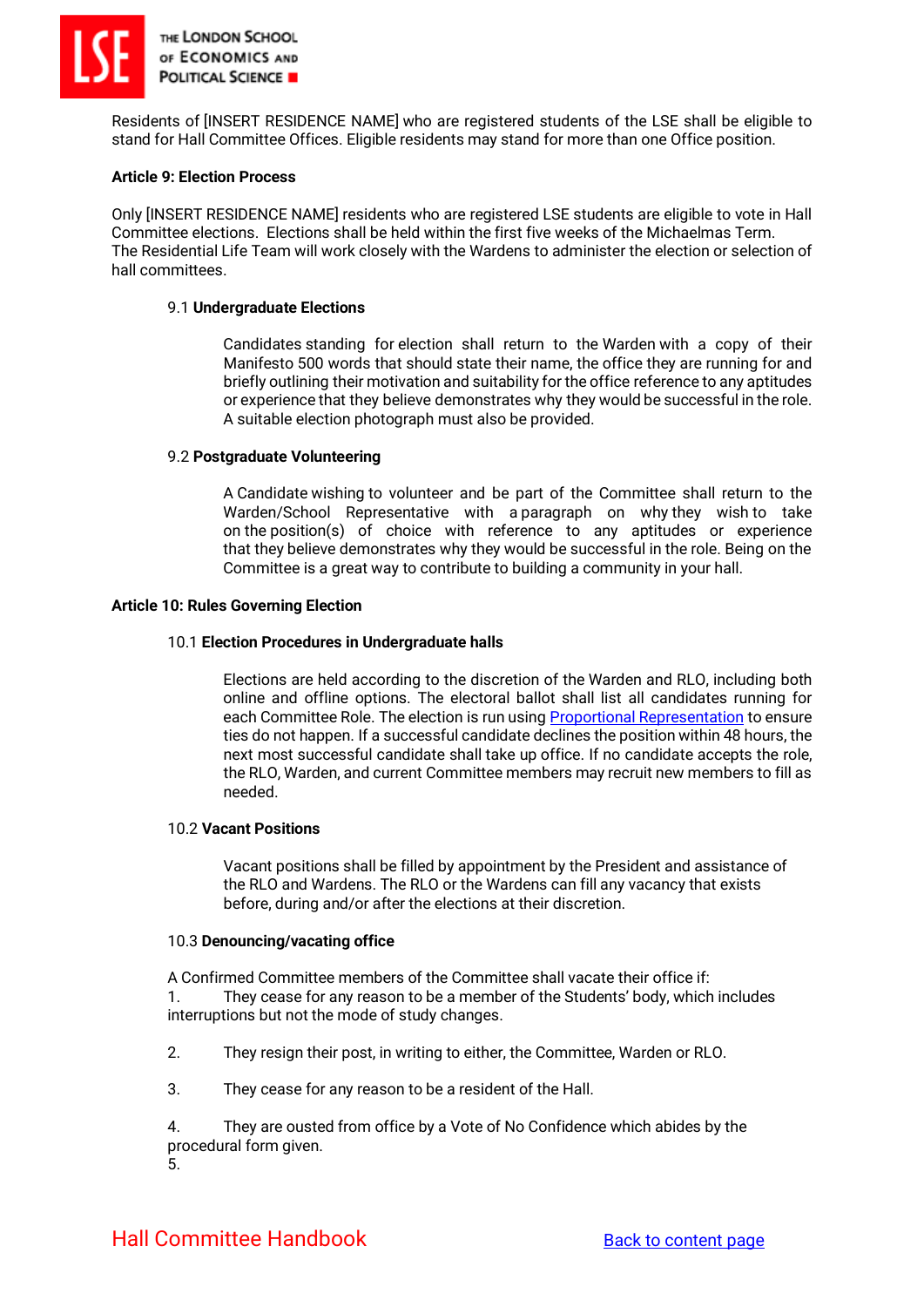

NB: Confirmed Committee members will be obligated to carry out their duties until the end of the first term, the candidate will be given a grace period of 7 days to step down if they find the roll is not suitable to them after they have been Confirmed to Office.

#### **Article 11: Election Canvassing & Hustings**

Election candidates may canvass door-to-door in [INSERT RESIDENCE NAME] between the hours of 11am-10pm. Canvassing should be conducted in a polite, non-coercive manner. Any complaints regarding canvassing should be addressed to the Wardens and RLOs.

Poster campaigns shall not be excessive and shall respect local rules concerning cost and the placement of posters. Outgoing committees should work closely with candidates running for positions to arrange a husting, this night is normally held towards the end of the campaign period just before voting opens.

#### **Article 12: Committee accountability**

Committee members will need to report on their own role at the end of each term, they should mention what they have achieved during the term. This report should be made public on Social Media for the Residence Community to see what their elected/volunteer Officials have done for the community during the course of the term.

#### **Article 13: Vote of No Confidence - SETTING OUT THE CONCERNS**

11. The Committee or a group of Hall Residents may approach either the Warden or the Residential Life Team to initiate the procedure which leads to a Vote of No Confidence being taken.

2. Any meeting is to set out the concerns of the Committee or Residents about an individual Committee member/s and gather as much information about weaknesses, problems and fault as possible to directly address specific issues.

#### **Group of Residences:**

• 10% of students in [INSERT RESIDENCE NAME] will need to raise their concerns to the President/VP about the individual/s, the concern will need to be submitted in a joint letter signed by those residents.

• The President/VP will share the concerns with the Warden and RLO for evaluation. If the outcome is **NOT VALID,** the President/VP will report back to the 10% of residents who raised the concerns with the decision and its reasons.

• If the concerns are **VALID** the President/VP, Warden and RLO will raise the issue/s with the individual/s at a meeting where they will be given an action plan outlining ways in which to improve any failings and or behaviour, a time frame by which to show considerable improvement, this period will be minimum of 14 days as of the meeting date.

• At the end of the probation period the President/VP, Warden and RLO will evaluate the performance of the individual/s, if improvement has been made, the matter will be considered as **RESOLVED**, the President/VP will report back to the 10% of residents with the decision made.

• If **UNRESOLVED,** the individual/s can either denounce their position or a **VOTE OF NO CONFIDENCE** will be held by the Residential Community within 24hrs of the meeting taking place. **25%** of the Residential Community will need cast a **YES** vote for the individual/s to be ousted.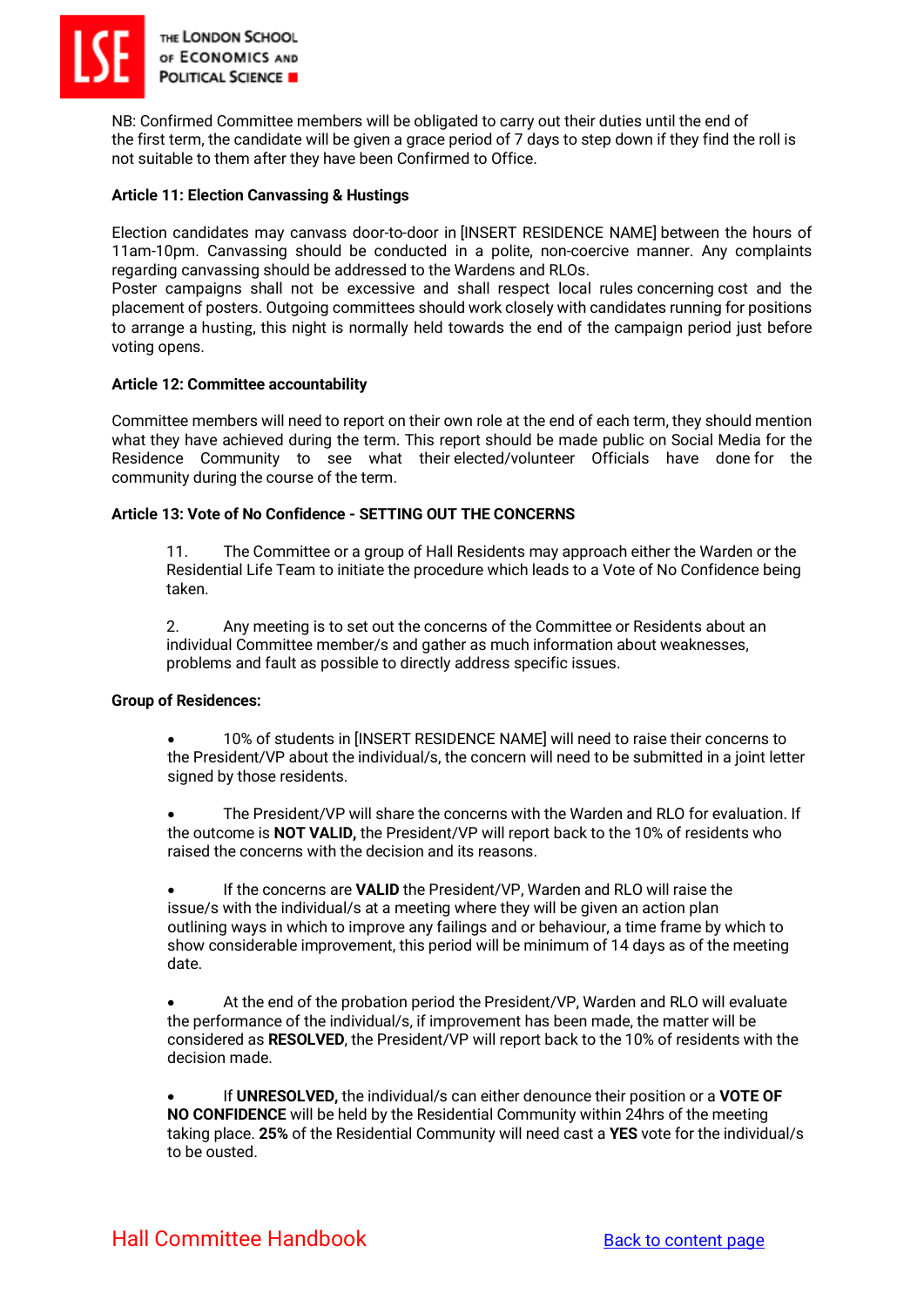

#### **Committee/Staff**

• The President/VP will share the concerns with the Warden and RLO for evaluation. If the outcome is **NOT VALID,** the President/VP will report back to the Committee member/s who raised the concern with the decision and its reasons.

• If the concerns are **VALID** the Warden and RLO will raise the issue with the individual/s at a meeting where they will be given an action plan outlining way in which to improve any failings and or behaviour a time frame by which to show considerable improvement, this period will be minimum of 14 days as of the meeting date.

• At the end of the probation period the Warden and RLO will evaluate the performance of the individual/s, if improvement has been made, the matter will be considered as **RESOLVED**, the Warden and RLO will report back to the Hall Committee with the decision made.

• If **UNRESOLVED,** the individual/s can either denounce their position or a **VOTE OF NO CONFIDENCE** will be held within the Residential Life team (Hall Committee, Head of Residential Life and an impartial Warden), majority of votes will decide the outcome of the individual/s.

#### **AUTHORITY OF THE DECISION**

3. Any Vote of No Confidence that passes by the bare majority (more than 25% but less than 30% in favour) shall be subject to Appeal on the facts to the Warden and Head of Residential Life. Appeals will only be permitted within 24hrs of the vote being finalised.

4. Any Vote of No Confidence that passes by super-majority (more than 50% or unanimous) will not be subject to Appeal under any circumstances.

5. Any Vote of No Confidence within the Residential Life team can be appealed. At this stage the appeal will be escalated to all Wardens excluding the hall's Warden and the impartial Warden involved. Appeals will only be permitted within 24hrs of the vote being finalised.

#### **Article 14: Challenging Committee Decisions**

The Committee's decision may be challenged by presenting a petition with the signatures of ten per cent of the Residential Community to a Committee meeting. The decision in question may be overturned by a referendum were at least thirty per cent of the Residential Community votes and a simple majority votes to overturn the decision.

#### **Article 15: Constitutional amendment**

#### **Constitutional Amendment**

This Constitution can be amended with the unanimous consent of the Committee and the Warden Team or during a Plenary Meeting where forty per cent of the Residential Community votes for its amendment by a simple majority.

#### **Article 16: Committee continuity**

The outgoing Committee Members shall arrange a formal handover of documents to the incoming Committee. In particular, a folder (electronic or hardcopy) shall be presented containing the Hall Committee Constitution and Code of Conduct, the minutes of all Committee meetings for the previous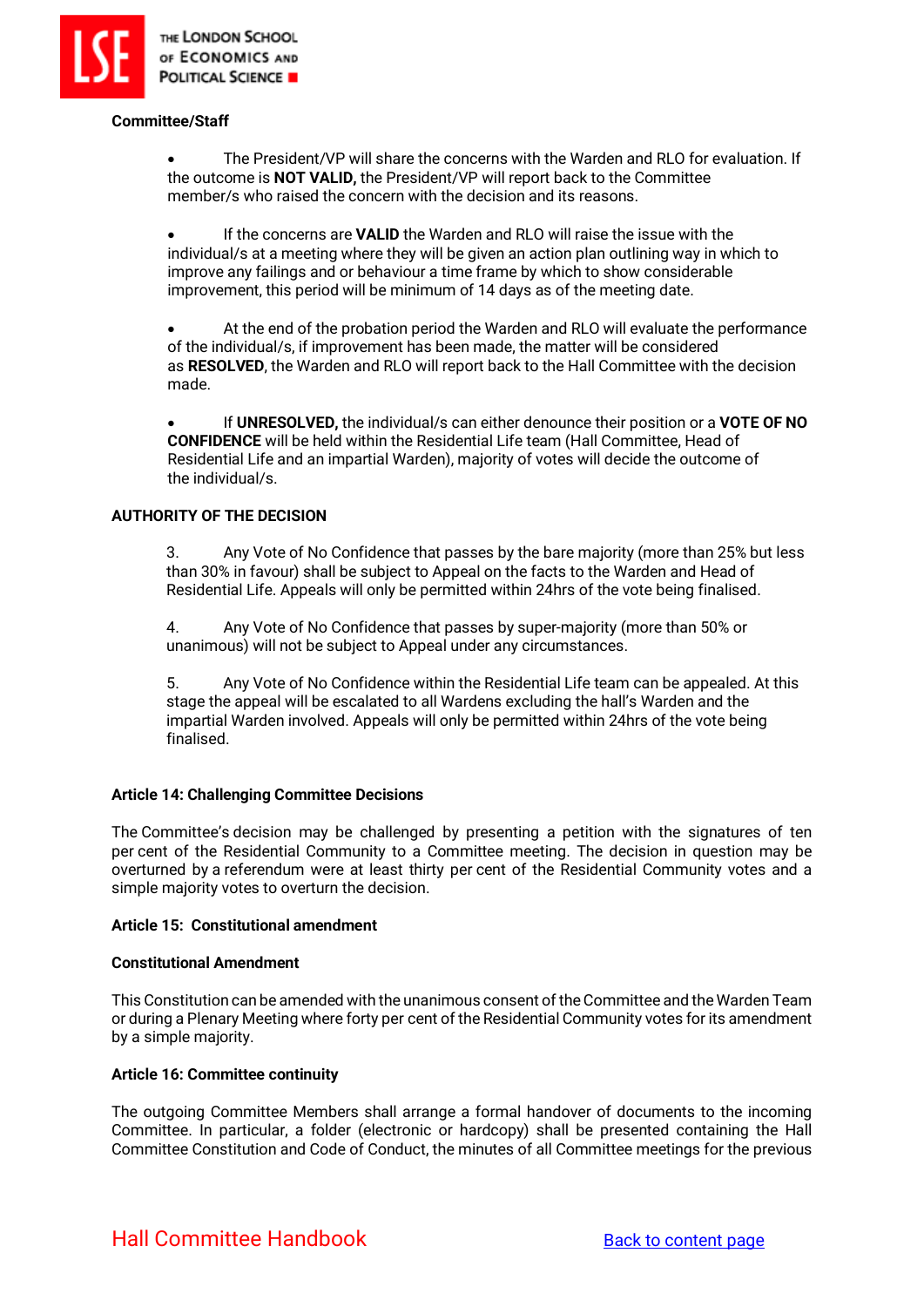

year, a copy of the Hall Committee financial records for the previous years and any other documents which the Committee consider being appropriate or useful.

Also, the [INSERT RESIDENCE NAME] Subwardens, responsible for the wellbeing and security of the LSE student residents at [residence name], provide experience across successive Committees to ensure continuity across academic years.

# <span id="page-33-0"></span>Appendix B: Hall Committee Code of Conduct

This *Committee Code of Conduct* sets out the guiding principles by which the Committee should abide in serving the residents of their given Hall of Residence. Any amendments to the Code will first be endorsed by the Residences User Group (RUG) and ratified by Residences Committee before their publication.

#### **Responsibilities of the Committee**

- The Committee is a confirmed student body with responsibility for fostering an inclusive community atmosphere in their hall, through a wide range of activities and events.
- The Committee is responsible for maintaining and abiding by the Hall Committee Constitution.
- The Constitution shall be developed to take into account individual hall communities and their constituents and will be made available to all residents of the Hall.
- In residences where Peer Supporters are present, or other volunteer positions held, the Committee will partner with the Peer Supporters/post holders and actively seek to involve them in Committee activities and events, budget should also be made available to your Peer Supports if requested.
- Where appropriate, the incumbent Committee is responsible for ensuring that a fair and transparent election process is held at the end of each term of office. (In graduate only halls, the election is organised by the Warden/School Resident at the start of the academic year).

#### **Accountability of the Committee**

- The Committee is accountable Hall's residents and will have appropriate mechanisms in place for consulting residents, seeking residents' feedback and handling complaints.
- Advance notification of Committee activities and events will be given to the Warden/School Resident or other relevant staff of the Hall.

### Hall Committee Handbook [Back to content page](#page-4-0)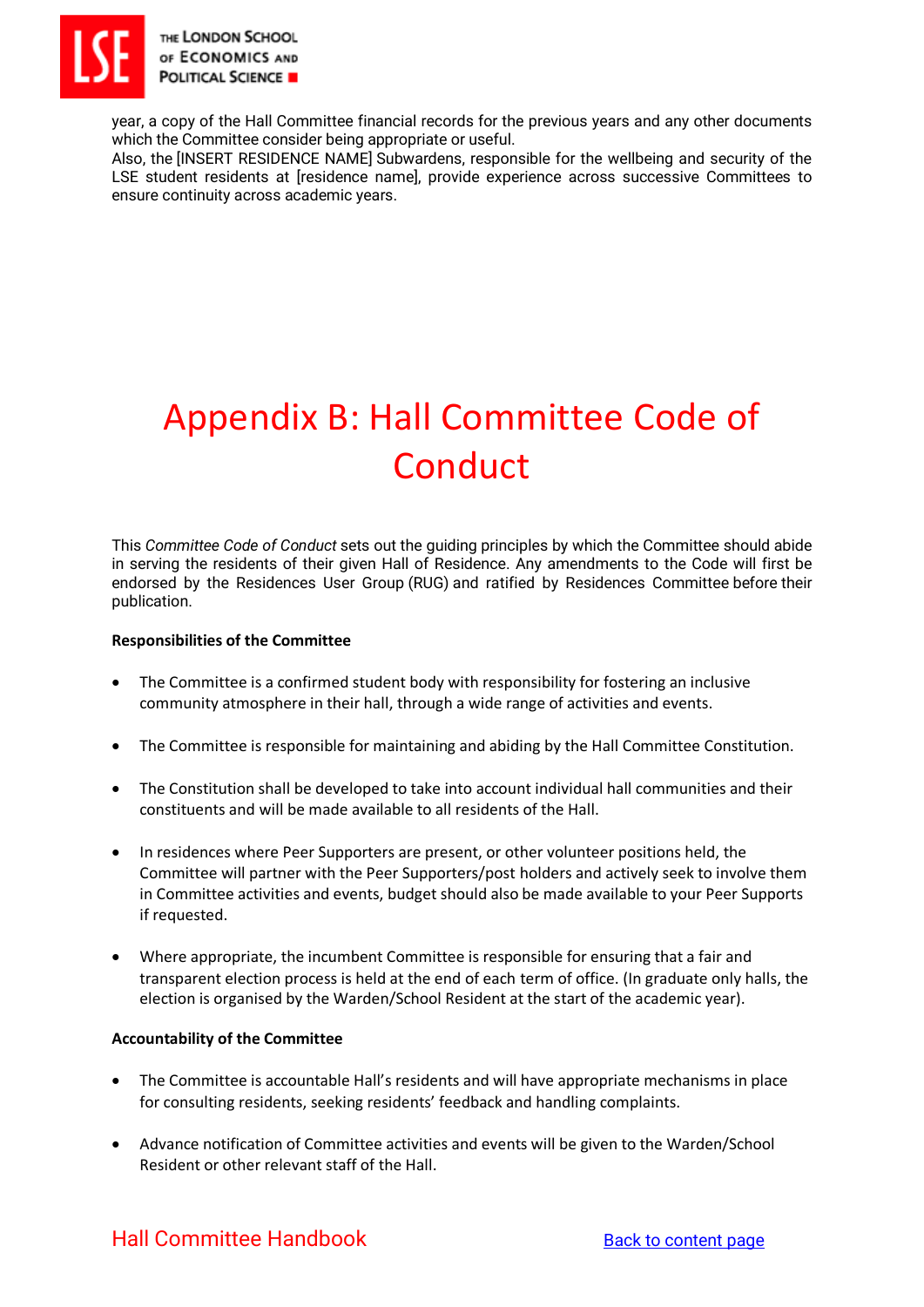

THE LONDON SCHOOL OF ECONOMICS AND **POLITICAL SCIENCE III** 

- The Committee is fully accountable to the Warden/RLO's and School Resident. The Warden/RLO's and School Resident has the right to veto any Committee event or activity that they deem detrimental to the hall community or that would breach School and/or Committee Regulations.
- Committee members serve the residents of their Hall on an elected voluntary basis.

#### **Conduct of the Committee and its Members**

- Committee members will abide by the Committee Code of Conduct and the Committee Constitution.
- Committee Members are expected to uphold the School's reputation by following its Ethics Code at all times and in all forms of interaction, spoken, written and virtual.
- Committee members will abide by the Licence Agreement, Terms and Conditions and School Regulations that govern conduct when discharging their Committee duties.

#### <span id="page-34-0"></span>**Committee Finances**

- Committee finances will be handled in a transparent, ethical and accountable manner. The Constitution will outline, in detail, how the Committee Finances will be managed.
- Committee finances will be made available to the Finance Division regularly and subject to audit, as per the [School's Financial Regulations.](https://info.lse.ac.uk/staff/services/Policies-and-procedures/Assets/Documents/finReg.pdf) Committee finances will also be made available to residents on an annual basis to ensure transparency and accountability.
- Committee members will not personally profit financially or materially from any Committee events or activities.
- Outgoing Committees will ensure that sufficient finances normally around £1500.00 are in place for future events. In Post-Graduate only residences, outgoing Committees must ensure that there is sufficient funding made available to the Warden/RLO's and School Resident (or their nominee) to facilitate the running of a successful orientation programme.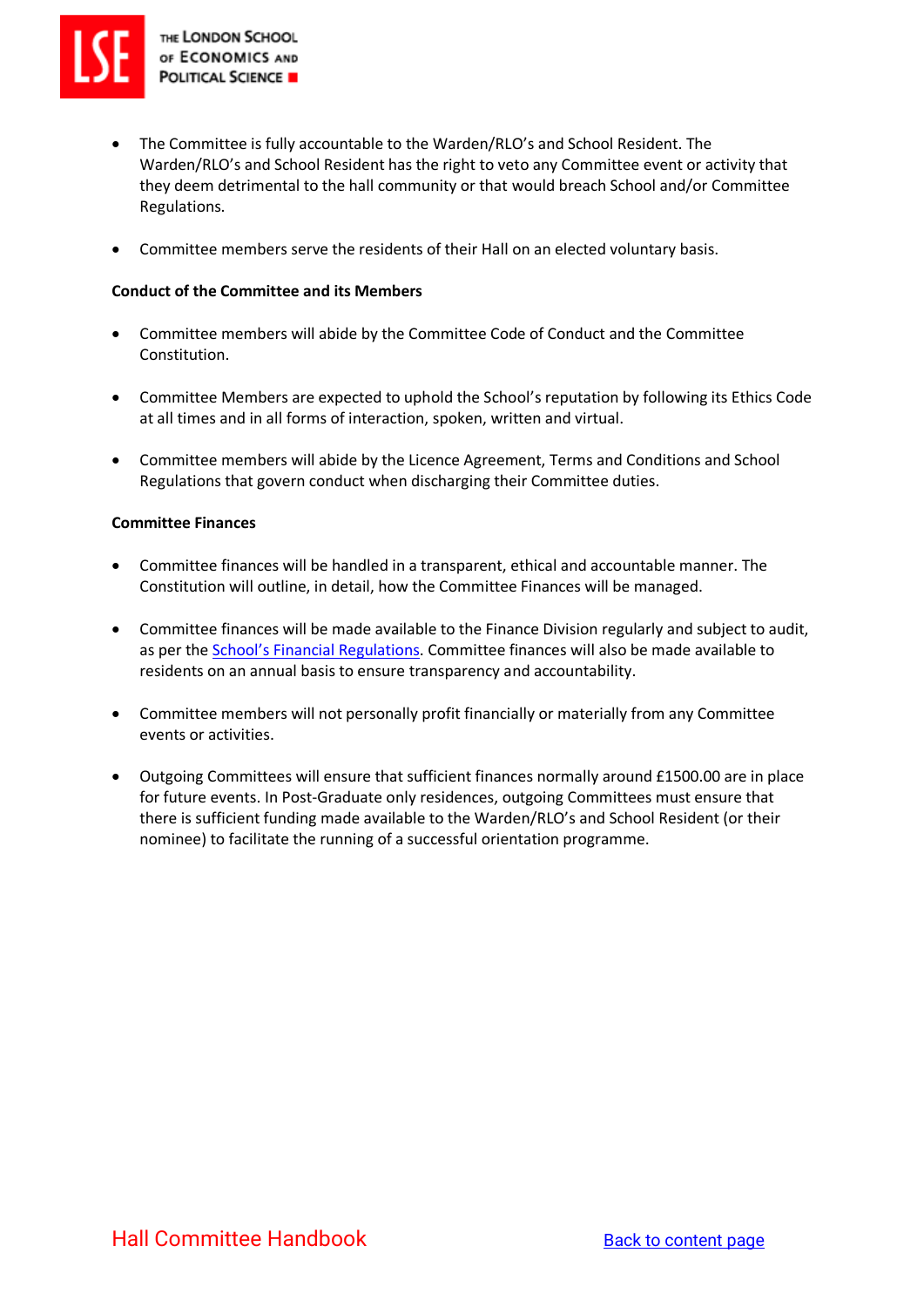# <span id="page-35-0"></span>Appendix C: Instructions for accessing Committee mailbox via your personal mailbox

# If you currently use Outlook Web App

It is possible to view other mailboxes in Outlook Web App, but this works differently from Outlook 2003. You can only have one mailbox open at a time; you will not be able to see two mailboxes simultaneously in the navigation pane.

1. At the top right-hand side of the Outlook Web App screen, click on the **down arrow** next to your name. *The Open Other Mailbox dialog box will open*.

|                    | sign out   Minter,CI - |
|--------------------|------------------------|
| Open Other Mailbox |                        |
| Select mailbox:    |                        |
|                    | Open                   |

- 2. Enter the name of the other mailbox you wish to view. **Note:** you will need to have permission to add this mailbox set by the person or team who owns it.
- 3. If more than one match for the name is found, a list of these will be displayed.
- 4. Click on the mail box name you wish to view and then click on **Open**. Your mailbox will disappear from view and the new mailbox will appear in the navigation pane.
- 5. To revert to your own mailbox, follow the same steps but enter **your own name** in the dialog box. Click **Open** and your mailbox will appear again.

### If you currently use Outlook on Office 2003

§ Attaching additional mailboxes to your Email profile

§ From Outlook, click on the Tools menu, select E-mail Accounts

§ Select View or Change existing E-mail accounts and click NEXT

§ Click the Change button, choose More Settings and select the Advanced tab in the Microsoft Exchange Server window.

§ Click the ADD button and enter the mailbox name correctly (repeat this step for adding more mailboxes).

§ Click OK and OK again then Next then Finished. Your additional mailbox should now appear in your outlook folder list.

§ NOTE! replies to any emails from generic mailbox(es) are stored in your sent items folder and count towards your mailbox quota same for deleted items.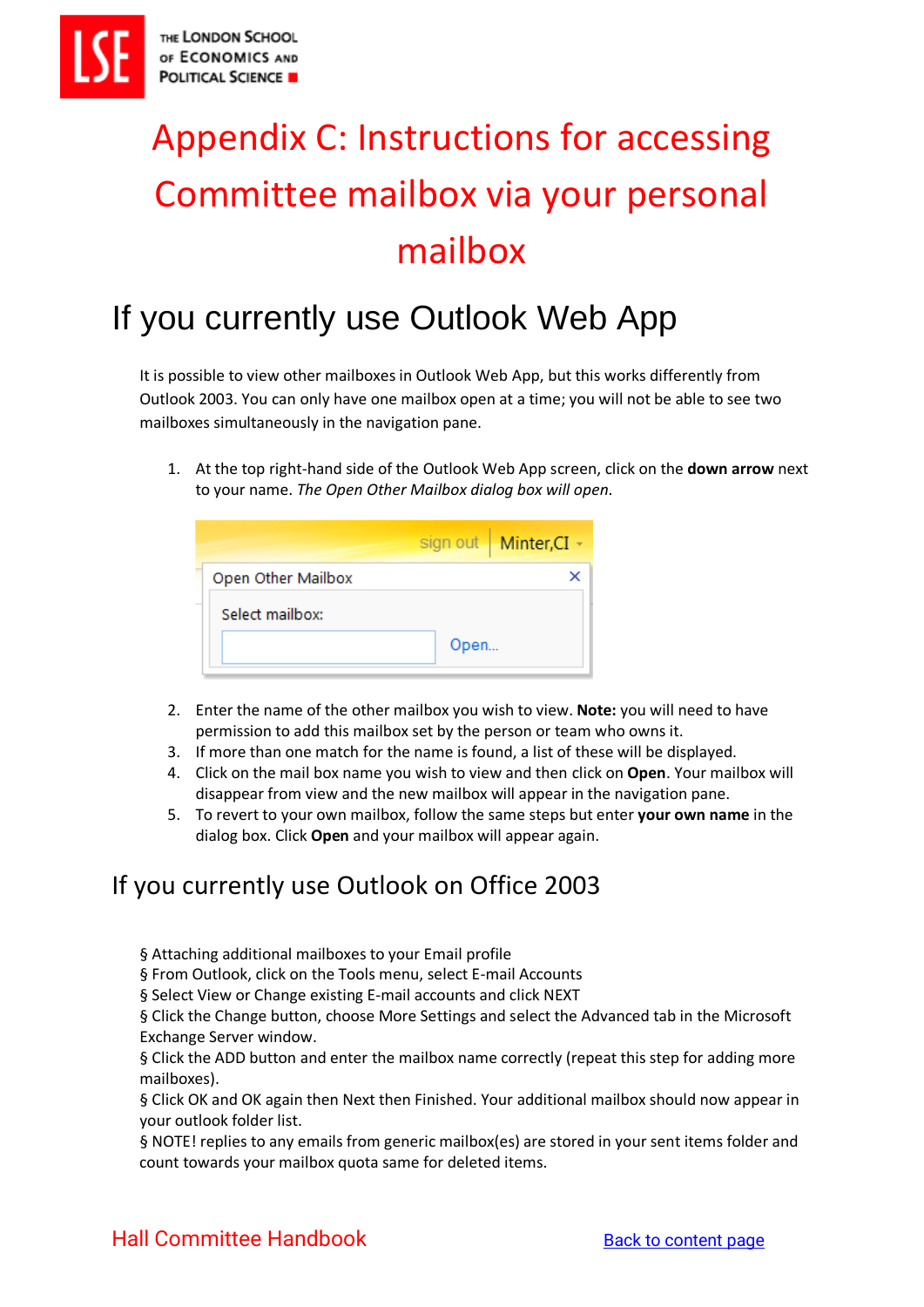

### If you currently use Outlook on Office 2013

Click on the [link](https://support.deakin.edu.au/kb_view_customer.do?sys_kb_id=ac3dc6ce0d2e8140ac47ae1cab3dc857) for video instructions or click [here](https://www.groovypost.com/howto/add-additional-mailbox-in-outlook-2013/) for a step by step guide

### If you currently use Office 365 Webmail

With Office 365, you can add a shared mailbox to the navigation pane on the left, or open another mailbox in a new tab.

#### **To open a mailbox in a new tab:**

1. Log into webmail.



2. Click on the atthe top right-hand side of the Outlook Web App screen and click on **Open another mailbox**…*The Open Other Mailbox dialog box opens.*

| Open another mailbox |  |
|----------------------|--|
|                      |  |
|                      |  |
|                      |  |

- 3. Enter the name of the other mailbox you wish to view. **Note:** you will need to have permission to add this mailbox set by the person or team who owns it.
- 4. If more than one match for the name is found, a list of these will be displayed.
- 5. Click on the mail box name you wish to view and then click on **Open.** *The new mailbox will open in a new tab. Your own mailbox remains open in the previous tab.*

#### **To add a mailbox to your navigation pane:**

1. From the navigation pane, click the beside Folders to open the list. The

| becomes a |  |
|-----------|--|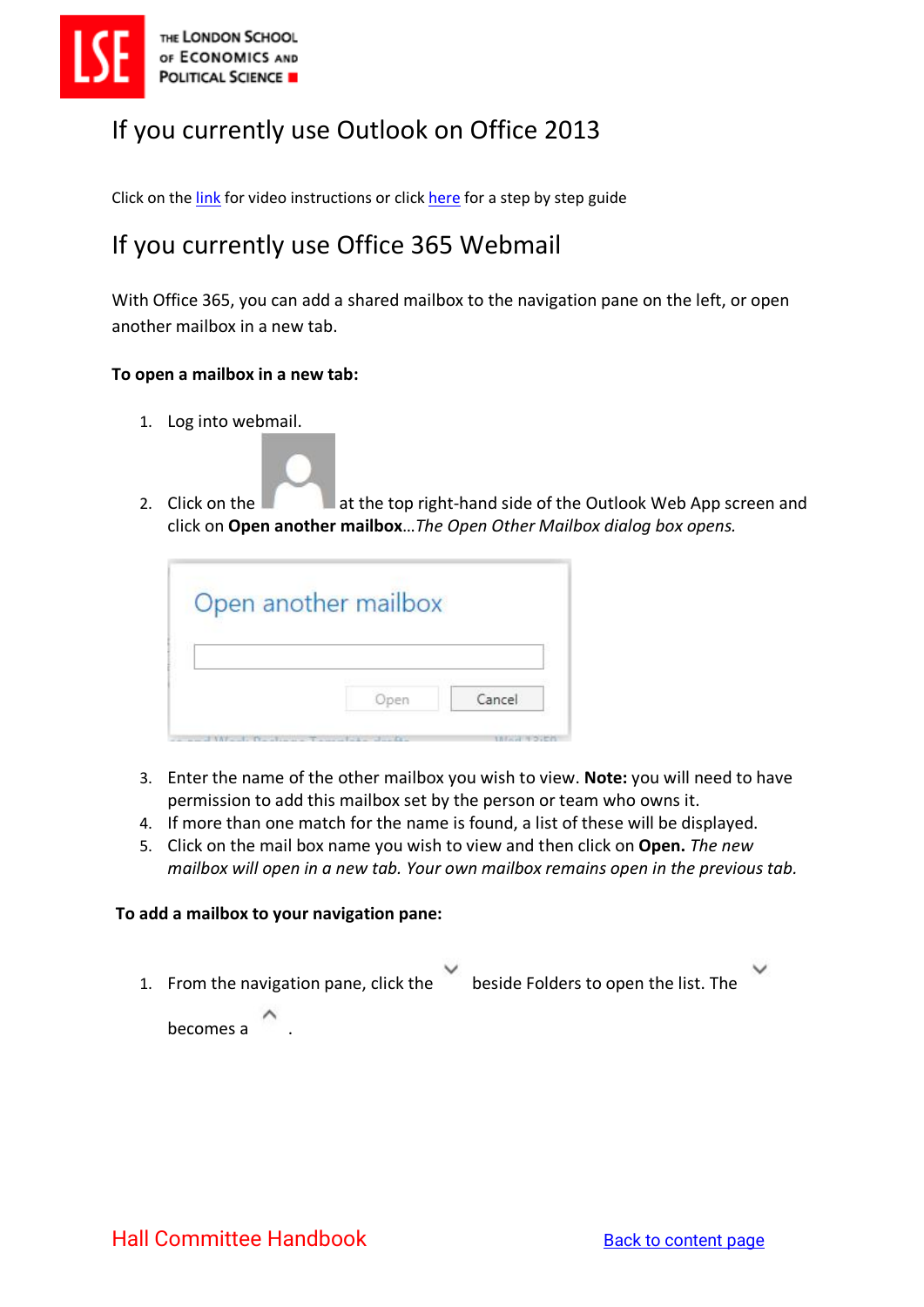

- 3. Click on **More**.
- 4. Right-click on your name and choose **Add shared folder**…

|  | Bro |                   |  |
|--|-----|-------------------|--|
|  |     | Create new folder |  |
|  |     | Rename            |  |
|  |     | Delete            |  |
|  |     | Empty folder      |  |
|  |     | Add to Favorites  |  |
|  | Æ   | Move              |  |
|  |     | Mark all as read  |  |
|  |     | Add shared folder |  |
|  |     | Assign policy     |  |
|  |     | Permissions       |  |

5. Enter the email of the mailbox you want to add and click **Add**. **Note:** you will need to have permission to add this mailbox set by the person or team who owns it

*The mailbox will appear below your other account(s) in the navigation pane.*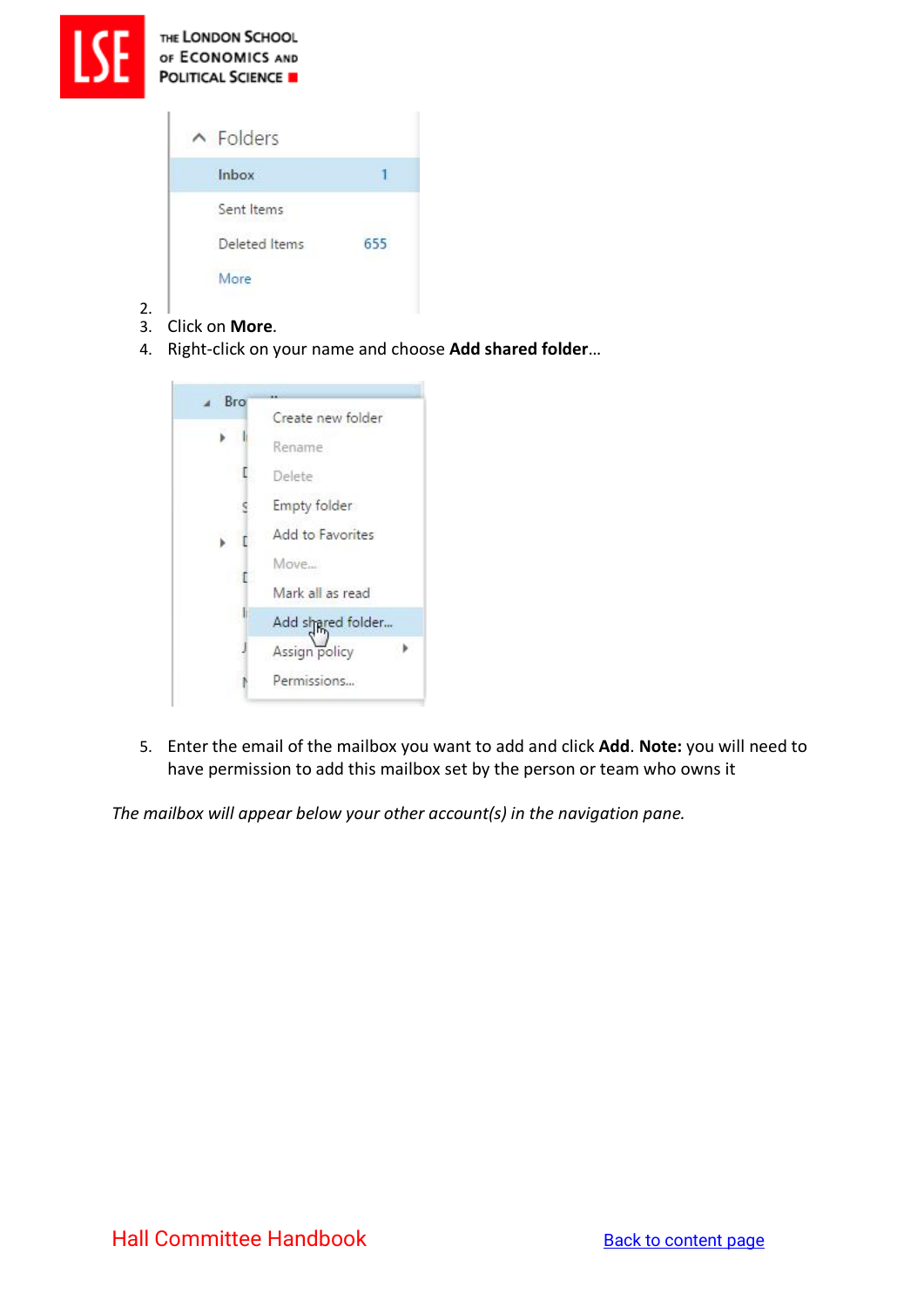# <span id="page-38-0"></span>Appendix D: Further information for Vice President

Managing Hall Committee bank accounts (where applicable) and finances is the responsibility of the Vice President (VP). The VP will plan what the year's funds will be used for. The funds can be used on activities and events to improve the social atmosphere in the hall or to buy items that can be used by all students. All spends should be inclusive and open to all (for example it would not be appropriate for £300 to be spent on an event that only had capacity for six people). To ensure all activities are welcoming to the entire hall's community, all halls will be limited to only two alcoholic event per month, More detailed information about Hall Committee finance can be found throughout the Hall Constitution in [Appendix A.](#page-25-0)

The VP is responsible for maintaining an income and expenditure account documenting all Committee income and expenditure. The information required is opening and closing balances, money in, money out, reasons for income/expenditure, who spent the money, the dates the money was spent, and a category that the expense falls into (e.g. communal facilities, internal events, external events etc.). You should ensure that alcohol expenditure is listed separately; remembering that no more than two events are done per month. When arranging an alcoholic events the VP will need to submit an alcohol request form for review by the RLO before the event takes place: [https://lse.eu.qualtrics.com/jfe/form/SV\\_a4AoqURorpPN9yJ](https://lse.eu.qualtrics.com/jfe/form/SV_a4AoqURorpPN9yJ)

Each month an up to date, comprehensive set of accounts, the latest bank statement and a brief written overview of expenditure should be submitted to [residential.life@lse.ac.uk.](mailto:residential.life@lse.ac.uk) At the end of every term a full record, bank statement (where applicable), and a detailed written explanation of last term's fund use should be submitted to [residential.life@lse.ac.uk.](mailto:residential.life@lse.ac.uk) This will need to be approved by the Warden and distributed to all residents in order for the next account top-up to take place and be made available to the Committee. Note: You are advised to send your accounts through several days in advance of the deadlines listed in Appendix G to allow time for the accounts to be approved by your Warden and submitted to the Finance Division.

Committee's are funded through a rent contribution deducted from each resident living in their hall for this reason, VP must always adhere to financial transparency. Adding a written summary will help residents understand the financial situation of the Committee. Think about how to make the accounts interesting and easy to understand so that you can encourage as many residents as possible to read your accounts.

#### **If you have a committee bank account**

Receipts need to be kept for all expenses incurred so that the accounts can be checked. When reimbursing spends from committee members' personal accounts, be aware that invoices are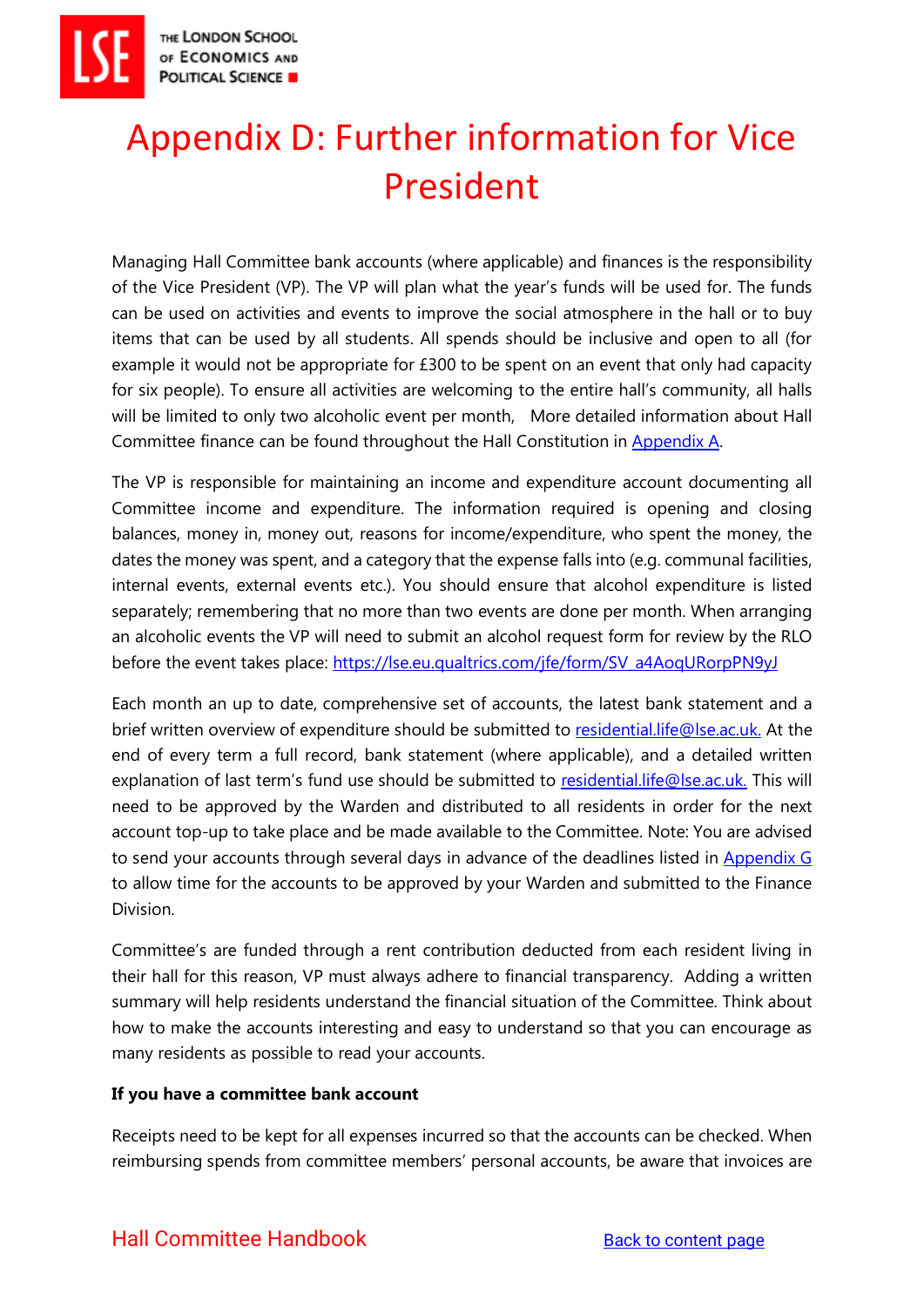

not proof of payment, so also collect payment receipts. All receipts and paperwork should be kept in an accessible place within your hall (ideally in an easily identifiable folder or box in reception) so that the Warden, Residential Life and/or Finance team can check them as required.

#### **If you don't have a committee bank account, please see** Appendix F.

More guidelines can be found in the Hall Committee Code of Conduct here: [Committee](#page-34-0)  [Finances.](#page-34-0)

# <span id="page-39-0"></span>Appendix E: Residences Sustainability 'Elevator Pitch'

(Highlights you would emphasise if you had limited time and were stuck in a lift with an individual)

#### **Hook**

• Think residences and catering sustainability, what comes up in your mind?

#### **'Elevator Pitch'**

- *Opportunity!* Engage your Hall Committee Sustainability Officer and students' for real change.
- **NUS Student Switch Off**  is an award-winning inter-halls sustainability competition rewarding groups of students who achieve the biggest savings in energy, water and/or have the best recycling rates. We provide easy ways for students to incorporate sustainability into their lives and to encourage their community to do the same. We deliver sustainability engagement within accommodation and give opportunities for students to take part in regular social media competitions, on-site activities and training to become campaign ambassadors. This project was created by the University of London Sustainability Team in conjunction with the NUS. It is now becoming an engagement programme available to all universities around the UK. They aim to have as wide a positive impact as possible, inspiring students in sustainability and pushing sustainability engagement in the right direction. The team at the University of London has responsibility for promoting sustainability, developing and implementing policies and management systems and coordinating sustainable development across the University. There are a number of major projects underway including updating the Environmental Management System, improving waste reduction and recycling, investment in energy efficiency, implementing sustainable food policy as well as a range of other projects to address our significant sustainability impacts. Get waste streaming! 'Conduct' your waste in a way that reduces, reuses, recycles or recovers. Make recycling a hall culture.
- *Re:Love!* Promote, organise and recruit keen volunteers to boost the successful End of Term and Start of Term reuse schemes.
- *Green Impact your hall!* Students can work with the staff team to support simple actions, leading to real change. An award ceremony at the end of the year celebrates achievements.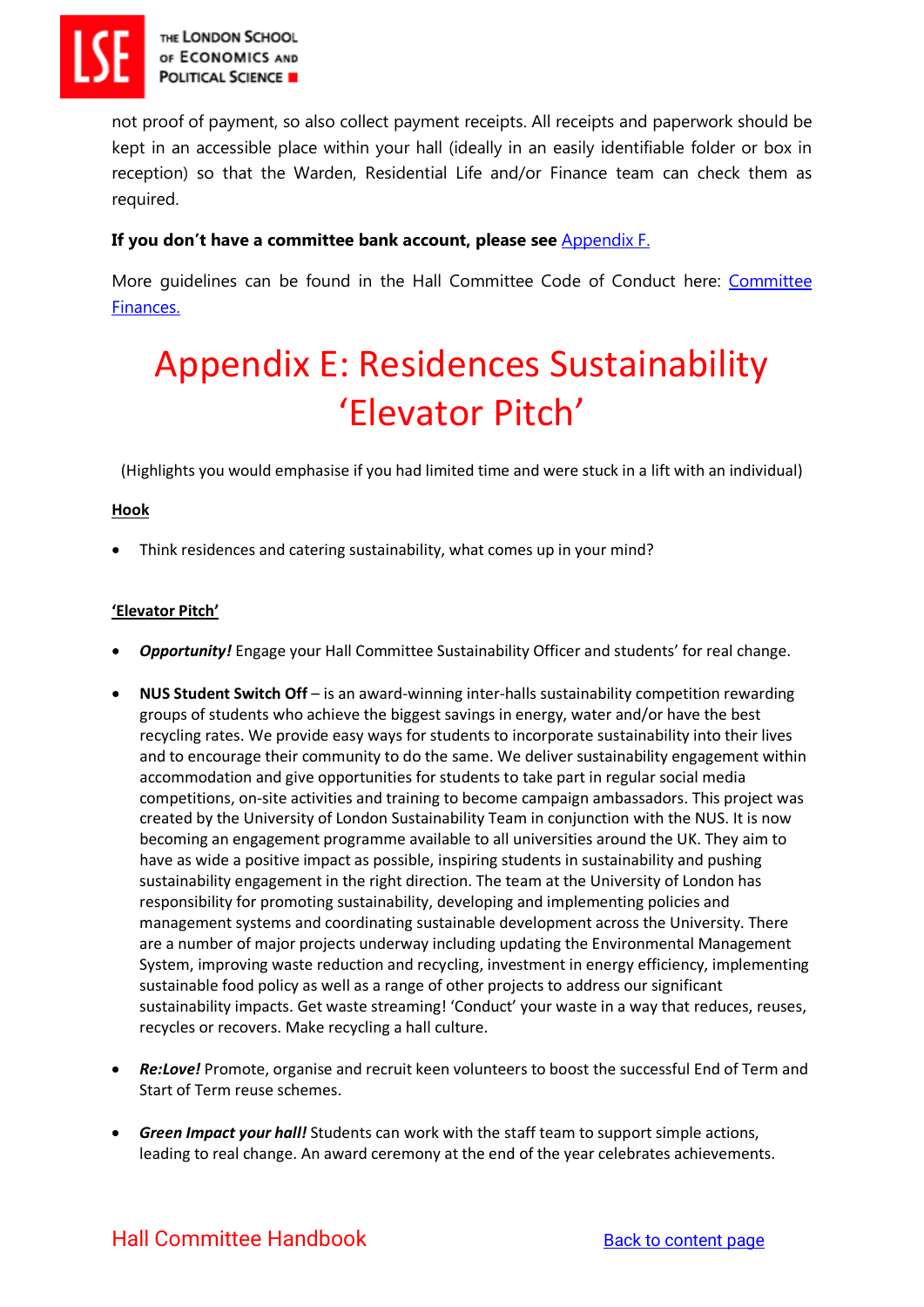

• *Got a great idea? Pitch it to the [Sustainability Projects Fund](https://info.lse.ac.uk/Staff/Divisions/Estates-Division/Sustainable-LSE/Get-Involved/Sustainable-Projects-Fund)* and you could be awarded funds to implement a project such as Passfield's garden. Turn vision to reality.

#### **Closing Question**

• What can *you do* every day to make a difference within your role?

# <span id="page-40-0"></span>Appendix F: Deadlines for release of funds

Termly deadlines affecting the release of Committee funds (these are in addition to monthly deadlines for accounts, brief written overview and bank statement).

1<sup>st</sup> week of each month listed below:

- o November
- o January
- o April